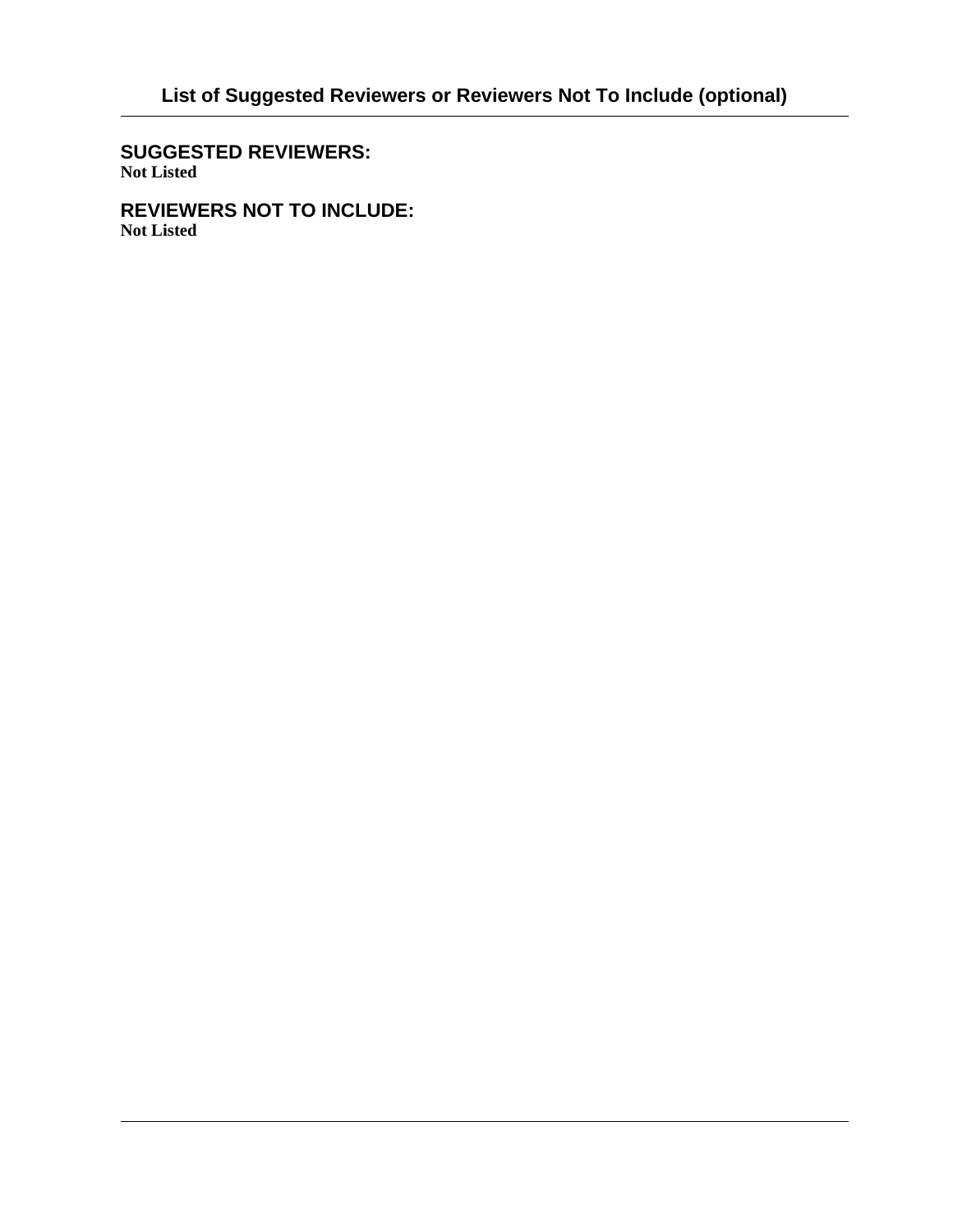**The following information regarding collaborators and other affiliations (COA) must be separately provided for each individual identified as senior project personnel. The COA information must be provided through use of this COA template.** 

**Please complete this template (e.g., Excel, Google Sheets, LibreOffice), save as .xlsx or .xls, and upload directly as a Fastlane Collaborators and Other Affiliations single copy doc. Do not upload .pdf.** 

**If there are more than 10 individuals designated as senior project personnel on the proposal, or if there are print preview issues, each completed template must be saved as a .txt file [select the Text (Tab Delimited) option] rather than as an .xlsx or .xls file. This format will still enable preservation of searchable text and avoid delays in processing and review of the proposal.** 

**Please note that some information requested in prior versions of the PAPPG is no longer requested. THIS IS PURPOSEFUL AND WE NO LONGER REQUIRE THIS INFORMATION TO BE REPORTED. Certain relationships will be reported in other sections (i.e., the names of postdoctoral scholar sponsors should not be reported, however if the individual collaborated on research with their postdoctoral scholar sponsor, then they would be reported as a collaborator). The information in the tables is not required to be sorted, alphabetically or otherwise.** 

**There are five separate categories of information which correspond to the five tables in the COA template:**

#### **COA template Table 1:**

List the individual's last name, first name, middle initial, and organizational affiliation (including considered affiliation) in the **last 12 months.** 

#### **COA template Table 2:**

**List names as last name, first name, middle initial, for whom a personal, family, or business relationship would otherwise preclude their service as a reviewer.**

#### **COA template Table 3:**

**List names as last name, first name, middle initial, and provide organizational affiliations, if known, for the following:** 

**• The individual's Ph.D. advisors; and**

**• All of the individual's Ph.D. thesis advisees.**

#### **COA template Table 4:**

**List names as last name, first name, middle initial, and provide organizational affiliations, if known, for the following:**

**• Co-authors on any book, article, report, abstract or paper with collaboration in the last 48 months (publication date may be later); and**

**• Collaborators on projects, such as funded grants, graduate research or others in the last 48 months.** 

#### **COA template Table 5:**

**List editorial board, editor-in chief and co-editors with whom the individual interacts. An editor-in-chief must list the entire editorial board.**

- **Editorial Board: List name(s) of editor-in-chief and journal in the past 24 months; and**
- **Other co-Editors of journal or collections with whom the individual has directly interacted in the last 24 months.**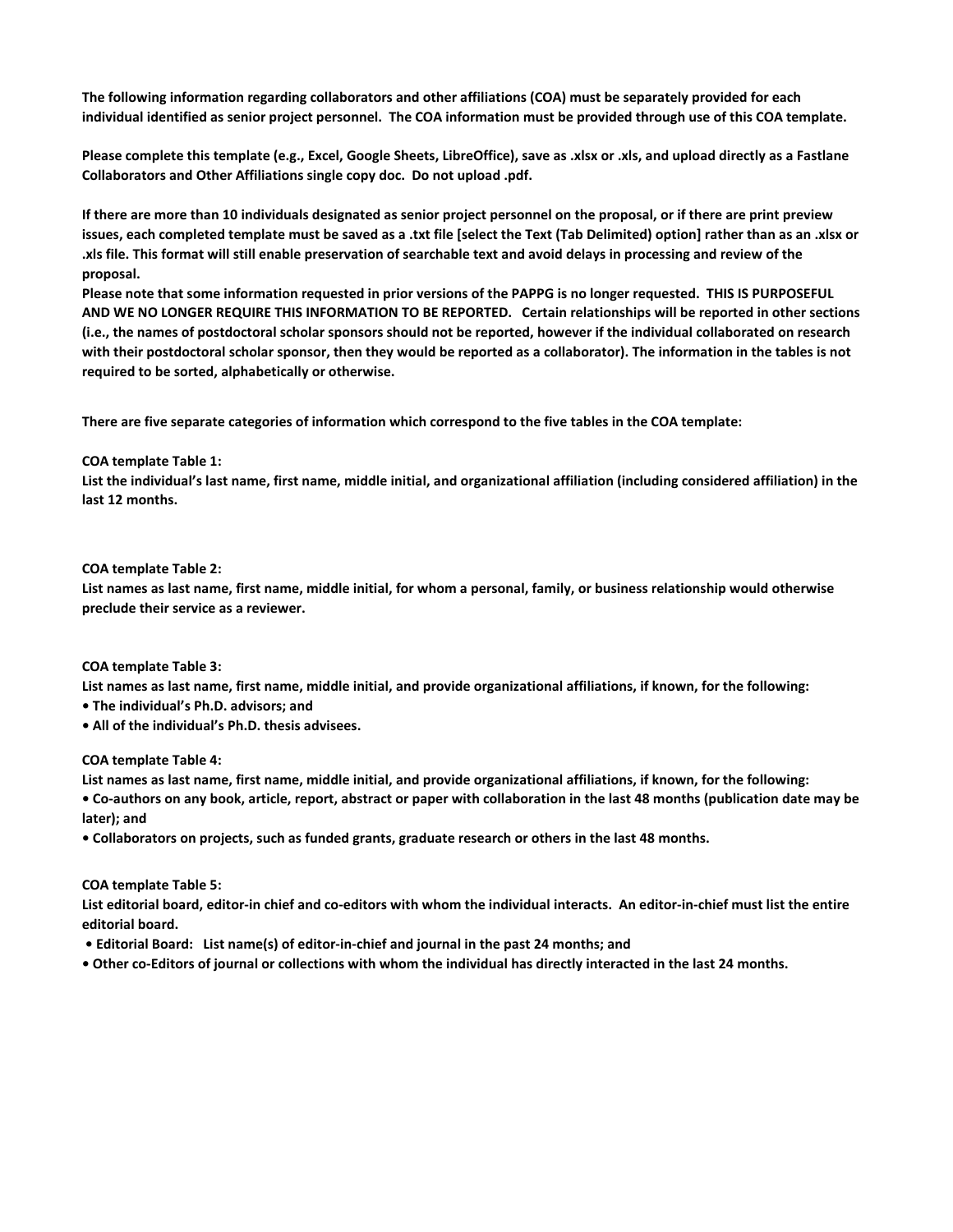**The template has been developed to be fillable, however, the content and format requirements must not be altered by the user. This template must be saved in .xlsx or .xls format, and directly uploaded into FastLane as a Collaborators and Other Affiliations Single Copy Document. Using the .xlsx or .xls format will enable preservation of searchable text that otherwise would be lost. It is therefore imperative that this document be uploaded in .xlsx or .xls only. Uploading a document in any format other than .xlsx or .xls may delay the timely processing and review of the proposal.**

**This information is used to manage reviewer selection. See Exhibit II-2 for additional information on potential reviewer conflicts.** 

 **1 Note that graduate advisors are no longer required to be reported.**

 **2 Editorial Board does not include Editorial Advisory Board, International Advisory Board, Scientific Editorial Board, or any other subcategory of Editorial Board. It is limited to those individuals who perform editing duties or manage the editing process (i.e., editor in chief).**

**To insert** *n* **blank rows, select** *n* **row numbers to move down, right click, and choose Insert from the menu. Fixed column widths keep this sheet one page wide; if you cut and paste text, set font size at 10pt or smaller, and List names as Last Name, First Name, Middle Initial. Additionally, provide email, organization, and department (optional)** 

**You may fill-down (crtl-D) to mark a sequence of collaborators, or copy affiliations. Excel has arrows that enable sorting. For "Last Active Date" and "Last Active" columns dates are optional, but will help NSF staff easily determine which information remains relevant for reviewer selection.** 

**"Last Active Date" and "Last Active" columns may be left blank for ongoing or current affiliations.** 

**Table 1: List the individual's last name, first name, middle initial, and organizational affiliation (including considered affiliation) in the last 12 months.**

| <b>Your Name:</b> | Your Organizational Affiliation(s), last 12 r | <b>Last Active Date</b> |
|-------------------|-----------------------------------------------|-------------------------|
| Hulse, Thomas A.  | Morgan State University, Assistant Professor  |                         |
|                   | Colby College, Visiting Assistant Professor   | 8/31/2017               |
|                   |                                               |                         |
|                   |                                               |                         |
|                   |                                               |                         |
|                   |                                               |                         |
|                   |                                               |                         |

**Table 2: List names as last name, first name, middle initial, for whom a personal, family, or business relationship would otherwise preclude their service as a reviewer.**

**R: Additional names for whom some relationship would otherwise preclude their service as a reviewer.**

| to disambiguate common names |                                                   |                                 |                                     |                    |
|------------------------------|---------------------------------------------------|---------------------------------|-------------------------------------|--------------------|
| $\overline{2}$               | <b>Organizational Affiliation</b><br><b>Name:</b> |                                 | <b>Optional (email, Department)</b> | <b>Last Active</b> |
| R:                           | Korman, Joanna                                    | Naval Research Laboratory       |                                     |                    |
| R:                           | Korman, Neil J.                                   | Case Western Reserve University |                                     |                    |
| R:                           | Korman, Benjamin D.                               | University of Rochester         |                                     |                    |
|                              |                                                   |                                 |                                     |                    |
|                              |                                                   |                                 |                                     |                    |

#### **Table 3: List names as last name, first name, middle initial, and provide organizational affiliations, if known, for the following.**

**G: The individual's Ph.D. advisors; and** 

**T: All of the individual's Ph.D. thesis advisees.**

*to disambiguate common names*

|     | Advisor/Advisee Name:   Organizational Affiliation |                         | <b>Optional (email, Department)</b> |
|-----|----------------------------------------------------|-------------------------|-------------------------------------|
| IG: | Hoffstein, Jeffrey E.                              | <b>Brown University</b> | jhoff@math.brown.edu                |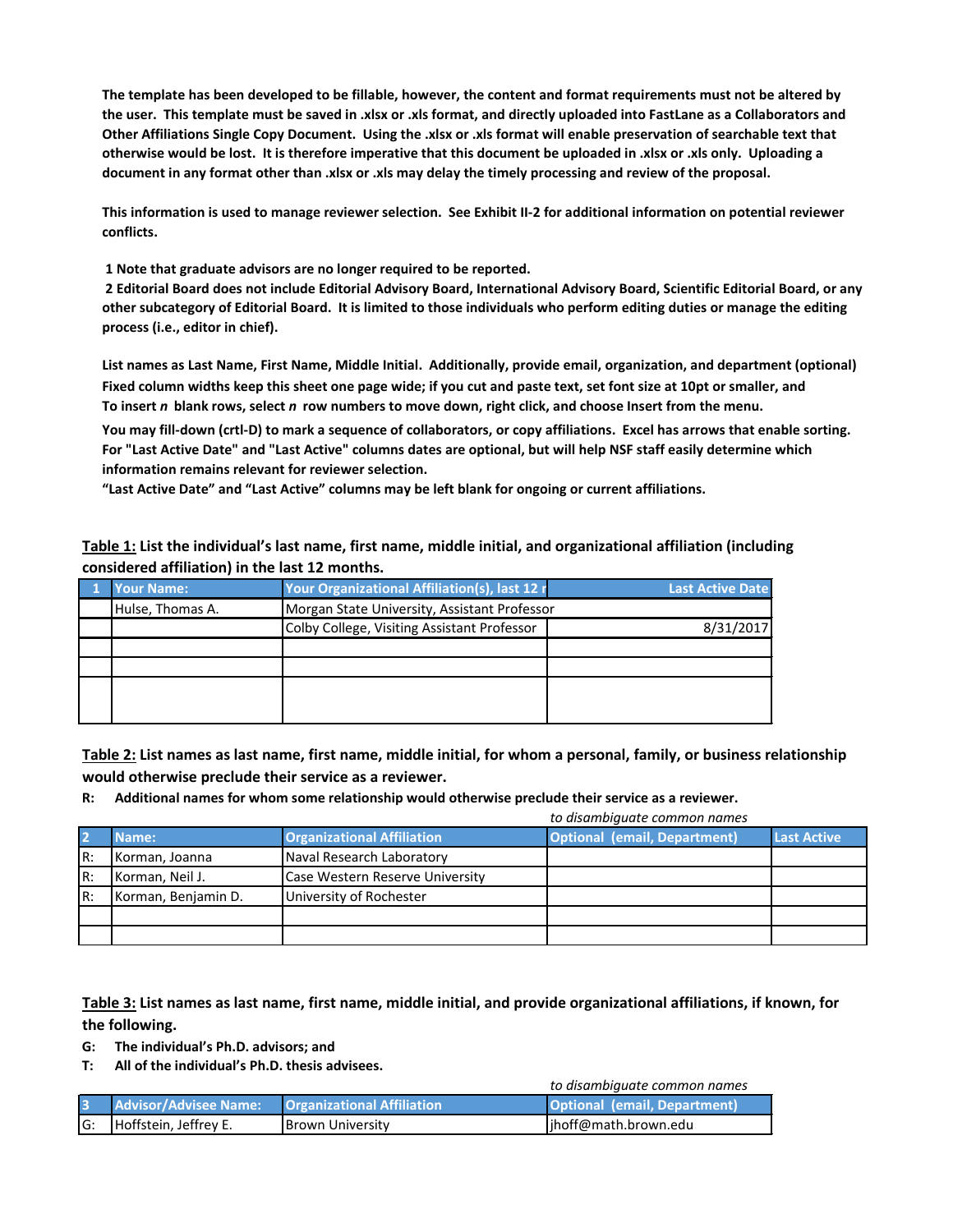| lt: |  |  |
|-----|--|--|
|     |  |  |
|     |  |  |
|     |  |  |
|     |  |  |
|     |  |  |

**Table 4: List names as last name, first name, middle initial, and provide organizational affiliations, if known, for the following:**

- **A: Co-authors on any book, article, report, abstract or paper with collaboration in the last 48 months (publication date may be later); and**
- **C: Collaborators on projects, such as funded grants, graduate research or others in the last 48 months.**

|                |                                               | to disambiguate common names                                 |                                     |                    |  |
|----------------|-----------------------------------------------|--------------------------------------------------------------|-------------------------------------|--------------------|--|
| $\overline{4}$ | Name:                                         | <b>Organizational Affiliation</b>                            | <b>Optional (email, Department)</b> | <b>Last Active</b> |  |
| IA:            | Hoffstein, Jeffrey E.                         | <b>Brown University</b>                                      | jhoff@math.brown.edu                |                    |  |
| IA:            | Reznikov, Andre                               | <b>Bar-Ilan University</b>                                   | reznikov@math.biu.ac.il             | 4/1/17             |  |
| IA:            | Murty, Maruti R.<br><b>Queen's University</b> |                                                              | 12/14/16<br>murty@mast.queensu.ca   |                    |  |
| IA:            | Kiral, Eren M.                                | <b>Nesin Maths Village</b><br>erenmehmetkiral@protonmail.com |                                     |                    |  |
| IA:            | Kuan, Chan I.                                 | Sun Yat-Sen University (Zhuhai)                              | kuanchi3@mail.sysu.edu.cn           |                    |  |
| IA:            | Walker, Alexander W.                          | <b>Brown University</b>                                      | alexander_walker@brown.edu          |                    |  |
| IA:            | Lowry-Duda, David J.<br>University of Warwick |                                                              | d.lowry@warwick.ac.uk               |                    |  |
| IA:            | Tanabe, Naomi                                 | <b>Bowdoin College</b>                                       | ntanabe@bowdoin.edu                 |                    |  |
| A:             | Yang, Jianing                                 | Colby College                                                | jyang@colby.edu                     |                    |  |
| IA:            | Lim, Li-Mei                                   | <b>Boston University</b>                                     | mei121@bu.edu                       |                    |  |

**Table 5: List editorial board, editor-in chief and co-editors with whom the individual interacts. An editor-in-chief must list the entire editorial board.**

- **B: Editorial Board: List name(s) of editor-in-chief and journal in the past 24 months; and**
- **E: Other co-Editors of journal or collections with whom the individual has directly interacted in the last 24 months.**

|    | to disambiguate common names |                                   |                                              |                    |
|----|------------------------------|-----------------------------------|----------------------------------------------|--------------------|
|    | Name:                        | <b>Organizational Affiliation</b> | <b>Journal/Collection</b>                    | <b>Last Active</b> |
| E: | Miller, Steven J.            | <b>Williams College</b>           | Journal of Number Theory                     |                    |
| B: | N'Guerekata, Gaston M        | Morgan State University           | International Journal of Evolution Equations |                    |
|    |                              |                                   |                                              |                    |
|    |                              |                                   |                                              |                    |
|    |                              |                                   |                                              |                    |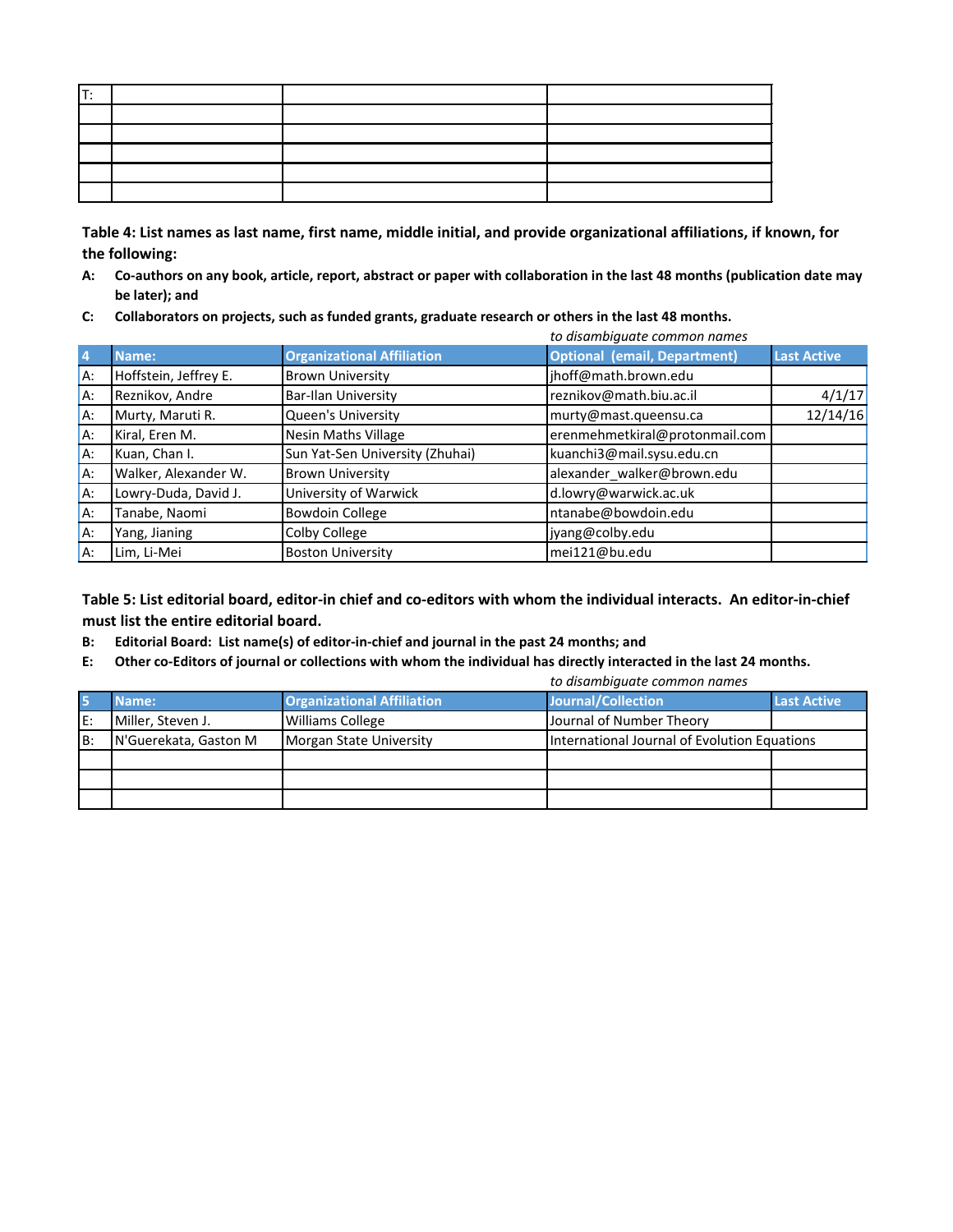#### Not for distribution

### **COVER SHEET FOR PROPOSAL TO THE NATIONAL SCIENCE FOUNDATION**

| PROGRAM ANNOUNCEMENT/SOLICITATION NO./DUE DATE                                                                      |                                                 |                    |                  |                                                           | □ Special Exception to Deadline Date Policy                                                                                                         |           |                                                                                                                        | FOR NSF USE ONLY                                    |  |  |
|---------------------------------------------------------------------------------------------------------------------|-------------------------------------------------|--------------------|------------------|-----------------------------------------------------------|-----------------------------------------------------------------------------------------------------------------------------------------------------|-----------|------------------------------------------------------------------------------------------------------------------------|-----------------------------------------------------|--|--|
| <b>NSF 18-522</b>                                                                                                   |                                                 |                    | 03/01/18         |                                                           |                                                                                                                                                     |           |                                                                                                                        | <b>NSF PROPOSAL NUMBER</b>                          |  |  |
| FOR CONSIDERATION BY NSF ORGANIZATION UNIT(S) (Indicate the most specific unit known, i.e. program, division, etc.) |                                                 |                    |                  |                                                           |                                                                                                                                                     |           |                                                                                                                        |                                                     |  |  |
|                                                                                                                     | HRD - HIST BLACK COLLEGES AND UNIV, (continued) |                    |                  |                                                           |                                                                                                                                                     |           |                                                                                                                        |                                                     |  |  |
| DATE RECEIVED                                                                                                       | NUMBER OF COPIES                                |                    |                  | <b>DIVISION ASSIGNED</b>                                  | <b>FUND CODE</b>                                                                                                                                    |           | DUNS# (Data Universal Numbering System)                                                                                | <b>FILE LOCATION</b>                                |  |  |
|                                                                                                                     |                                                 |                    |                  |                                                           |                                                                                                                                                     | 879941318 |                                                                                                                        |                                                     |  |  |
| EMPLOYER IDENTIFICATION NUMBER (EIN) OR                                                                             |                                                 |                    |                  | SHOW PREVIOUS AWARD NO. IF THIS IS                        |                                                                                                                                                     |           |                                                                                                                        | IS THIS PROPOSAL BEING SUBMITTED TO ANOTHER FEDERAL |  |  |
| TAXPAYER IDENTIFICATION NUMBER (TIN)                                                                                |                                                 |                    | $\Box$ A RENEWAL | AN ACCOMPLISHMENT-BASED RENEWAL                           |                                                                                                                                                     |           | AGENCY? YES □ NO ⊠ IF YES, LIST ACRONYM(S)                                                                             |                                                     |  |  |
| 526002033                                                                                                           |                                                 |                    |                  |                                                           |                                                                                                                                                     |           |                                                                                                                        |                                                     |  |  |
| NAME OF ORGANIZATION TO WHICH AWARD SHOULD BE MADE                                                                  |                                                 |                    |                  |                                                           |                                                                                                                                                     |           | ADDRESS OF AWARDEE ORGANIZATION, INCLUDING 9 DIGIT ZIP CODE                                                            |                                                     |  |  |
| <b>Morgan State University</b>                                                                                      |                                                 |                    |                  |                                                           | <b>Morgan State University</b><br>1700 East Cold Spring Lane                                                                                        |           |                                                                                                                        |                                                     |  |  |
| AWARDEE ORGANIZATION CODE (IF KNOWN)                                                                                |                                                 |                    |                  |                                                           | <b>Baltimore, MD. 212510002</b>                                                                                                                     |           |                                                                                                                        |                                                     |  |  |
| 0020834000                                                                                                          |                                                 |                    |                  |                                                           |                                                                                                                                                     |           |                                                                                                                        |                                                     |  |  |
| NAME OF PRIMARY PLACE OF PERF                                                                                       |                                                 |                    |                  |                                                           | <b>Morgan State University</b>                                                                                                                      |           | ADDRESS OF PRIMARY PLACE OF PERF, INCLUDING 9 DIGIT ZIP CODE                                                           |                                                     |  |  |
| <b>Morgan State University</b>                                                                                      |                                                 |                    |                  |                                                           | 1700 E Cold Spring Lane                                                                                                                             |           |                                                                                                                        |                                                     |  |  |
|                                                                                                                     |                                                 |                    |                  |                                                           | Baltimore , MD , 212510002 , US.                                                                                                                    |           |                                                                                                                        |                                                     |  |  |
| IS AWARDEE ORGANIZATION (Check All That Apply)                                                                      |                                                 |                    | SMALL BUSINESS   |                                                           | $\Box$ MINORITY BUSINESS                                                                                                                            |           | $\Box$ IF THIS IS A PRELIMINARY PROPOSAL<br>$\Box$ FOR-PROFIT ORGANIZATION $\Box$ WOMAN-OWNED BUSINESS THEN CHECK HERE |                                                     |  |  |
| TITLE OF PROPOSED PROJECT Excellence in Research: Shifted Convolution Sums for The Congruent                        |                                                 |                    |                  |                                                           |                                                                                                                                                     |           |                                                                                                                        |                                                     |  |  |
|                                                                                                                     | <b>Number Problem</b>                           |                    |                  |                                                           |                                                                                                                                                     |           |                                                                                                                        |                                                     |  |  |
|                                                                                                                     |                                                 |                    |                  |                                                           |                                                                                                                                                     |           |                                                                                                                        |                                                     |  |  |
| REQUESTED AMOUNT<br>208,480<br>\$                                                                                   |                                                 |                    | 36 months        | PROPOSED DURATION (1-60 MONTHS)                           | REQUESTED STARTING DATE<br>SHOW RELATED PRELIMINARY PROPOSAL NO.<br>IF APPLICABLE<br>07/01/18                                                       |           |                                                                                                                        |                                                     |  |  |
| THIS PROPOSAL INCLUDES ANY OF THE ITEMS LISTED BELOW                                                                |                                                 |                    |                  |                                                           |                                                                                                                                                     |           |                                                                                                                        |                                                     |  |  |
| ⊠ BEGINNING INVESTIGATOR<br>$\Box$ DISCLOSURE OF LOBBYING ACTIVITIES                                                |                                                 |                    |                  |                                                           | $\Box$ HUMAN SUBJECTS<br>Human Subjects Assurance Number ______________<br>Exemption Subsection ____________ or IRB App. Date _____________________ |           |                                                                                                                        |                                                     |  |  |
| $\Box$ PROPRIETARY & PRIVILEGED INFORMATION                                                                         |                                                 |                    |                  |                                                           | <b>⊠ INTERNATIONAL ACTIVITIES: COUNTRY/COUNTRIES INVOLVED</b>                                                                                       |           |                                                                                                                        |                                                     |  |  |
| $\Box$ HISTORIC PLACES                                                                                              |                                                 |                    |                  |                                                           | <b>CH</b><br><b>CA</b><br>UK                                                                                                                        |           |                                                                                                                        |                                                     |  |  |
| VERTEBRATE ANIMALS IACUC App. Date                                                                                  |                                                 |                    |                  |                                                           | <b>N COLLABORATIVE STATUS</b>                                                                                                                       |           |                                                                                                                        |                                                     |  |  |
| PHS Animal Welfare Assurance Number<br>⊠ TYPE OF PROPOSAL Research                                                  |                                                 |                    |                  |                                                           | Not a collaborative proposal                                                                                                                        |           |                                                                                                                        |                                                     |  |  |
| PI/PD DEPARTMENT                                                                                                    |                                                 |                    |                  | <b>PI/PD POSTAL ADDRESS</b><br>1700 East Cold Spring Lane |                                                                                                                                                     |           |                                                                                                                        |                                                     |  |  |
| <b>Mathematics</b>                                                                                                  |                                                 |                    |                  |                                                           |                                                                                                                                                     |           |                                                                                                                        |                                                     |  |  |
| PI/PD FAX NUMBER<br>443-885-8216                                                                                    |                                                 |                    |                  | <b>Baltimore, MD 212510002</b><br><b>United States</b>    |                                                                                                                                                     |           |                                                                                                                        |                                                     |  |  |
| NAMES (TYPED)                                                                                                       |                                                 | <b>High Degree</b> |                  | Yr of Degree                                              | Telephone Number                                                                                                                                    |           | Email Address                                                                                                          |                                                     |  |  |
| PI/PD NAME                                                                                                          |                                                 |                    |                  |                                                           |                                                                                                                                                     |           |                                                                                                                        |                                                     |  |  |
| <b>Thomas A Hulse</b>                                                                                               |                                                 | <b>DPhil</b>       |                  | 2013                                                      | 443-885-1009                                                                                                                                        |           | thomas.hulse@morgan.edu                                                                                                |                                                     |  |  |
| CO-PI/PD                                                                                                            |                                                 |                    |                  |                                                           |                                                                                                                                                     |           |                                                                                                                        |                                                     |  |  |
| CO-PI/PD                                                                                                            |                                                 |                    |                  |                                                           |                                                                                                                                                     |           |                                                                                                                        |                                                     |  |  |
| CO-PI/PD                                                                                                            |                                                 |                    |                  |                                                           |                                                                                                                                                     |           |                                                                                                                        |                                                     |  |  |
|                                                                                                                     |                                                 |                    |                  |                                                           |                                                                                                                                                     |           |                                                                                                                        |                                                     |  |  |
| CO-PI/PD                                                                                                            |                                                 |                    |                  |                                                           |                                                                                                                                                     |           |                                                                                                                        |                                                     |  |  |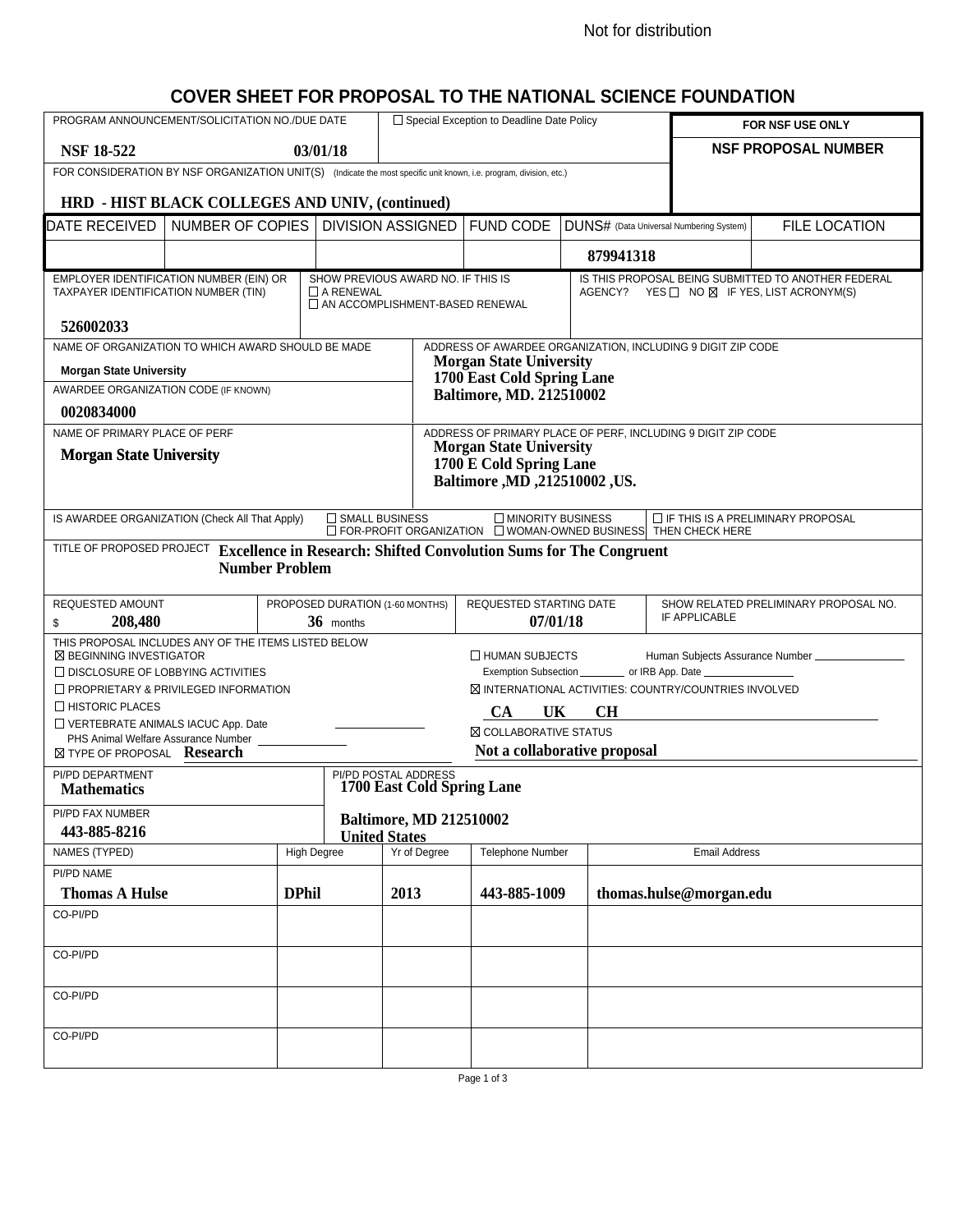### **CERTIFICATION PAGE**

#### **Certification for Authorized Organizational Representative (or Equivalent) or Individual Applicant**

By electronically signing and submitting this proposal, the Authorized Organizational Representative (AOR) or Individual Applicant is: (1) certifying that statements made herein are true and complete to the best of his/her knowledge; and (2) agreeing to accept the obligation to comply with NSF award terms and conditions if an award is made as a result of this application. Further, the applicant is hereby providing certifications regarding conflict of interest (when applicable), drug-free workplace, debarment and suspension, lobbying activities (see below), nondiscrimination, flood hazard insurance (when applicable), responsible conduct of research, organizational support, Federal tax obligations, unpaid Federal tax liability, and criminal convictions as set forth in the NSF Proposal & Award Policies & Procedures Guide (PAPPG). Willful provision of false information in this application and its supporting documents or in reports required under an ensuing award is a criminal offense (U.S. Code, Title 18, Section 1001).

#### **Certification Regarding Conflict of Interest**

The AOR is required to complete certifications stating that the organization has implemented and is enforcing a written policy on conflicts of interest (COI), consistent with the provisions of PAPPG Chapter IX.A.; that, to the best of his/her knowledge, all financial disclosures required by the conflict of interest policy were made; and that conflicts of interest, if any, were, or prior to the organization's expenditure of any funds under the award, will be, satisfactorily managed, reduced or eliminated in accordance with the organization's conflict of interest policy. Conflicts that cannot be satisfactorily managed, reduced or eliminated and research that proceeds without the imposition of conditions or restrictions when a conflict of interest exists, must be disclosed to NSF via use of the Notifications and Requests Module in FastLane.

#### **Drug Free Work Place Certification**

By electronically signing the Certification Pages, the Authorized Organizational Representative (or equivalent), is providing the Drug Free Work Place Certification contained in Exhibit II-3 of the Proposal & Award Policies & Procedures Guide.

#### **Debarment and Suspension Certification** (If answer "yes", please provide explanation.)

Is the organization or its principals presently debarred, suspended, proposed for debarment, declared ineligible, or voluntarily excluded from covered transactions by any Federal department or agency?<br>
No  $\boxtimes$ 

By electronically signing the Certification Pages, the Authorized Organizational Representative (or equivalent) or Individual Applicant is providing the Debarment and Suspension Certification contained in Exhibit II-4 of the Proposal & Award Policies & Procedures Guide.

#### **Certification Regarding Lobbying**

This certification is required for an award of a Federal contract, grant, or cooperative agreement exceeding \$100,000 and for an award of a Federal loan or a commitment providing for the United States to insure or guarantee a loan exceeding \$150,000.

#### **Certification for Contracts, Grants, Loans and Cooperative Agreements**

The undersigned certifies, to the best of his or her knowledge and belief, that:

(1) No Federal appropriated funds have been paid or will be paid, by or on behalf of the undersigned, to any person for influencing or attempting to influence an officer or employee of any agency, a Member of Congress, an officer or employee of Congress, or an employee of a Member of Congress in connection with the awarding of any Federal contract, the making of any Federal grant, the making of any Federal loan, the entering into of any cooperative agreement, and the extension, continuation, renewal, amendment, or modification of any Federal contract, grant, loan, or cooperative agreement.

(2) If any funds other than Federal appropriated funds have been paid or will be paid to any person for influencing or attempting to influence an officer or employee of any agency, a Member of Congress, an officer or employee of Congress, or an employee of a Member of Congress in connection with this Federal contract, grant, loan, or cooperative agreement, the undersigned shall complete and submit Standard Form-LLL, ''Disclosure of Lobbying Activities,'' in accordance with its instructions.

(3) The undersigned shall require that the language of this certification be included in the award documents for all subawards at all tiers including subcontracts, subgrants, and contracts under grants, loans, and cooperative agreements and that all subrecipients shall certify and disclose accordingly.

This certification is a material representation of fact upon which reliance was placed when this transaction was made or entered into. Submission of this certification is a prerequisite for making or entering into this transaction imposed by section 1352, Title 31, U.S. Code. Any person who fails to file the required certification shall be subject to a civil penalty of not less than \$10,000 and not more than \$100,000 for each such failure.

#### **Certification Regarding Nondiscrimination**

By electronically signing the Certification Pages, the Authorized Organizational Representative (or equivalent) is providing the Certification Regarding Nondiscrimination contained in Exhibit II-6 of the Proposal & Award Policies & Procedures Guide.

#### **Certification Regarding Flood Hazard Insurance**

Two sections of the National Flood Insurance Act of 1968 (42 USC §4012a and §4106) bar Federal agencies from giving financial assistance for acquisition or construction purposes in any area identified by the Federal Emergency Management Agency (FEMA) as having special flood hazards unless the:

- (1) community in which that area is located participates in the national flood insurance program; and
- (2) building (and any related equipment) is covered by adequate flood insurance.

By electronically signing the Certification Pages, the Authorized Organizational Representative (or equivalent) or Individual Applicant located in FEMA-designated special flood hazard areas is certifying that adequate flood insurance has been or will be obtained in the following situations:

- (1) for NSF grants for the construction of a building or facility, regardless of the dollar amount of the grant; and<br>(2) for other NSF grants when more than \$25,000 has been budgeted in the proposal for repair, alteration
- for other NSF grants when more than \$25,000 has been budgeted in the proposal for repair, alteration or improvement (construction) of a building or facility.

#### **Certification Regarding Responsible Conduct of Research (RCR)**

#### **(This certification is not applicable to proposals for conferences, symposia, and workshops.)**

By electronically signing the Certification Pages, the Authorized Organizational Representative is certifying that, in accordance with the NSF Proposal & Award Policies & Procedures Guide, Chapter IX.B. , the institution has a plan in place to provide appropriate training and oversight in the responsible and ethical conduct of research to undergraduates, graduate students and postdoctoral researchers who will be supported by NSF to conduct research. The AOR shall require that the language of this certification be included in any award documents for all subawards at all tiers.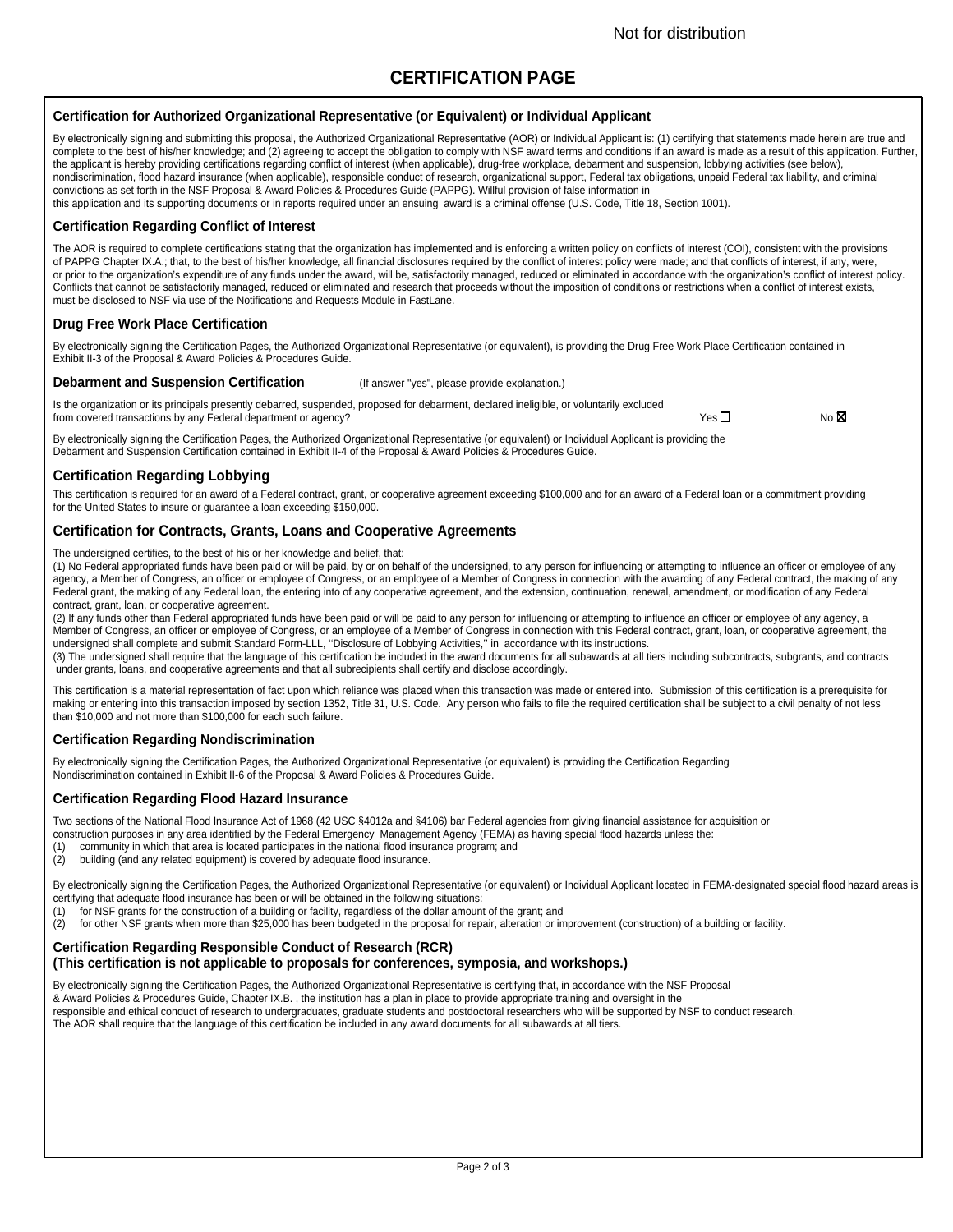### **CERTIFICATION PAGE - CONTINUED**

#### **Certification Regarding Organizational Support**

By electronically signing the Certification Pages, the Authorized Organizational Representative (or equivalent) is certifying that there is organizational support for the proposal as required by Section 526 of the America COMPETES Reauthorization Act of 2010. This support extends to the portion of the proposal developed to satisfy the Broader Impacts Review Criterion as well as the Intellectual Merit Review Criterion, and any additional review criteria specified in the solicitation. Organizational support will be made available, as described in the proposal, in order to address the broader impacts and intellectual merit activities to be undertaken.

#### **Certification Regarding Federal Tax Obligations**

When the proposal exceeds \$5,000,000, the Authorized Organizational Representative (or equivalent) is required to complete the following certification regarding Federal tax obligations. By electronically signing the Certification pages, the Authorized Organizational Representative is certifying that, to the best of their knowledge and belief, the proposing organization: (1) has filed all Federal tax returns required during the three years preceding this certification;

(2) has not been convicted of a criminal offense under the Internal Revenue Code of 1986; and

(3) has not, more than 90 days prior to this certification, been notified of any unpaid Federal tax assessment for which the liability remains unsatisfied, unless the assessment is the subject of an installment agreement or offer in compromise that has been approved by the Internal Revenue Service and is not in default, or the assessment is the subject of a non-frivolous administrative or judicial proceeding.

#### **Certification Regarding Unpaid Federal Tax Liability**

When the proposing organization is a corporation, the Authorized Organizational Representative (or equivalent) is required to complete the following certification regarding Federal Tax Liability:

By electronically signing the Certification Pages, the Authorized Organizational Representative (or equivalent) is certifying that the corporation has no unpaid Federal tax liability that has been assessed, for which all judicial and administrative remedies have been exhausted or lapsed, and that is not being paid in a timely manner pursuant to an agreement with the authority responsible for collecting the tax liability.

#### **Certification Regarding Criminal Convictions**

When the proposing organization is a corporation, the Authorized Organizational Representative (or equivalent) is required to complete the following certification regarding Criminal Convictions:

By electronically signing the Certification Pages, the Authorized Organizational Representative (or equivalent) is certifying that the corporation has not been convicted of a felony criminal violation under any Federal law within the 24 months preceding the date on which the certification is signed.

#### **Certification Dual Use Research of Concern**

By electronically signing the certification pages, the Authorized Organizational Representative is certifying that the organization will be or is in compliance with all aspects of the United States Government Policy for Institutional Oversight of Life Sciences Dual Use Research of Concern.

| AUTHORIZED ORGANIZATIONAL REPRESENTATIVE |                      | SIGNATURE |  | <b>DATE</b>       |
|------------------------------------------|----------------------|-----------|--|-------------------|
| NAME                                     |                      |           |  |                   |
|                                          |                      |           |  |                   |
|                                          |                      |           |  |                   |
| TELEPHONE NUMBER                         | <b>EMAIL ADDRESS</b> |           |  | <b>FAX NUMBER</b> |
|                                          |                      |           |  |                   |
|                                          |                      |           |  |                   |
|                                          |                      |           |  |                   |
|                                          |                      |           |  |                   |
|                                          |                      |           |  |                   |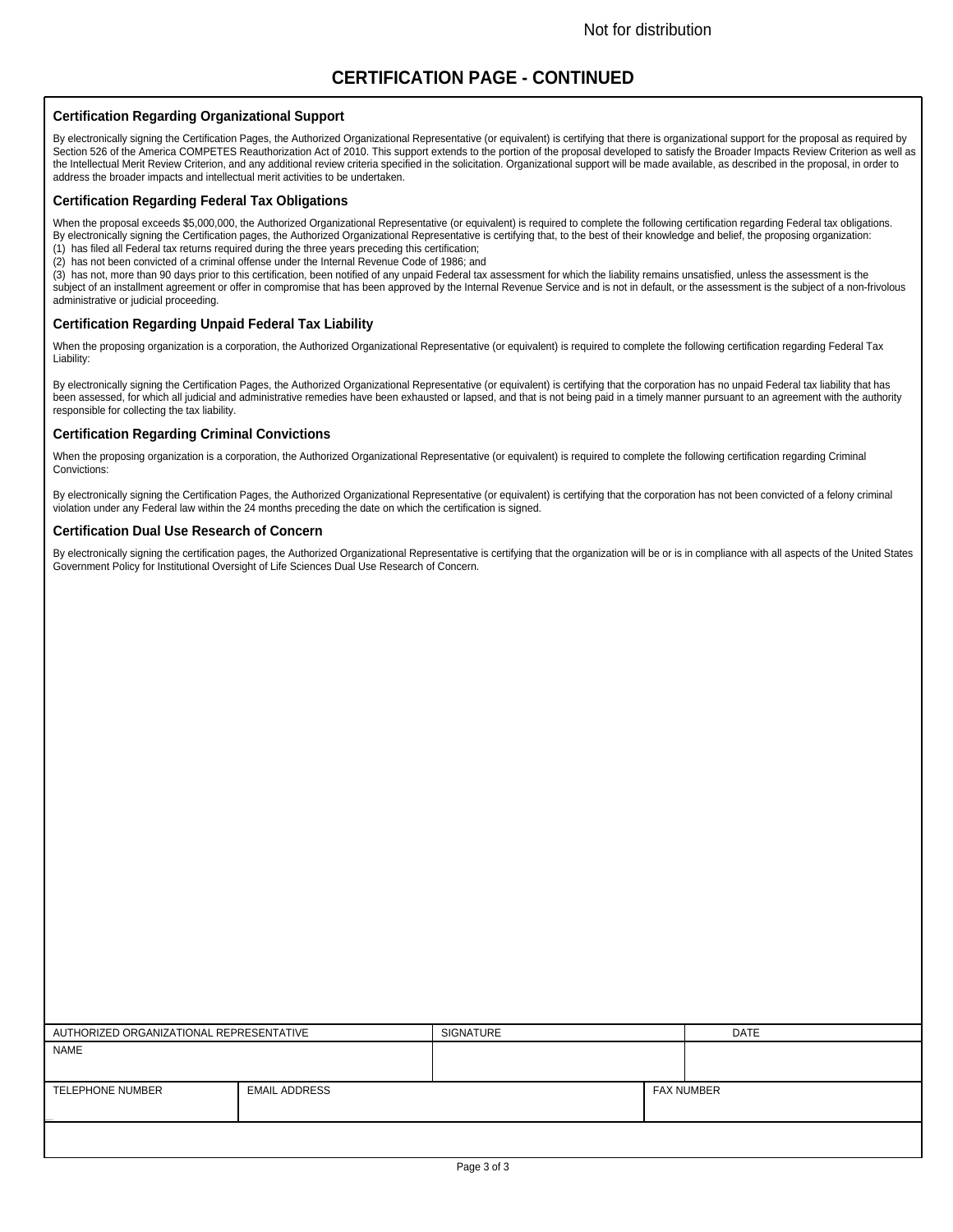### **COVER SHEET FOR PROPOSAL TO THE NATIONAL SCIENCE FOUNDATION**

FOR CONSIDERATION BY NSF ORGANIZATION UNIT(S) - continued from page 1 (Indicate the most specific unit known, i.e. program, division, etc.)

**DMS - ALGEBRA AND NUMBER THEORY**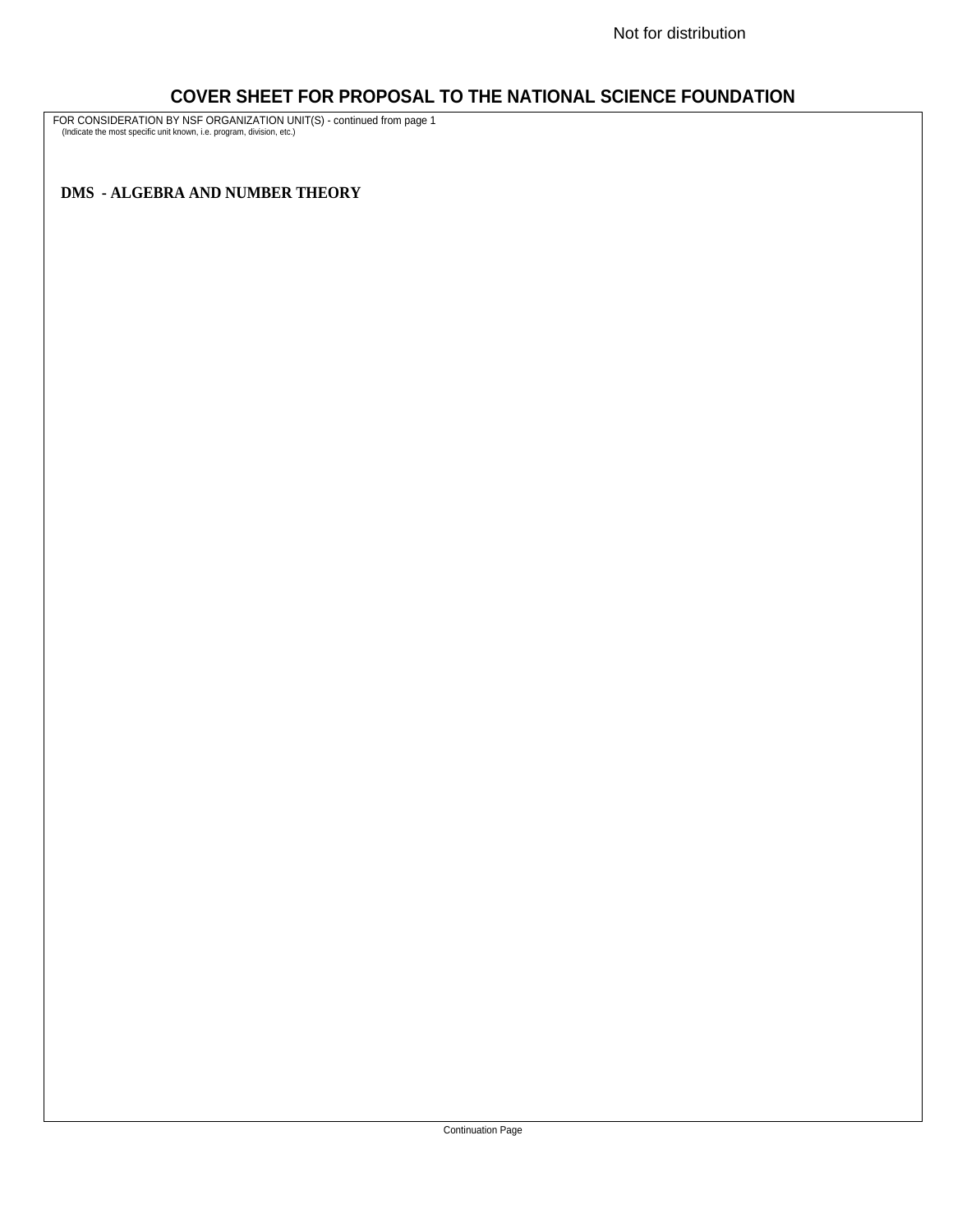#### **Overview:**

The Congruent Number Problem asks for a description of all congruent numbers: numbers that are the areas of right triangles with rational-length sides. Though versions of this problem date back over a thousand years, it is presently understood as asking whether there exists a terminating algorithm that can determine if a number is or is not congruent.

The proposed PI for this project is Dr. Thomas A. Hulse, an Assistant Professor of Mathematics at Morgan State University, an HBCU. It has recently been discovered by Dr. Hulse and his collaborators that this problem is closely related to the asymptotic behavior of new families of shifted convolution sums of Fourier coefficients of theta functions. It is proposed that Dr. Hulse study these sums using spectral decomposition, regularization, and averaging tools that have been employed by his group very successfully in the recent past on other relevant projects. He intends to shed new light on this problem using his expertise and these novel techniques in work with his collaborators. Furthermore, Dr. Hulse plans to supervise undergraduate and graduate research assistants in this project, in the process training them in number theory and computational methods.

### **Intellectual Merit:**

Tunnell's Theorem, proven by Jerrold B. Tunnell in 1983, provides a terminating criterion for the Congruent Number Problem on the condition that a special case of the Birch and Swinnerton-Dyer Conjecture, one of the remaining outstanding Millennium Prize Problems, holds true. As this case has not yet been proven, Tunnell's Theorem can only confirm with certainty that some integers are not congruent.

What is novel about the plan in this proposal is that, unlike Tunnell's Theorem, it does not require an investigation of elliptic curves, their corresponding automorphic forms, nor the Birch-Swinnerton-Dyer Conjecture. It seems to be an independent approach to the problem which might sidestep these issues altogether and, used in concert with Tunnell's Theorem, could provide a special case of the Birch and Swinnerton-Dyer Conjecture and so say when elements of a family of elliptic curves have nonzero rank.

### **Broader Impacts:**

As the Congruent Number Problem and the Birch and Swinnerton-Dyer Conjectures are both famous problems in mathematics, any progress toward them would help elevate the interest and enthusiasm in mathematics and number theory at Morgan State University, an HBCU in the Baltimore region. Dr. Hulse intends to present details on this and other unsolved problems in number theory as part of a new regular seminar at Morgan State. He will also recruit Morgan students to participate in the research and guide them toward academic and professional success. Promoting study of number theory and its applications, such as to the field of cryptography, will in turn positively impact government and industry by preparing individuals with skills well-suited for careers in national security. The success of these research assistantships will also contribute to elevating the prominence and success of underrepresented groups in STEM. All results will be made public and submitted for publication in peer-reviewed journals and communicated at colloquia, conferences and elsewhere.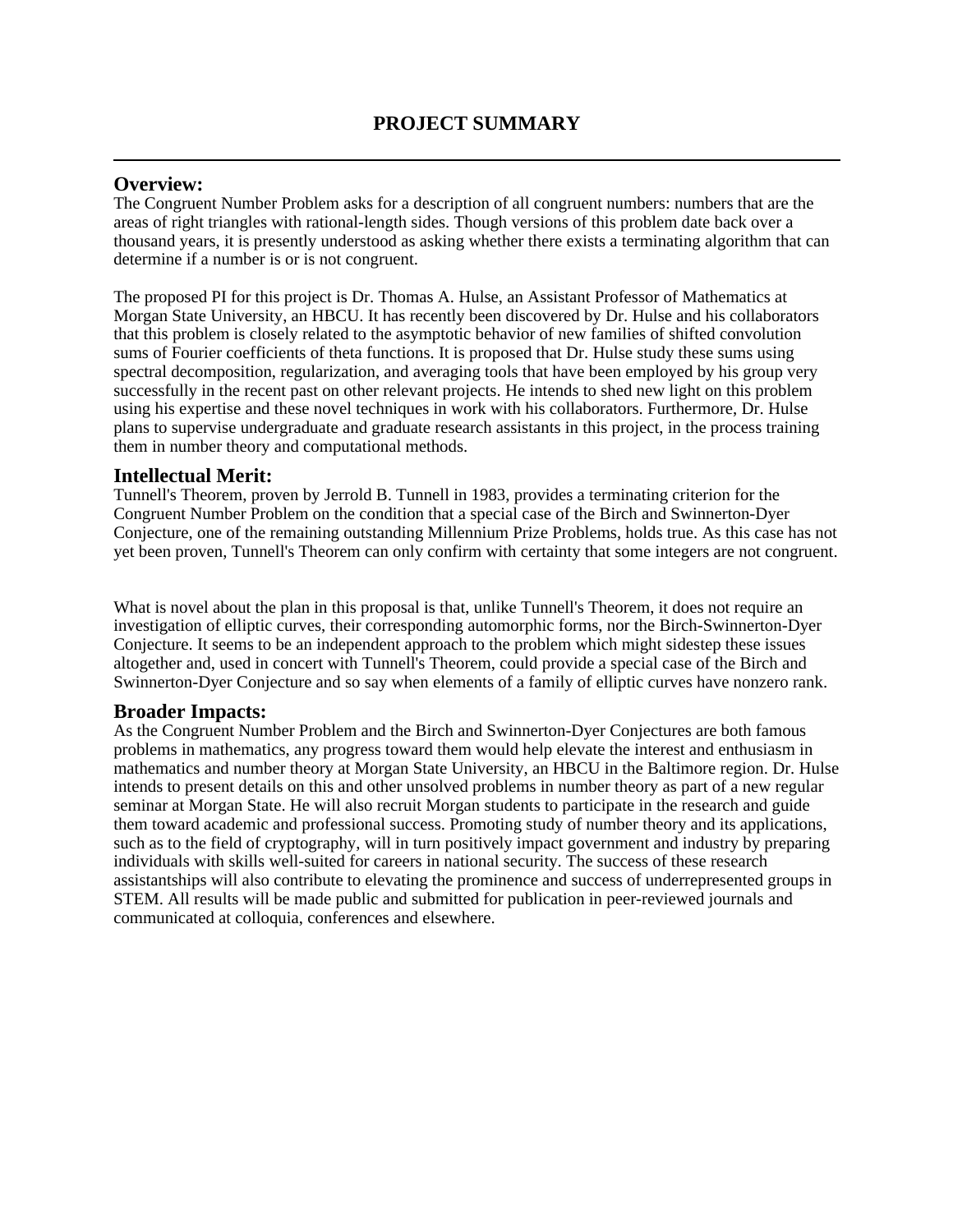### **TABLE OF CONTENTS**

For font size and page formatting specifications, see PAPPG section II.B.2.

|                                                                                                                                                                                                                                                           | <b>Total No. of</b><br>Pages | Page No.*<br>(Optional)* |
|-----------------------------------------------------------------------------------------------------------------------------------------------------------------------------------------------------------------------------------------------------------|------------------------------|--------------------------|
| Cover Sheet for Proposal to the National Science Foundation                                                                                                                                                                                               |                              |                          |
| Project Summary (not to exceed 1 page)                                                                                                                                                                                                                    |                              |                          |
| <b>Table of Contents</b>                                                                                                                                                                                                                                  |                              |                          |
| Project Description (Including Results from Prior<br>NSF Support) (not to exceed 15 pages) (Exceed only if allowed by a<br>specific program announcement/solicitation or if approved in<br>advance by the appropriate NSF Assistant Director or designee) | 14                           |                          |
| <b>References Cited</b>                                                                                                                                                                                                                                   | 2                            |                          |
| Biographical Sketches (Not to exceed 2 pages each)                                                                                                                                                                                                        |                              |                          |
| <b>Budget</b><br>(Plus up to 3 pages of budget justification)                                                                                                                                                                                             | 9                            |                          |
| <b>Current and Pending Support</b>                                                                                                                                                                                                                        |                              |                          |
| Facilities, Equipment and Other Resources                                                                                                                                                                                                                 |                              |                          |
| Special Information/Supplementary Documents<br>(Data Management Plan, Mentoring Plan<br>and Other Supplementary Documents)                                                                                                                                |                              |                          |
| Appendix (List below.)<br>(Include only if allowed by a specific program announcement/<br>solicitation or if approved in advance by the appropriate NSF<br><b>Assistant Director or designee)</b>                                                         |                              |                          |

Appendix Items:

\*Proposers may select any numbering mechanism for the proposal. The entire proposal however, must be paginated. Complete both columns only if the proposal is numbered consecutively.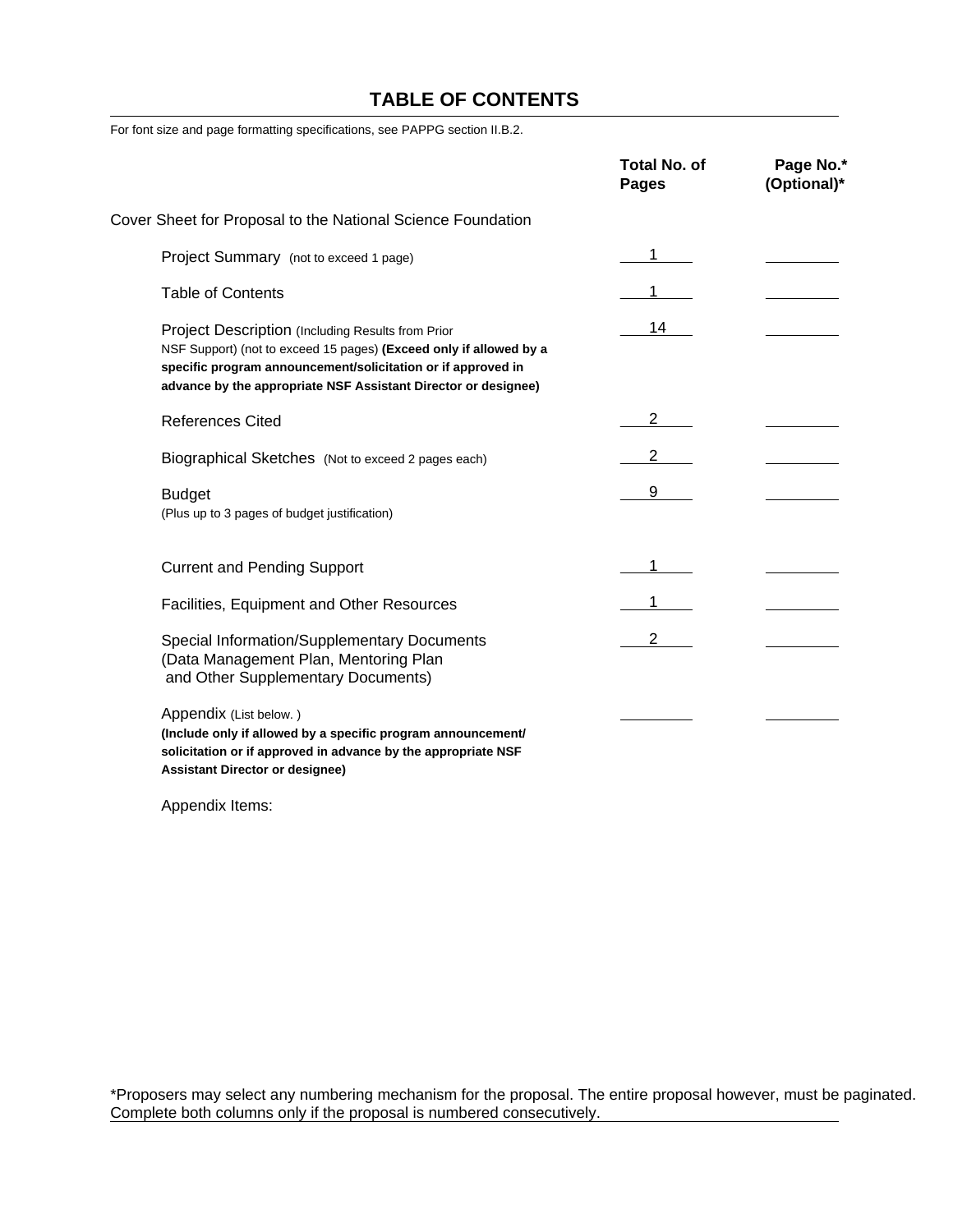# **Project Description**

### **Project Outline**

The proposed research focus of this project is the study of a new mathematical object, a shifted sum, whose properties are closely tied to The Congruent Number Problem, a centuries-old question with origins in the works of Diophantus of Alexandria [8]. The primary goal of this proposal is to make a significant contribution to the collective understanding of this problem while also recruiting undergraduate and graduate students to assist in the research process and so learn about analytic and computational number theory. In so doing, this project would keep the mission of Morgan State University (MSU), an Historically Black College and University, to offer *"innovative, inclusive, and distinctive educational experiences to a broad cross section of the population*," and so help elevate the participation and success of underrepresented groups in STEM fields.

This grant proposal requests salary support during the summer months for the Principal Investigator, Dr. Thomas A. Hulse, as well as stipend support for undergraduate and graduate student research assistants so that Dr. Hulse will be able to pursue work with his collaborators on The Congruent Number Problem and supervise relevant student research. All new results would be disseminated through publication to peer-reviewed journals as well as presentations at conferences, workshops, and colloquia.

The PI and his collaborators have a long and established history of research collaboration and will continue work on this research topic. Thus, the collaborators are not seeking any funding for their support of this proposal and their contribution to this project will not interfere with their other professional responsibilities.

#### **Overall Research Goals**

Like many famous problems in number theory, The Congruent Number Problem is incredibly old, is closely tied to deep unsolved conjectures in mathematics and has the virtue of

being easy to explain to a lay-person. A *congruent number*, t, is an integer that is the area of a rational right triangle, a right triangle with rational-length sides. One can show that the numbers 5, 6, and 7 are each congruent numbers, as illustrated in Fig. 1.

Alternately, the numbers 1, 2, 3, and 4 are proven *not* to be congruent as a consequence of Fermat's right triangle theorem, proven in



FIGURE 1. Rational right triangles with areas 5, 6 and 7.

the mid-1600s and the only complete proof left by Pierre de Fermat [9]. So it is natural to ask which integers are, and which are not, congruent numbers.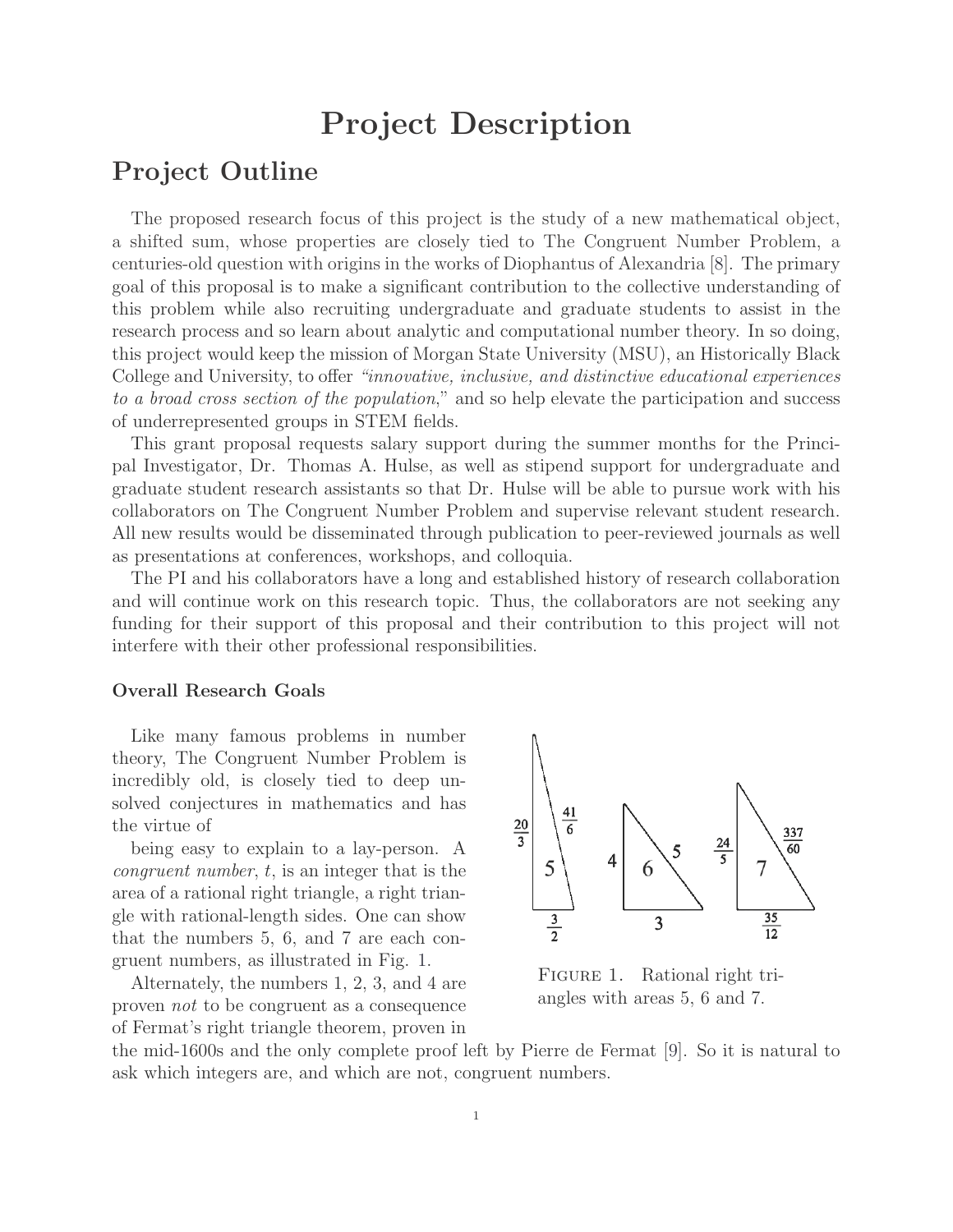The Congruent Number Problem is, specifically, the problem of finding a criterion that is proven to determine if a given  $t$  is, or is not, a congruent number in a computable amount of time. In 1983, Jerrold B. Tunnell was able to establish such a criterion [21], but the complete proof of its effectiveness depends on the truth of a special case of the unproven Birch and Swinnerton-Dyer Conjecture, one of the six yet unproven problems elevated by the Clay Mathematics Institute as the "Millennium Prize Problems," each endowed with a milliondollar bounty [6]. Tunnell used the correspondence between rational right triangles with area t and rational points on the elliptic curve  $E: y^2 = x^3 - t^2x$ , which in turn corresponds to coefficients of a known automorphic form by the theorems of Shimura, Tunnell, and Waldspurger [18].

It has recently been discovered by Principal Investigator Thomas Hulse and his collaborators, Chan Ieong Kuan, David Lowry-Duda and Alexander Walker, that the asymptotic properties of a certain family of shifted partial sums, parametrized by  $t$ , also determine if  $t$ is a congruent number. It remains to be proven that these properties can be computed by a terminating algorithm, and so investigating that is the main research goal of this project. These partial sums can be decomposed into smaller shifted sums of the kind that Dr. Hulse and his collaborators have a great deal of expertise investigating by means of shifted multiple Dirichlet series of automorphic forms, having done so to derive subconvexity bounds for automorphic L-functions  $[10]$ , asymptotics of square discriminants  $[11]$ , discerning the properties of partial sums of Fourier coefficients of automorphic forms, [14, 15, 16], and analyzing moments of the error term in the Gauss Circle Problem and its generalizations [13, 12]. As the methods of shifted sums have been generally agnostic about the properties of elliptic curves, Dr. Hulse is confident that this novel approach will yield a new, yet-unstudied avenue of pursuit for the congruent number problem, namely spectral decompositions of Dirichlet series, and will shed light on the relationship between the singularities of these analytic objects and pythagorean triples. The specific details of the objects being studied and the outline of the research program can be found in the section on Intellectual Merit.

#### **Student Participation**

As a new faculty member at MSU who believes strongly in the social mission of the school, the educational goals of this project are intended to complement and support the work that Dr. Hulse began as soon as he arrived in Baltimore. In the past year, Dr. Hulse has been chairing the Mathematical Competitions Committee in the MSU math department, in which he organized weekly sessions for students to practice competition-style problems to train for mathematical contests. This was the first year in which Morgan students participated in the Virginia Tech Regional Mathematics Competition [4] and the William Lowell Putnam Mathematical Competition [2], and in the later contest fielded a student who placed in the top 37% of 4,638 students. These weekly sessions have already been successful at enticing the interest of students in other STEM fields such as physics, engineering and computer science, and Dr. Hulse is continuing to work to grow the interdisciplinary student community in the math department at Morgan. In the spirit of expanding this work, Dr. Hulse intends to start an unsolved problems seminar. This is partially meant to showcase the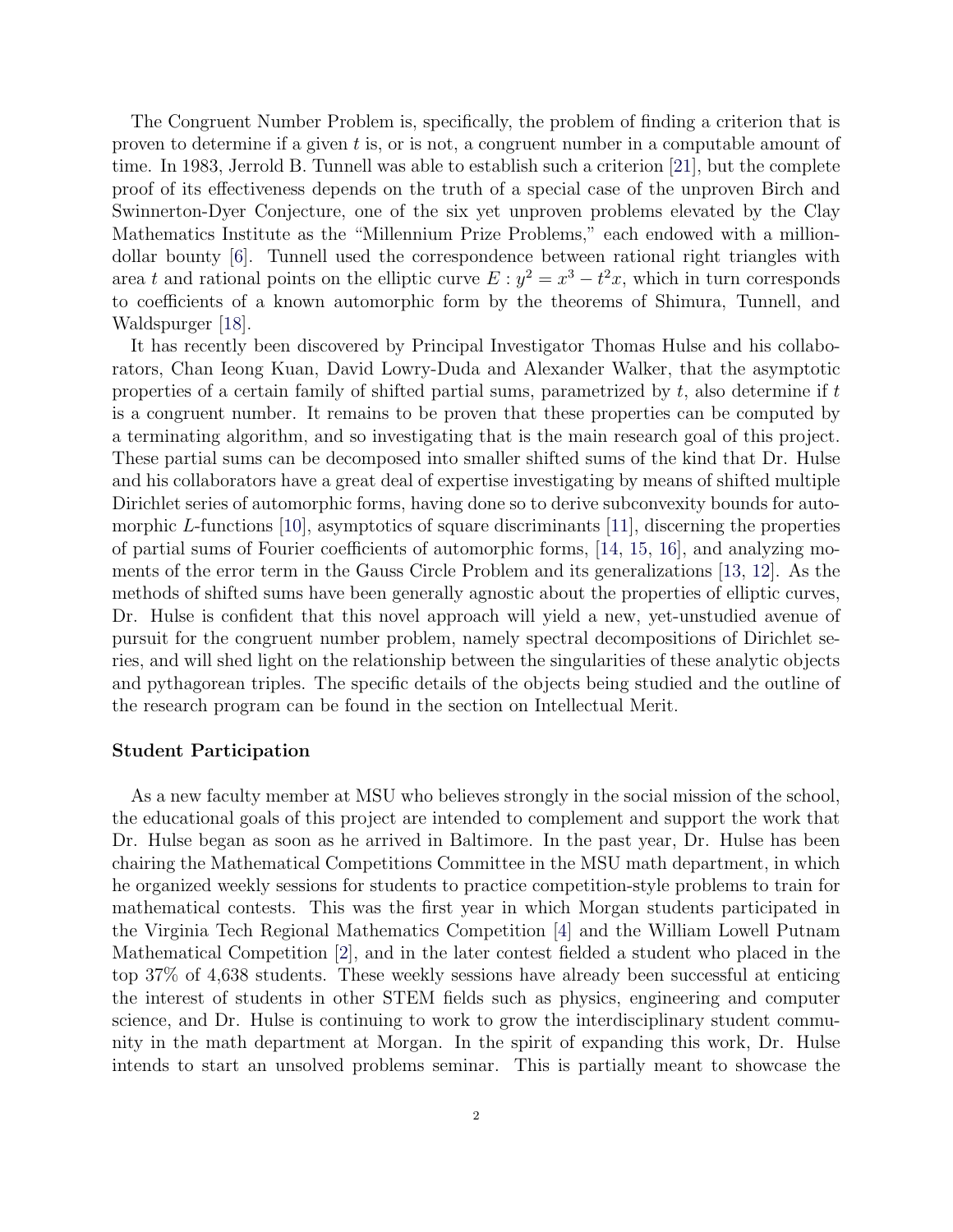work in this proposed research program to the student population at Morgan, but mainly to serve as a forum to present interesting unsolved problems in mathematics, introduce computational exploratory techniques, cultivate abstract problem-solving skills, and to provoke undergraduate and graduate research.

Dr. Hulse is experienced at supervising student research and independent study, having done so at Colby College as a visiting assistant professor and currently at Morgan, having overseen projects in analytic number theory, cryptography, and combinatorics. He intends to set aside smaller questions from this research program that can be tackled as projects for students. MSU offers a Senior Seminar course in which undergraduate math majors work on independent research projects under the guidance of faculty members. Students in this course are required to write a paper and present on their work at MSU's Undergraduate and Graduate Research Symposium. This course would serve as an excellent venue for serving interested undergraduate participants.

Additionally, Dr. Hulse plans to employ one graduate and two undergraduate students as part-time research assistants. Ideally, the undergraduate students would also be working with Dr. Hulse in the Senior Seminar and the graduate student would be Dr. Hulse's thesis advisee.

Undergraduate students would be chosen among those that have satisfactorily completed the calculus sequence at MSU or an equivalent and have demonstrated to the PI significant mathematical maturity. This would most likely be one of the 10-15 math majors in the department per year, or alternately students may be recruited from CS, engineering or physics. The positions will be advertised in the math club, senior seminar, the student chapter of American Statistical Association, in the weekly problem-solving sessions, and in-class announcements.

The graduate student assistant must have completed the graduate-level courses in abstract algebra and complex analysis or else be committed to completing those courses within a year. MSU currently has about eight masters students and twelve Ph.D students to recruit from.

Much of the exploratory work on this proposal was investigated using the Python-based, free and open-source computer algebra system, SageMath [3]. Dr. Hulse will train these students in using SageMath to aid in the research program by testing conjectures, compiling exploratory data and numerically verifying parts of proofs. In the process, the PI will use the experience to educate the students on different areas of analytic and computational number theory, fields that have close ties to industry sectors such as cryptography. To aid in this, the PI is requesting funds for computers and a professional subscription to CoCalc [1], the SageMath-powered cloud computing and project management service.

The more precise details of how the student research assistants will be trained and supervised throughout the course of this grant are outlined in the Student Mentoring Plan.

#### **Dissemination of Research**

Dr. Hulse and his collaborators are quite practiced now at producing regular publications in peer-reviewed journals, and would continue to regularly submit publications on new research throughout the life of this project. The PI also intends to present all research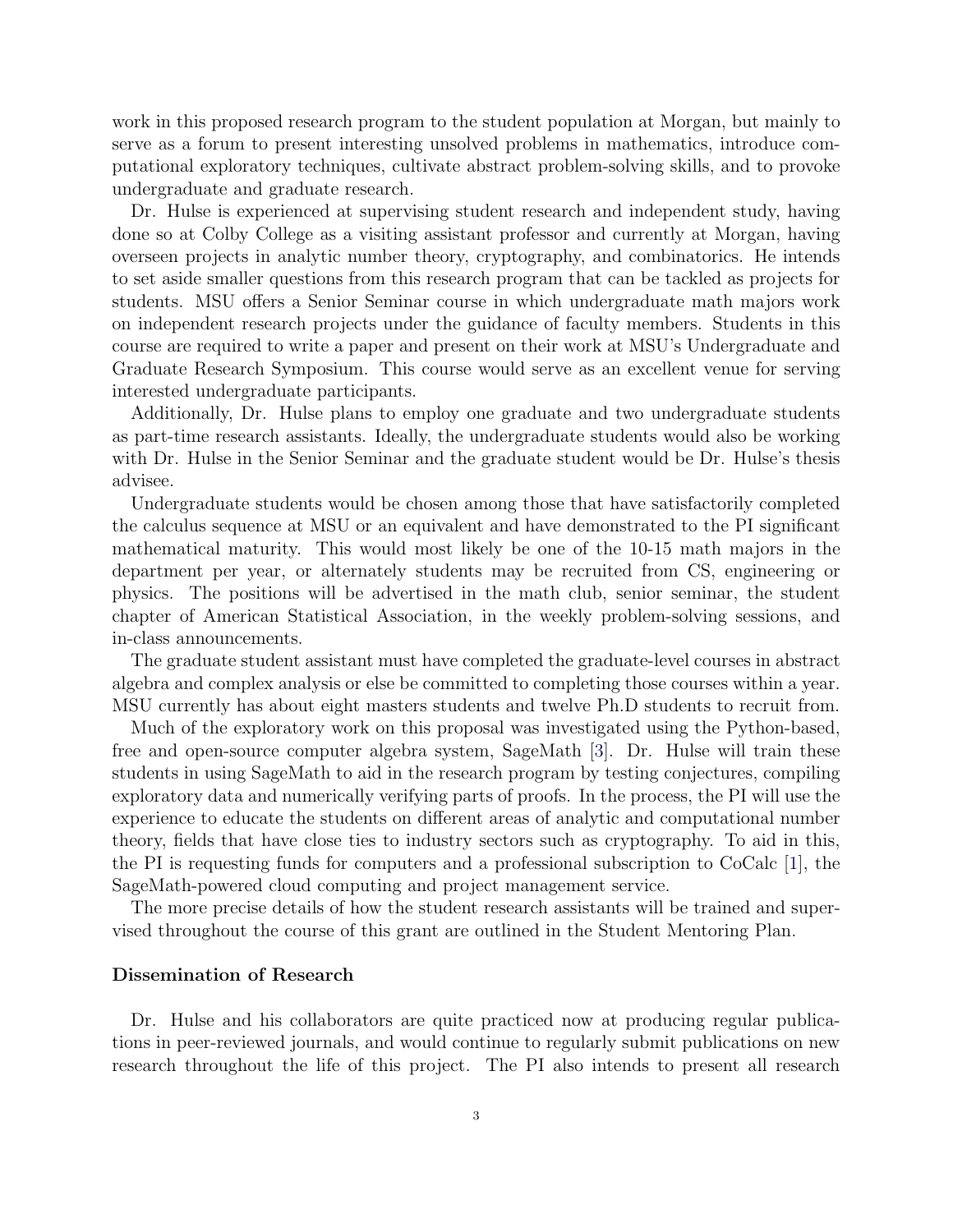findings at conferences, colloquia, invited talks, and workshops, and also intends to prepare his student research assistants to present their work and contributions at poster sessions at some of these events. To this end, funding for conference travel, both for Dr. Hulse and for his student assistants, is also requested and the specifics of this are outlined in the budget. Specifically, the PI is requesting funding to the annual Joint Mathematics Meetings and Maine-Québec Number Theory Conferences for the duration of this grant.

#### **Evaluation of Success**

An outline of the proposed research plan can be found in the section on Intellectual Merit. It should be noted that while this is the intended course of study, it is unlikely the research program will exactly follow this process, it may be necessary at times to backtrack and try variations of a different construction or follow unanticipated ideas along different routes. As new things are discovered the parameters of the program may change. Regular academic progress would be measured by regular production of publications, likely one or two a year, in peer-reviewed journals contributing to progress toward the main result over the course of the program, as well as presentations of these results at conferences.

The success of the educational goals of this program will be qualitatively assessed by the MSU Mathematics Department Chair, Dr. Asamoah Nkwanta, and quantitatively assessed by metrics such as increased number of math majors and minors, number of participants in the new seminar and the mathematical competition sessions, and the successful training of student research assistants who will in turn meaningfully contribute to the program in the form of presentations, posters and papers.

### **Intellectual Merit**

#### **The Object of Interest: A Sum of Squares**

If we scale a rational right triangle by an integer,  $m$ , the result is still a rational right triangle but with area  $tm^2$ . So without loss of generality, we only need to be concerned with the case where  $t$  is square-free. Furthermore, a square-free integer,  $t$ , is a congruent number if and only if  $t$  is the square-free part of the area of a right triangle with integer-length sides that are relatively prime, a *primitive* right triangle. Henceforth we let  $(a, b, c) \in \mathbb{N}^3$  denote an integral right triangle, where  $a^2 + b^2 = c^2$ , and let t denote a square-free integer.



Figure 2. A tiling of rational right triangles and three rational squares.

There is a well-known [7] correspondence between pythagorean triangles and arithmetic progressions of three squares. This correspondence can, perhaps, be most easily visualized geometrically as a tiling of right-triangles forming a progression of concentric squares, as is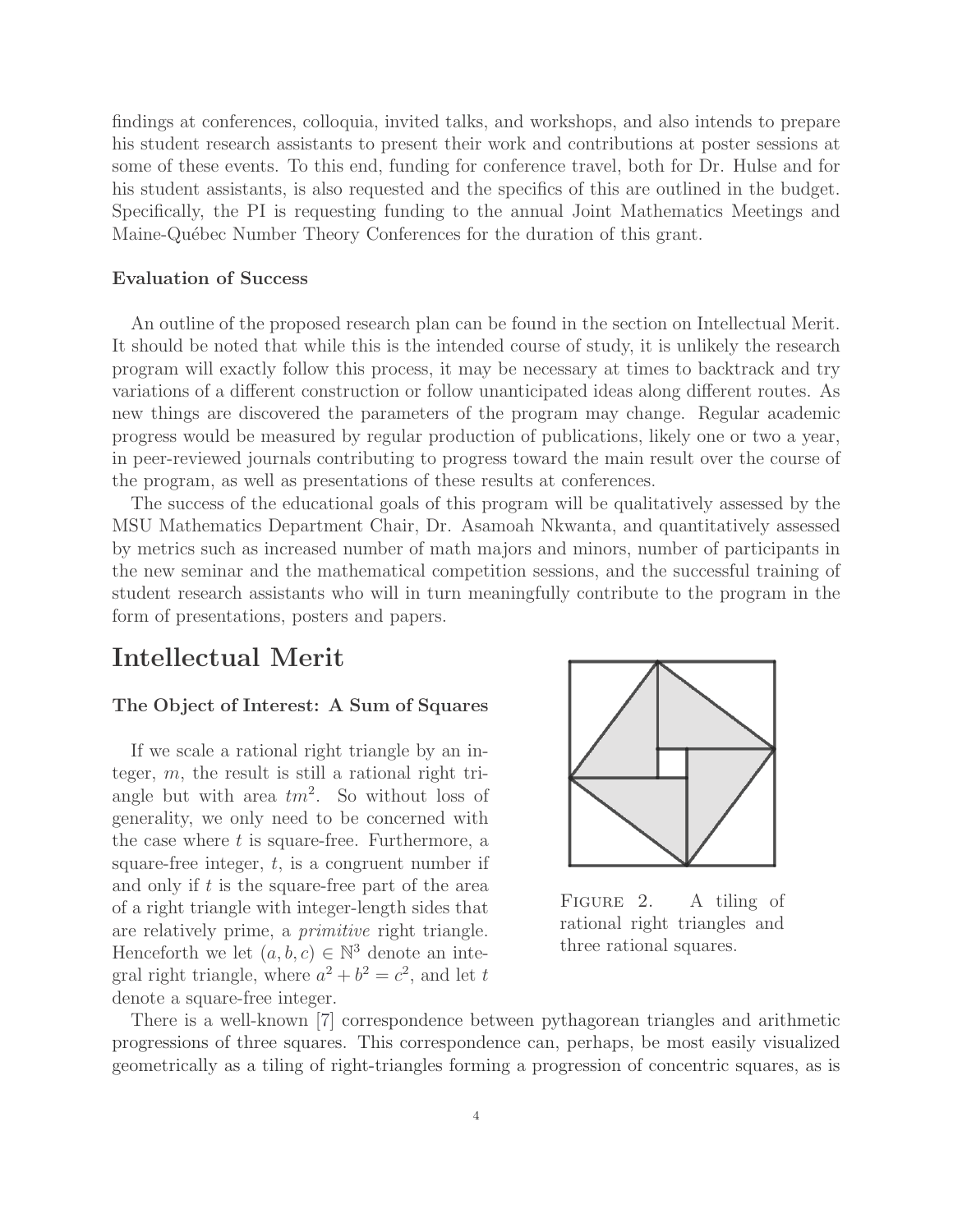illustrated in Fig. 2. Algebraically, given all integral triangles  $(a, b, c)$  with square-free part of the area t, we have a one-to-one correspondence with integer pairs  $(m, n) \in \mathbb{N}^2$  such that  $m^2 - tn^2$  and  $m^2 + tn^2$  are squares, given by:

$$
(a, b, c) \rightarrow (c, \sqrt{2ab/t}) = (m, n)
$$

$$
(m,n) \rightarrow \left(\frac{\sqrt{m^2 + tn^2} + \sqrt{m^2 - tn^2}}{2}, \frac{\sqrt{m^2 + tn^2} - \sqrt{m^2 - tn^2}}{2}, m\right) = (a, b, c).
$$
 (1)

Now let  $\tau : \mathbb{Z} \to \{0,1\}$  be the arithmetic function where  $\tau(n) = 1$  if and only if n is a square, and let  $X > 0$ . We observe from the above correspondence that a square-free t is *not* a congruent number if and only if  $s_t(X)$  is the constant-zero function where

$$
s_t(X) := \sum_{m=1}^{X} \sum_{n=1}^{X} \tau(m^2 - tn^2) \tau(m^2 + tn^2).
$$
 (2)

Indeed, given that any m contributes to the sum if and only if m is the hypotenuse of a rational right triangle, and if m is such a hypotenuse then so is  $km$  for all  $k \in \mathbb{N}$ , it follows that

$$
s_t(X) = \sum_{h_t \le X} \left\lfloor \frac{X}{h_t} \right\rfloor,\tag{3}
$$

where the sum is over the hypotenuses,  $h_t$ , of primitive right triangles with square-free part of the area t, and |x| denotes the greatest integer less than x. We note that there are infinitely many such  $h_t$  for any given t, but that the number of them is small relative to the size of  $\log X$ .

It will eventually be useful to consider a variant form of  $s_t(X)$ . We note that

$$
s_t(X) := \sum_{m=1}^{X} \sum_{n=1}^{X} \tau(m^2 - tn^2) \tau(m^2 + tn^2) = \sum_{m=1}^{X^2} \sum_{n=1}^{X^2} \tau(m-n) \tau(m+n) \tau(m) \tau(tn)
$$
 (4)

and so we define  $S_t(X)$  as

$$
S_t(X) := \sum_{m=1}^{X} \sum_{n=1}^{X} \tau(m-n)\tau(m+n)\tau(m)\tau(t) = \sum_{h_t \le X} \left[ \frac{X^{\frac{1}{2}}}{h_t} \right].
$$
 (5)

From here it is not difficult to prove using properties of the corresponding elliptic curve,  $E_t: y^2 = x^3 - t^2x$ , that

$$
S_t(X) = C_t X^{\frac{1}{2}} + O_t (\log X), \qquad (6)
$$

where  $C_t$  is given by the convergent infinite or empty sum,

$$
C_t := \sum_{h_t} \frac{1}{h_t}.\tag{7}
$$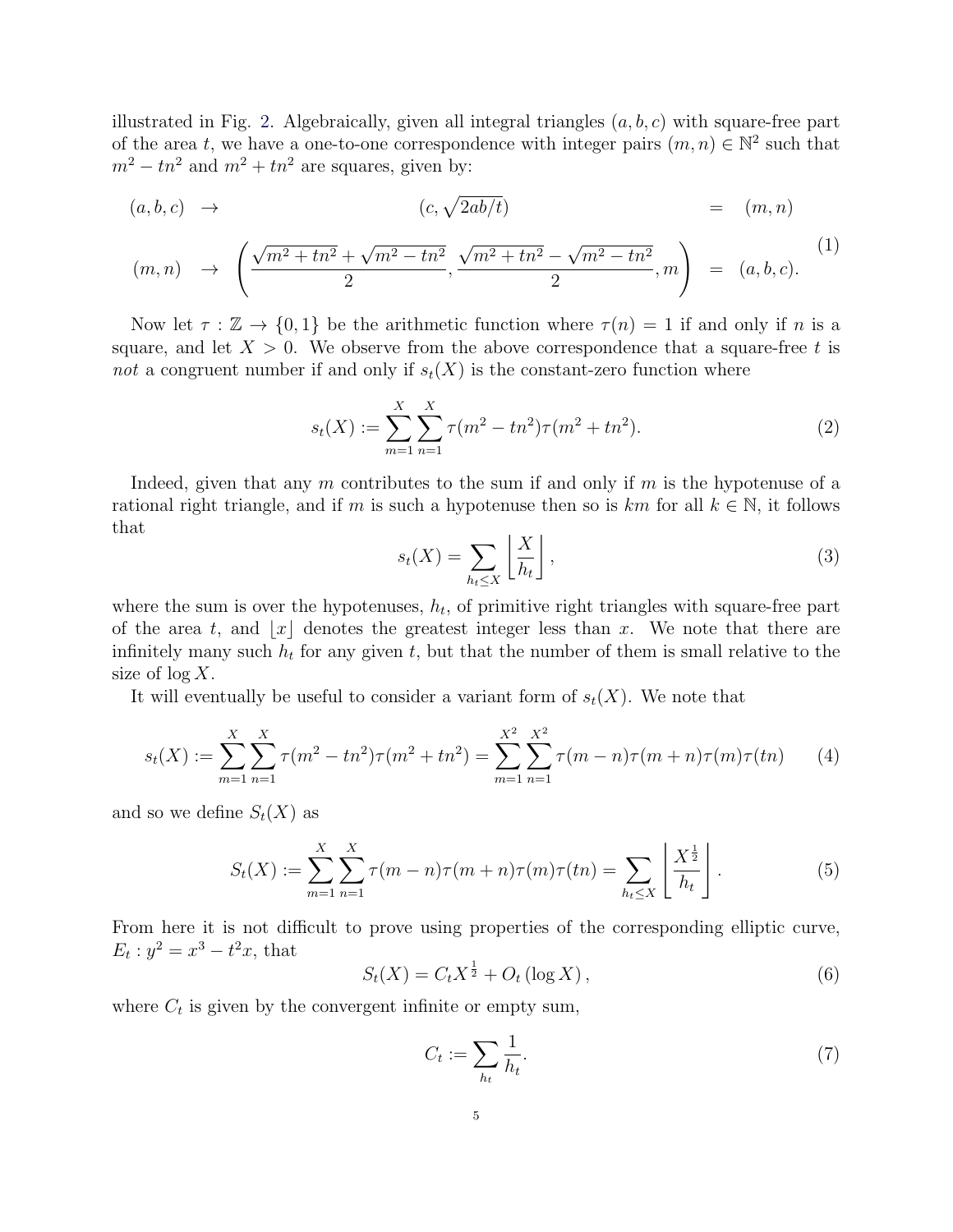Ultimately, the PI and his collaborators plan to obtain an asymptotic estimate of  $S_t(X)$ from the meromorphic properties of shifted Dirichlet series of theta functions, and thus create a new independent criteria for the congruence of t.

#### **Connection to Automorphic Forms: Theta Sums**

Let  $\mathbb{H} \subset \mathbb{C}$  denote the upper-half plane,

$$
\mathbb{H} := \{ x + iy \in \mathbb{C} \mid x \in \mathbb{R}, y > 0 \},\tag{8}
$$

and let  $z = x + iy \in \mathbb{H}$ . For  $N \in \mathbb{N}$ , let  $\Gamma_0(N)$  denote the congruence subgroup

$$
\Gamma_0(N) := \left\{ \begin{pmatrix} A & B \\ C & D \end{pmatrix} \in SL_2(\mathbb{Z}) \middle| N|C \right\},\tag{9}
$$

which acts on  $\mathbb H$  by Möbius transformations. That is, for  $\gamma = (\begin{smallmatrix} A & B \\ C & D \end{smallmatrix}) \in \Gamma_0(N)$ , we say that

$$
\gamma z := \frac{Az + B}{Cz + D}.\tag{10}
$$

We define the automorphic theta function,  $\theta(z)$  to be

$$
\theta(z) := \sum_{k \in \mathbb{Z}} e^{2\pi i k^2 z} = \sum_{n=0}^{\infty} r_1(n) e^{2\pi i n z},\tag{11}
$$

which is uniformly convergent and thus holomorphic on compact subsets of  $\mathbb{H}$ . For  $\gamma \in \Gamma_0(4)$ , it is known [20] that

$$
\theta(\gamma z) = \left(\frac{C}{D}\right) \epsilon_D^{-1} \sqrt{Cz + D} \theta(z),\tag{12}
$$

where  $\left(\frac{C}{D}\right)$  denotes Shimura's extension of the Jacobi symbol and  $\epsilon_D = 1$  or i depending on if  $D \equiv 1$  or 3 (mod 4), respectively. We say that  $\theta(z)$  is a weight- $\frac{1}{2}$  holomorphic form of level 4.

The Fourier coefficients of  $\theta(z)$  coincide almost identically with a multiple of the squareindicator function,  $r_1(n)=2\tau (n)$ , except when  $n = 0$ . From this it is easy to see that

$$
S_t(X) = \frac{1}{16} \sum_{m,n \le X} r_1(m-n)r_1(m+n)r_1(m)r_1(tn). \tag{13}
$$

Now let Q be a large prime number such that  $(Q, t) = 1$  and let  $\chi$  and  $\psi$  be Dirichlet characters with conductor Q. Consider the shifted partial sums,

$$
S_{\chi,\psi}^{-}(X) := \sum_{1 \le m_1, n_1 \le X} r_1(m-n)r_1(m)\chi(m)\psi(n), \qquad (14)
$$

$$
S_{\chi,\psi}^+(X;t) := \sum_{1 \le m_2, n_2 \le X} r_1(n+m)r_1(tn)\overline{\chi(m)\psi(n)}.\tag{15}
$$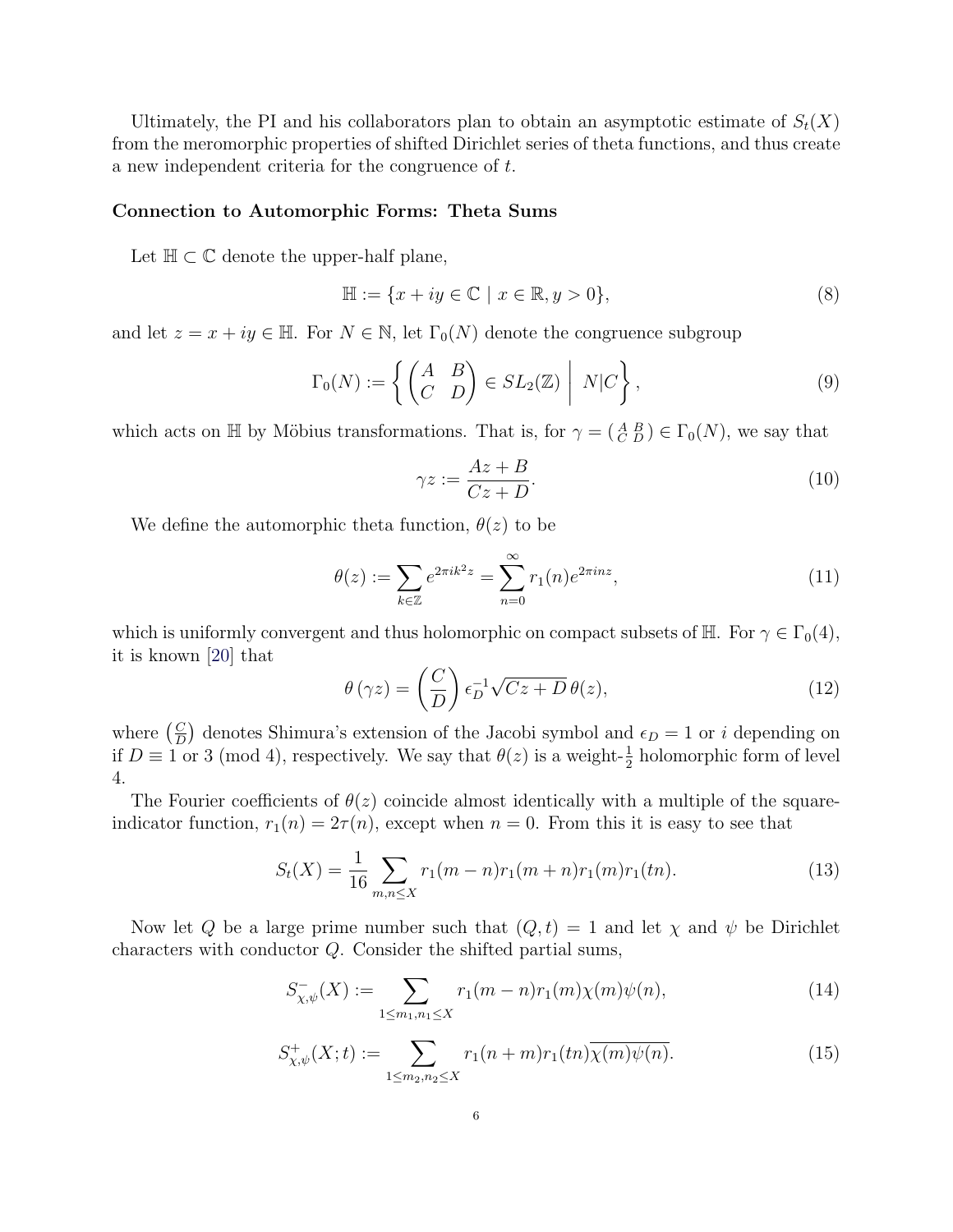The orthogonality properties for Dirichlet characters then give us that

$$
\sum_{\chi,\psi \in (\widehat{\mathbb{Z}/Q\mathbb{Z}})^{\times}} S_{\chi,\psi}^{-}(X) S_{\chi,\psi}^{+}(X; t) = 16S_{t}(X) + f(X, Q, t).
$$
 (16)

where  $f(X, Q, t)$  becomes smaller as Q becomes large relative to X. Indeed, if  $Q > X$  then  $f(X, Q, t) = 0.$ 

Explicit asymptotic formulas for these shifted partial sums can be obtained by considering the analytic properties of the shifted multiple Dirichlet series,

$$
D_{\chi,\psi}^-(s,w) := \sum_{m,n \ge 1} \frac{r_1(m-n)r_1(m)\chi(m)\psi(n)}{m^s n^w},\tag{17}
$$

$$
D_{\chi,\psi}^+(s,w;t) := \sum_{m,n \ge 1} \frac{r_1(t(m-n))r_1(m)\overline{\psi(m-n)\chi(n)}}{m^s n^w}.
$$
 (18)

Objects such as these are well-studied by Dr. Hulse and his collaborators, generally in the case of shifted sums of automorphic forms of L-functions, [11, 10, 14, 15, 16], and more recently and specifically in their investigation of the Gauss Circle Problem [13, 12]. Indeed, using spectral methods, we can obtain meromorphic continuations of these objects, and from these effectively estimate the inverse Mellin Transforms.

It is worth noting that (16) is not the only possible way one might choose to decompose  $S_t(X)$  into more manageable sums, and indeed other variants of the requisite Dirichlet series may be more tractable. This example mainly serves as a proof of concept.

#### **Spectral Expansions of Shifted Sums**

The term "shifted convolution sum" generally refers to an object resembling

$$
\sum_{m=1}^{\infty} \lambda_1(m+h)\lambda_2(m)W(m,h),\tag{19}
$$

where  $W(m, h)$  is a weight function that, ideally, has manageable coupling between m and h and decays reasonably over specified ranges. These sums are sometimes referred to as "sums of the additive divisor problem type" [17], as the case when the  $\lambda_i$ s are additive divisor functions has been long studied in classical analytic number theory. They were notably used by Atkinson [5] to compute asymptotics of the fourth moment of the Riemann zeta function. Other sums of this form, where the  $\lambda_i$ s arose from automorphic forms, were first constructed by Selberg [19] where they resembled

$$
\sum_{n=1}^{\infty} \frac{a(n)\overline{b(n+h)}}{(2n+h)^s},\tag{20}
$$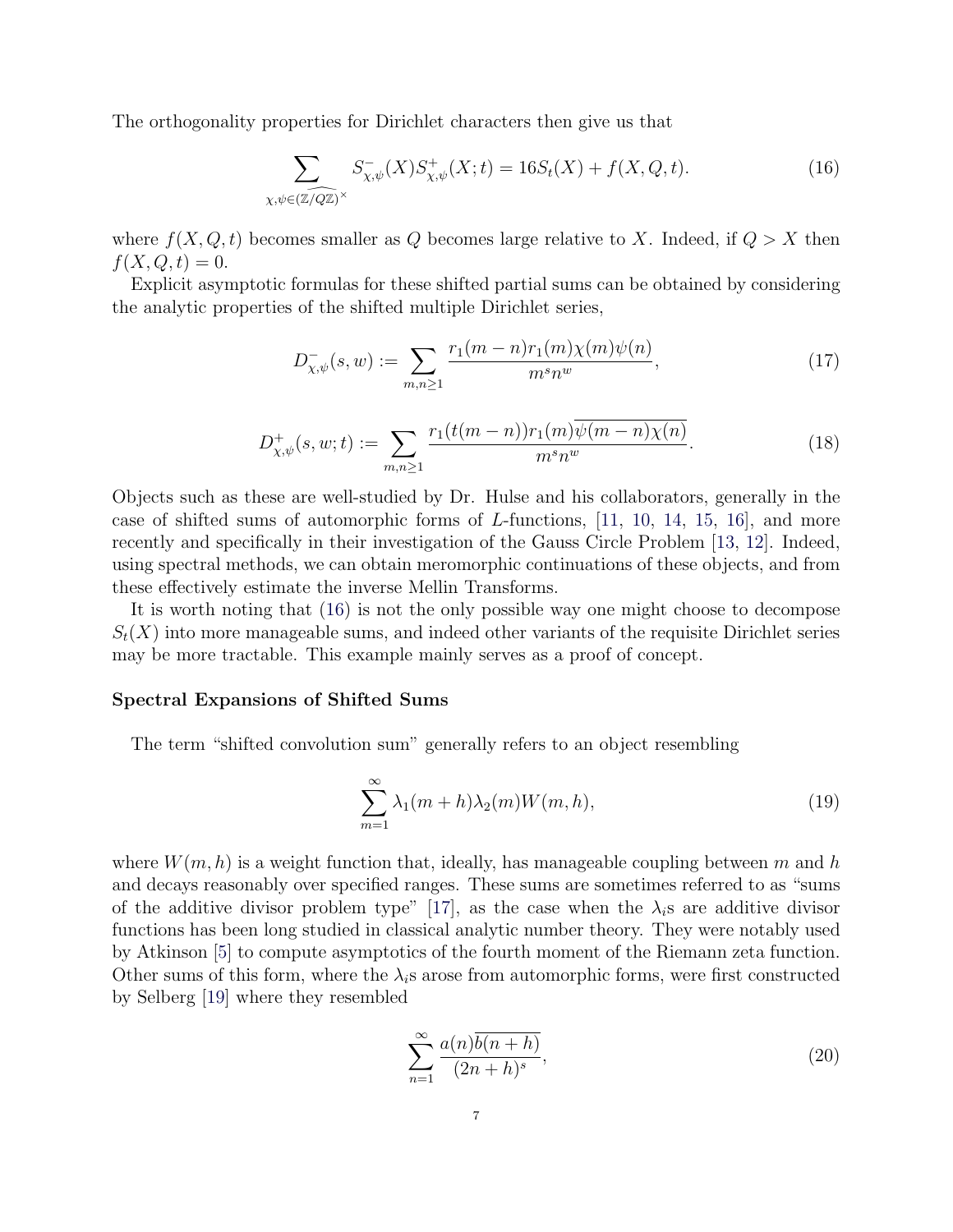when  $\Re \epsilon s > 1$  and  $a(n)$  and  $b(n)$  are the Fourier coefficients of holomorphic cusp forms f and g. Selberg studied these by replacing the real-analytic Eisenstein series in the Rankin-Selberg convolution with a Poincaré series and then untiling as in the convolution. Similarly, by making use of another well-studied Poincaré series,

$$
P_h(z,s) := \sum_{\gamma \in \Gamma_\infty \backslash \Gamma_0(N)} (\mathfrak{Im}\,\gamma z)^s e^{2\pi i h \gamma z},\tag{21}
$$

for  $h \geq 1$ , which is square integrable for sufficiently large  $\Re \varepsilon s$ , we can expand the Petersson inner product  $\langle (\mathfrak{Im}*)^k f \overline{g}, P_h(*, \overline{s}) \rangle$  either by untiling as in the Rankin-Selberg convolution or by taking the spectral expansion of  $P_h(z, s)$ . In the case where f and g are holomorphic cusp forms for  $SL_2(\mathbb{Z})$  of even weight  $k > 0$ , the equivalence of these two expansions gives that

$$
D_{f,g}(s; h) := \sum_{m} \frac{a(m - h)\overline{b(m)}}{m^{s+k-1}} \tag{22}
$$
\n
$$
= \frac{(4\pi)^{k}h^{\frac{1}{2}-s}}{\Gamma(s+k-1)\Gamma(s)} \left(\sum_{j} \overline{\lambda_{j}(h)\rho_{j}(1)}\Gamma(s-\frac{1}{2}+it_{j})\Gamma(s-\frac{1}{2}-it_{j})\overline{\langle y^{k}\overline{f}g, u_{j}\rangle} + \frac{1}{2\pi i} \int_{(0)} \frac{\sigma_{2z}(h)h^{-z}\Gamma(s-\frac{1}{2}+z)\Gamma(s-\frac{1}{2}-z)}{2\zeta^{*}(1-2z)\zeta^{*}(1+2z)} \overline{\langle y^{k}\overline{f}g, E^{*}(*,\frac{1}{2}+z)\rangle} \, dz\right),
$$
\n(22)

when  $\Re \epsilon s > 1$ . The discrete part of the spectrum arises from a linear combination of  $u_i$ s, weight-zero Mass forms, eigenfunctions of the Laplacian for  $SL_2(\mathbb{Z})\backslash\mathbb{H}$ , with Fourier-Whittaker expansion

$$
u_j(z) = \sum_{|m| \neq 0} \rho_j(\frac{m}{|m|}) \lambda_j(|m|) \sqrt{y} K_{it_j}(2\pi |m|y) e^{2\pi imx}
$$
\n(23)

and eigenvalue  $\frac{1}{4} + t_j^2$  which are orthonormal with respect to the Petersson inner product. The continuous part of the goodrum is due to  $F^*(\infty)$ , the completed real analytic Fiscopton continuous part of the spectrum is due to  $E^*(z, s)$ , the completed real-analytic Eisenstein series for  $SL_2(\mathbb{Z})$ . Known growth properties of  $\langle y^k \overline{f}g, u_j \rangle$  due to Watson [22] tells us that the discrete sum is locally uniformly convergent for all  $s$  except at poles, and known properties of the Rankin-Selberg convolution,  $\langle y^k \overline{f}g, E^*(*, \frac{1}{2} + z) \rangle$ , similarly gives convergence of the continuous part of the spectrum to all non-polar  $\overline{s}$ , though we obtain residual terms as we move past the lines  $\Re \varepsilon s = \frac{1}{2} - r$  for  $r \in \mathbb{Z}_{\geq 0}$ .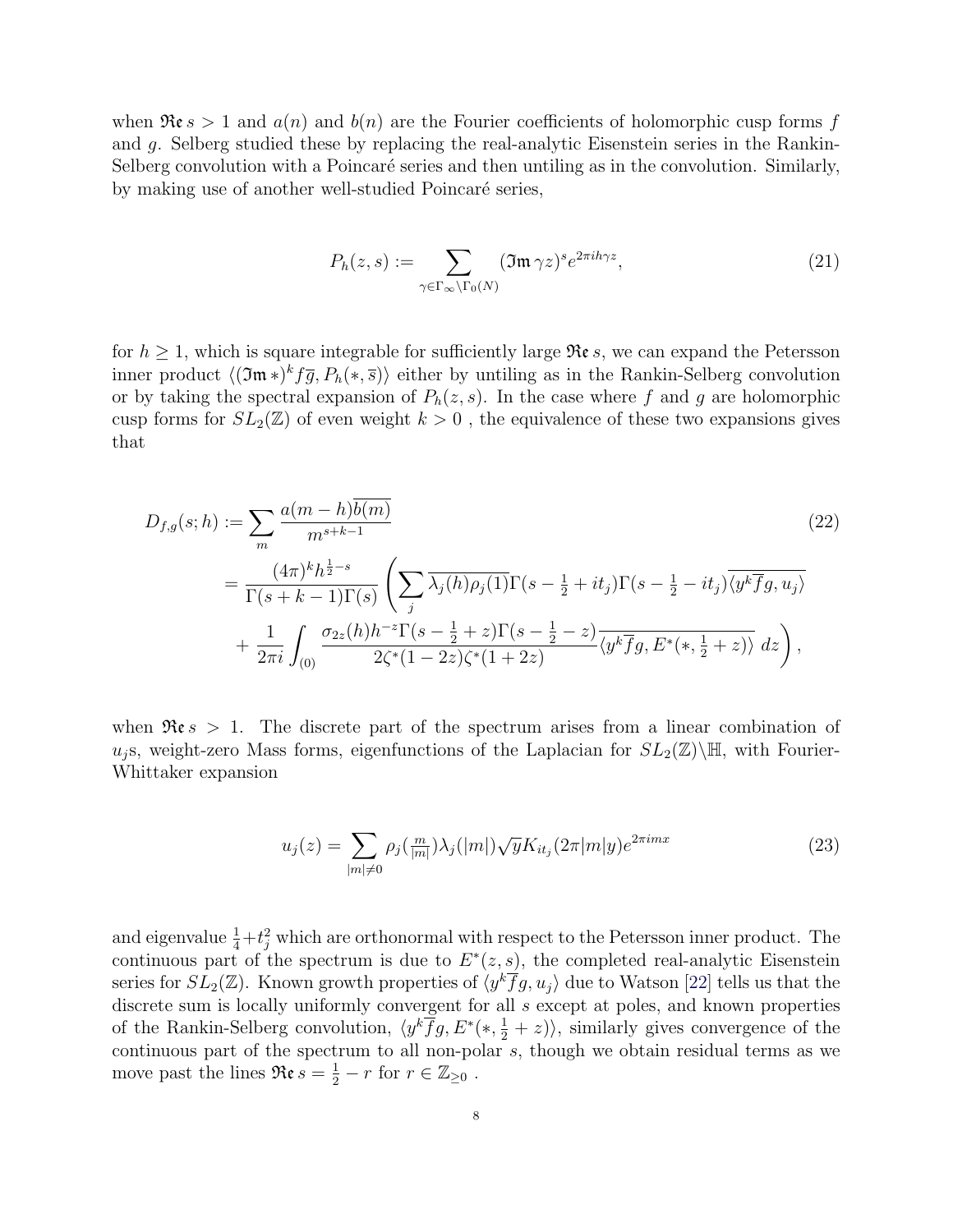From this, it is not hard to use the above formula to produce a meromorphic continuation of  $D_{f,q}(s;h)$  to all  $s \in \mathbb{C}$  and also thus for the shifted multiple Dirichlet series,

$$
Z_{f,g}(s,w) := \sum_{m,h=1}^{\infty} \frac{a(m-h)b(m)}{m^{s+k-1}h^w} = \sum_{h=1}^{\infty} \frac{D_{f,g}(s;h)}{h^w}
$$
(24)

$$
= \frac{(4\pi)^k}{\Gamma(s+k-1)\Gamma(s)} \left( \sum_j L(s+w-\frac{1}{2},\overline{u_j}) \overline{\rho_j(1)} \Gamma(s-\frac{1}{2}+it_j) \Gamma(s-\frac{1}{2}-it_j) \overline{\langle y^k \overline{f}g, u_j \rangle} + \frac{1}{2\pi i} \int_{(\frac{1}{2})} \frac{\zeta(s+w+z-1)\zeta(s+w-z) \Gamma(s+z-1) \Gamma(s-z)}{2\zeta^*(2-2z)\zeta^*(2z)} \overline{\langle y^k \overline{f}g, E^*(*,z) \rangle} dz \right),
$$

to all  $(s, w) \in \mathbb{C}^2$ . Here,

$$
L(s, \overline{u_j}) := \sum_{m=1}^{\infty} \frac{\overline{\lambda(m)}}{m^s}
$$
 (25)

which is locally uniformly convergent for  $\Re s > 1$  and has a well-understood analytic continuation to all  $s \in \mathbb{C}$ . Similar constructions also exist for modular forms for  $\Gamma_0(N)$  and of odd-integer or half-integer weight, though analysis of the continuous part of the spectrum needs to account for inequivalent cusps that make explicit computations of the residues at poles significantly more complicated.

We would like to consider a variant of this construction where  $f$  and  $g$  are replaced with theta functions. First, for square-free t and Dirichlet character  $\chi$  with prime conductor  $Q$ with  $(t, Q) = 1$ , define the twisted theta function

$$
\theta_{t,\chi}(z) = \sum_{m=0}^{\infty} r_1(m)\chi(m)e^{2\pi imtz} = \overline{\chi(t)}\sum_{m=0}^{\infty} r_1(tm)\chi(m)e^{2\pi imz}
$$
 (26)

and that, for  $\gamma = \begin{pmatrix} A & B \\ C & D \end{pmatrix} \in \Gamma_0(4tQ^2)$ ,  $\theta_{t,\chi}(z)$  satisfies

$$
\theta_{t,\chi}(\gamma z) = \chi^2(D) \left(\frac{t}{D}\right) \left(\frac{C}{D}\right) \epsilon_D^{-1} \sqrt{Cz + D} \,\theta_{t,\chi}(z). \tag{27}
$$

So we say  $\theta_{t,x}(z)$  is a weight- $\frac{1}{2}$  holomorphic form of level  $4tQ^2$  and character  $\chi^2(\frac{t}{z})$ . For simplicity of notation we let  $\theta_{\chi}(z) := \theta_{1,\chi}(z)$  and let  $(\frac{1}{z}) := 1$ .

With this in mind, we are tempted to proceed as in the case of holomorphic cusp forms, f and  $q$ , and consider the sums

$$
\sum_{n=1}^{\infty} \frac{\psi(n) \langle (\mathfrak{Im} \ast)^{\frac{1}{2}} \theta_{\chi} \overline{\theta}, P_n(\ast, \overline{s}) \rangle}{n^{w-s+\frac{1}{2}}} \tag{28}
$$

and

$$
\sum_{n=1}^{\infty} \frac{\overline{\chi(n)}\psi(t)\langle(\mathfrak{Im}*)^{\frac{1}{2}}\theta_{t,\overline{\psi}}\overline{\theta},P_n(*,\overline{s})\rangle}{n^{w-s+\frac{1}{2}}}
$$
(29)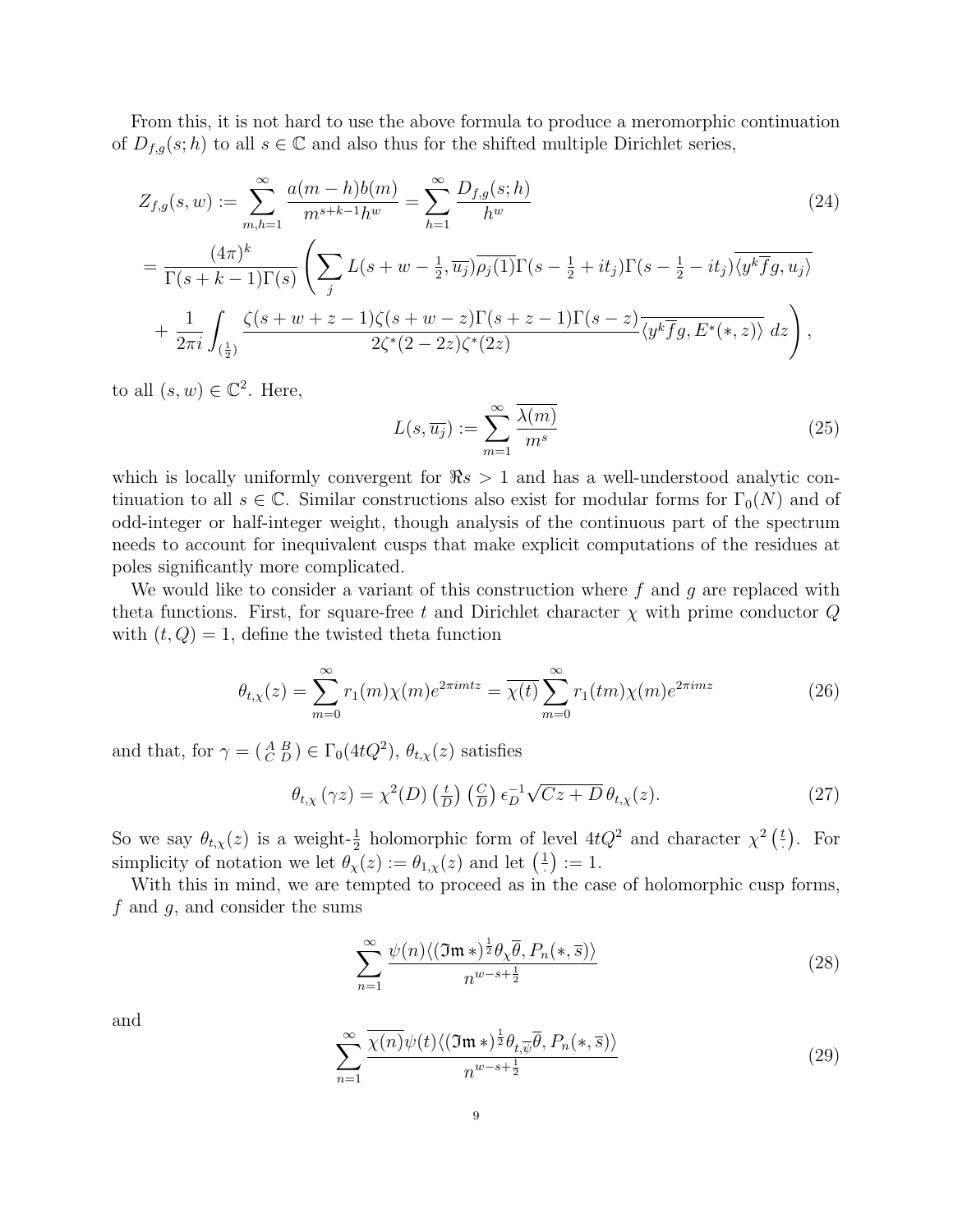with the expectation that they will give us spectral expansions of  $D_{\chi,\psi}^-(s, w)$  and  $D_{\chi,\psi}^+(s, w; t)$ ,<br>respectively, but the reality is more complicated. Unfortunately,  $\theta$ ,  $\theta$ , and  $\theta$ , are of respectively, but the reality is more complicated. Unfortunately,  $\theta$ ,  $\theta_{\chi}$ , and  $\theta_{t,\chi}$  are often not cusp forms and so lack the rapid decay that is necessary for the inner-products  $\langle (\mathfrak{Im}*)^{\frac{1}{2}} \theta_{\chi} \overline{\theta}, P_n(*,\overline{s}) \rangle$  and  $\langle (\mathfrak{Im}*)^{\frac{1}{2}} \theta_{t,\overline{\psi}} \overline{\theta}, P_n(*,\overline{s}) \rangle$  to be well-defined and to obtain a spectral expansion like in (22) and (24) expansion like in (22) and (24).

To accommodate this, we can modify  $\theta_{\chi} \overline{\theta}$  and  $\theta_{t,\overline{\psi}} \overline{\theta}$  in the above constructions by subtracting linear combinations of special values of Eisenstein series, or other components of Eisenstein series, so that we have objects that vanish at the cusps of the congruence subgroups and allow us to expand the inner products as we would like. This is not theoretically challenging, indeed similar constructions were achieved by the PI and his collaborators in [13, 12] and is spiritually similar to the regularization techniques of Zagier [23] but, practically, it is an excessively meticulous undertaking. The bookkeeping required to catalogue the behavior of  $\theta_{\chi} \overline{\theta}$  and  $\theta_{t,\overline{\psi}} \overline{\theta}$  at each of the cusps, which depends on each of the parameters  $t, Q, \chi, \psi$ , is extensive. This is also not a trivial concern, as it is likely that these subtracted Eisenstein series will contribute the rightmost poles of  $D_{\chi,\psi}^-(s,w)$  and  $D_{\chi,\psi}^+(s,w;t)$ , and so<br>complete understanding of this will be instrumental in computing  $C$ . This is also likely to complete understanding of this will be instrumental in computing  $C_t$ . This is also likely to be an avenue for computational exploration and thus potential undergraduate research.

Once the analytic properties of  $D^{-}_{\chi,\psi}(s, w)$  and  $D^{+}_{\chi,\psi}(s, w; t)$  are cataloged, Dr. Hulse<br>d bis collaborators will use inverse Mellin transforms to translate this information into and his collaborators will use inverse Mellin transforms to translate this information into asymptotic estimates of  $S_{\chi,\psi}^-(X)$  of  $S_{\chi,\psi}^+(X;t)$ . This approach is a standard one in analytic<br>number theory though it becomes increasingly difficult as the analytic objects become more number theory, though it becomes increasingly difficult as the analytic objects become more sophisticated and thus balancing terms requires a fair amount of patience and ingenuity. A sample of some of the techniques familiar to Dr. Hulse and his collaborators can be found in Section 6 of [16].

#### **Relevant Expertise**

Every component of this research program is a direct analog of a computation or construction made by Dr. Hulse and his collaborators on previous projects in published and submitted works, [11, 10, 14, 15, 16, 13, 12], as noted above. The proposed object of study that is relevant to the congruent number problem,  $S_t(X)$ , is a shifted sum and Dr. Hulse and his collaborators are experts on the subjects of shifted convolution sums of automorphic forms, spectral decompositions, and sharp cutoff estimates from inverse Mellin transforms.

#### **Challenges and Contribution to the Field**

A very broad outline of the steps that need to be followed for the successful completion of this project would be:

1) Classify all growth behavior at the cusps of the products of the variant theta functions in different combinations. This information can then be used to subtract the correct linear combination of Eisenstein series to create a square-integrable object.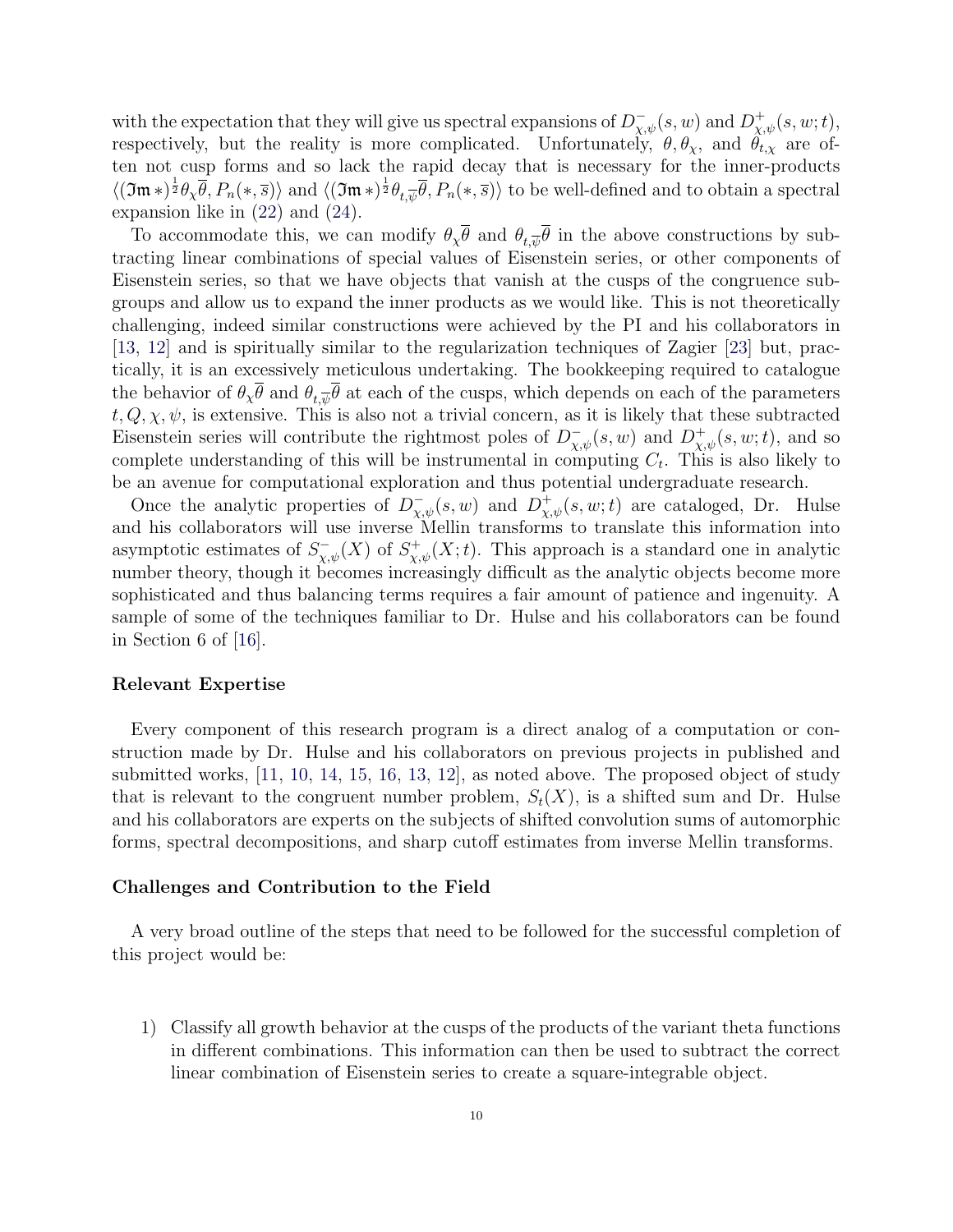- 2) Take the inner product of the now square-integrable objects against the relevant Poincaré series and use this to compute the spectral expansion of a shifted multiple Dirichlet series. Then catalog the residues at relevant poles and discern growth properties of the function on vertical strips. Perhaps the greatest difficulty will probably be calculating the cancellation of the different contributions to the continuous part of the spectrum and discerning the rightmost pole.
- 3) Use the information about the growth of the function and its residues to compute an inverse Mellin transform of the shifted Dirichlet series and balance terms to get the asymptotics of the relevant shifted partial sum.
- 4) Average the product of the shifted partial sums over the characters, balancing the character with the size of the partial sum, and derive a main term.
- 5) If the main term is effectively computable, this would provide a solution to the Congruent Number Problem.

It is yet unclear how the analytic properties of the spectral decomposition of shifted Dirichlet series might conspire to produce an alternate formulation of  $C_t$ , as given in (7), and whether there will be an explicit formula. This is partly why it is a fruitful target for further study. It is plausible that computing  $C_t$  will somehow provide independent confirmation of Tunnell's criterion, which would prove it to be a solution to the Congruent Number Problem and so would provide a a special case of the Birch and Swinnerton-Dyer Conjecture in the case of the Elliptic Curve family  $E : y^2 = x^3 - t^2x$ . This could be groundbreaking to the field of analytic number theory.

There are many anticipated challenges afforded by the careful investigation of the continuous contributions of the spectral expansion, which likely yield significant and non-trivial cancellation. This work will require extreme patience and attention to detail. There are also speculative or unforeseen challenges. It may be the case that the spectral computations for  $C_t$  might simply depend explicitly on the existence on the rational points of E and so only reveal what is known but in a surprising way. Alternately, it may be extremely difficult to prove that the constant  $C_t$  is ever nonzero from the spectral contributions. However, even if the ultimate results are modest, this construction would demonstrate a new relationship between a family of elliptic curves and the spectral expansion of shifted multiple Dirichlet series, an undiscovered connection between analytic and algebraic objects which could have far-reaching and unforeseen consequences.

### **Broader Impact**

As described in more detail in the earlier section on student participation, Dr. Hulse is continuing his work to grow an enthusiastic and engaged student community in the math department at MSU, an Historically Black College and University. Engaging the student community at Morgan and preparing them for successful, math-intensive careers helps to elevate the participation of underrepresented groups in STEM fields in industry, both generally but also in the specific areas of computational number theory, which have relevant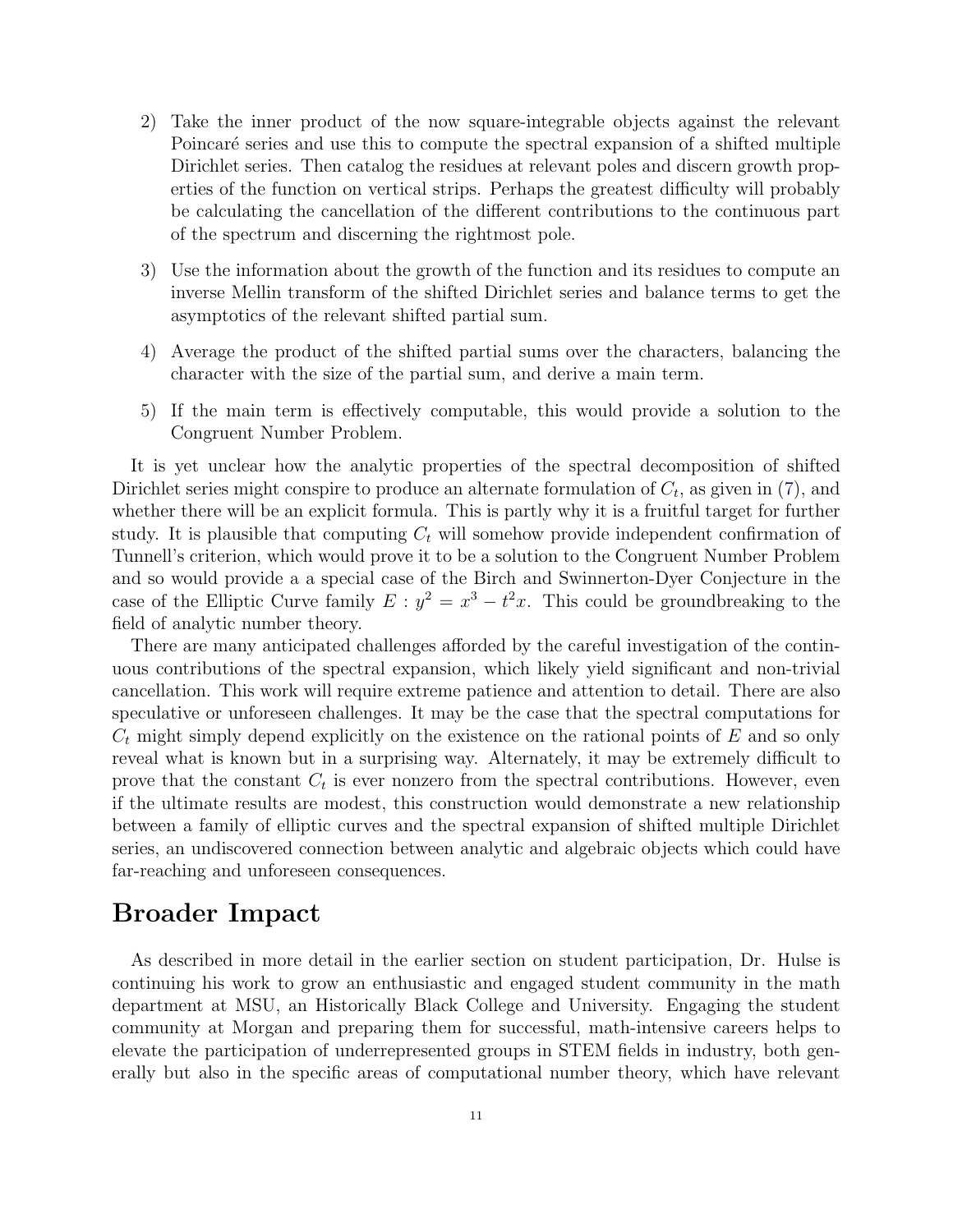ties to industries like those invested in cryptography. This is relevant as Cybersecurity interests, through private firms and the government by way of the Department of Defense and specifically the National Security Agency, provide significant employment opportunities in the greater Baltimore-D.C. metropolitan area, while also serving the welfare of the United States.

Furthermore, significant progress in a project such as this one would contribute to the research profile of the math department at Morgan, Maryland's preeminent public urban research university. Morgan is a beacon for academic achievement in the Baltimore community, and notable successes can serve to capture the public imagination and foster general enthusiasm for mathematics.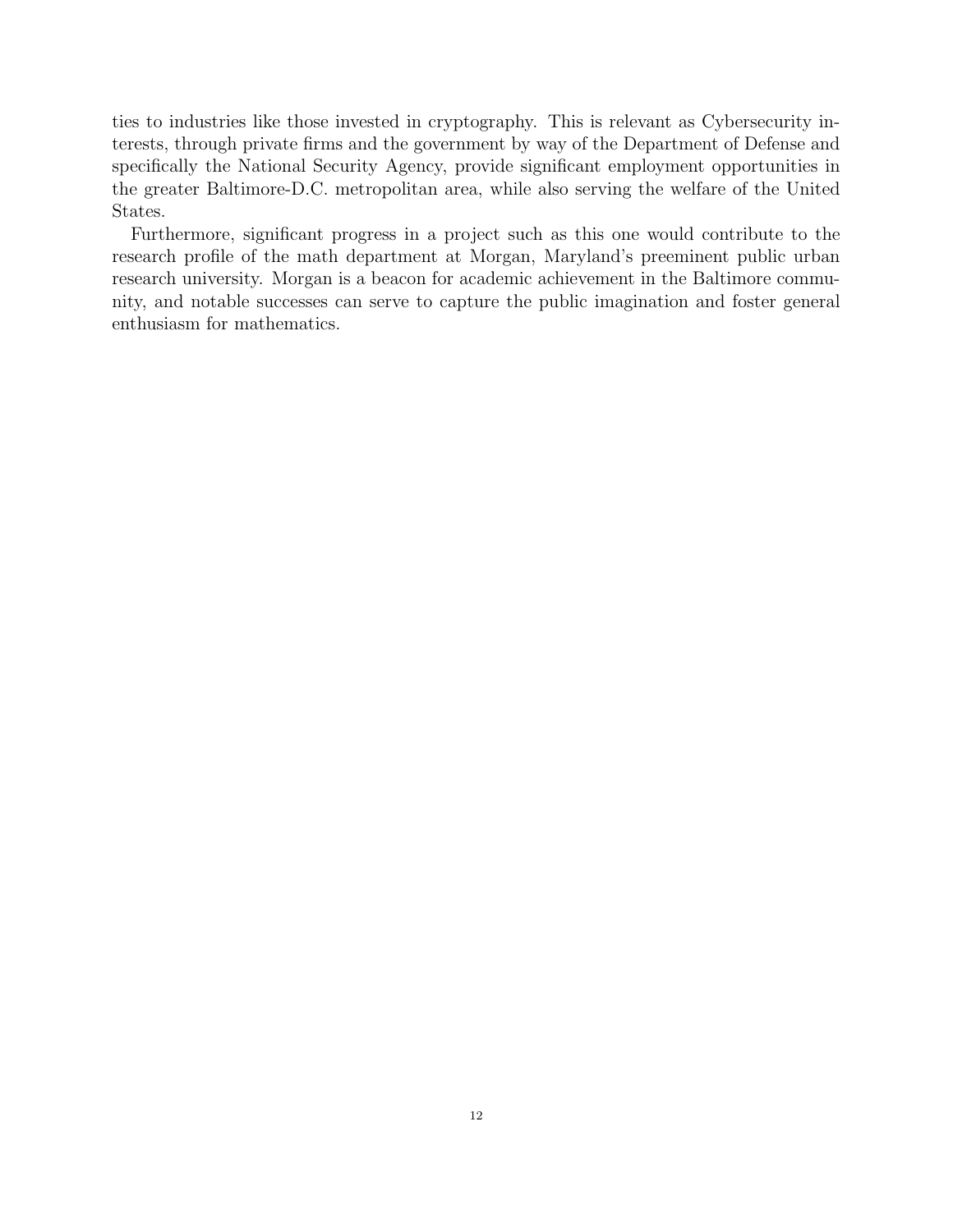

### School of Computer, Mathematical and Natural Sciences Office of the Dean

February 23, 2018

To whom it may concern:

I strongly endorse the grant proposal entitled, "Shifted Convolution Sums for The Congruent Number Problem," being submitted by Assistant Prof. Thomas A. Hulse under the Excellence in Research (EiR) category of the NSF Call HBCU-18-522. This Number Theory related proposal aims to advance our understanding of the Congruent Number Problem, which asks for a description of all numbers that are the areas of right triangles with rational-length sides. Dr. Hulse has discovered that this problem is closely related to the asymptotic behaviour of new families of shifted convolution sums of Fourier coefficients of theta functions. While the Congruent Number Problem is over a thousand years old, Dr. Hulse's approach represents the cutting edge in Number Theoretic Research.

The most important aspect of the proposed research is the training of undergraduate students in advanced Number Theoretic techniques and famous unsolved problems in mathematics, including the Birch-Swinnerton-Dyer Conjecture, a Millennium Prize Problem. The proposed project also has important applications in the area of computational number theory, and so by fostering student research on this subject will thus have an impact on industry and government in fields such as cryptography. Dr. Hulse has made substantial steps toward a promising research career and has been active in recruiting and mentoring undergraduate and graduate students at Morgan State. This funding will position him boost our recruitment and training of underrepresented minorities in advanced STEM research.

As part of my commitment, Dr. Hulse will have the full support of the Dean's Office staff for administrative assistance for grant management and paperwork, support for recruitment of students, and dissemination of research results. To this cause, I am hiring a grant management specialist to assist the faculty like him who are awarded grants. In addition, I will ensure that he has the needed release time to implement, supervise, and oversee the progress of the project.

Sincerelv.

Hongtao Yu, Ph.D.

Dean and Professor of Chemistry Morgan State University School of Computer, Mathematical and Natural Sciences 1700 East Cold Spring Lane Richard N. Dixon Science Research Center, Suite 200 Baltimore, MD 21251 (443) 885-4515 (Office) Hongtao.Yu@morgan.edu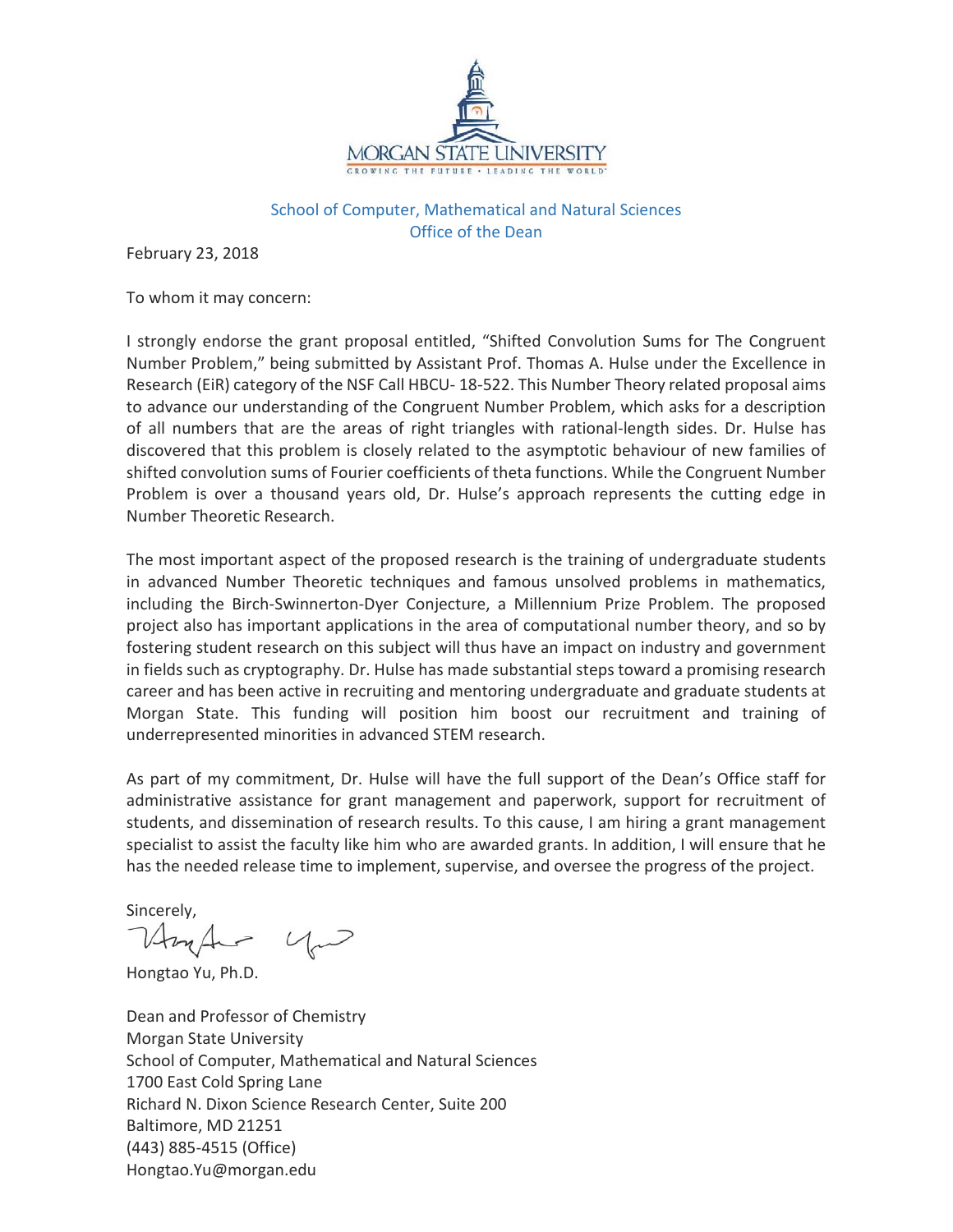

### Department of Mathematics

February 21, 2018

National Science Foundation 2415 Eisenhower Avenue Alexandria, VA 22314

Re: NSF 18-522 HBCU-UP Excellence in Research Projects

Title: Excellence in Research: Shifted Convolution Sums for The Congruent Number Problem

Dear Review Panel:

I am pleased to write this letter of support for Dr. Thomas Hulse's NSF proposal: Shifted Convolution Sums for The Congruent Number Problem. I strongly support his proposal.

Dr. Hulse is an enthusiastic faculty member and researcher with a unique commitment for working with mathematics majors. His research area of interest is analytic number theory. My understanding is that this area of number theory involves using L-functions to study classical automorphic forms and related Diophantine equations. Along with his collaborators, he proposes to provide more insight into the classical congruent number problem by investigating the problem in the context of shifted Multiple Dirichlet series.

If the proposal submitted by Dr. Hulse is selected for funding by NSF, it is my intent to commit resources and/or provide services as detailed in the Project Description, or the Facilities, Equipment, and Other Resource sections of his proposal. In addition, I will make myself available to him for professional development and guidance on his proposal research goals and student mentoring plans.

Sincerely,

Asamoah Nkwanta, Ph.D. Chair and Professor of Mathematics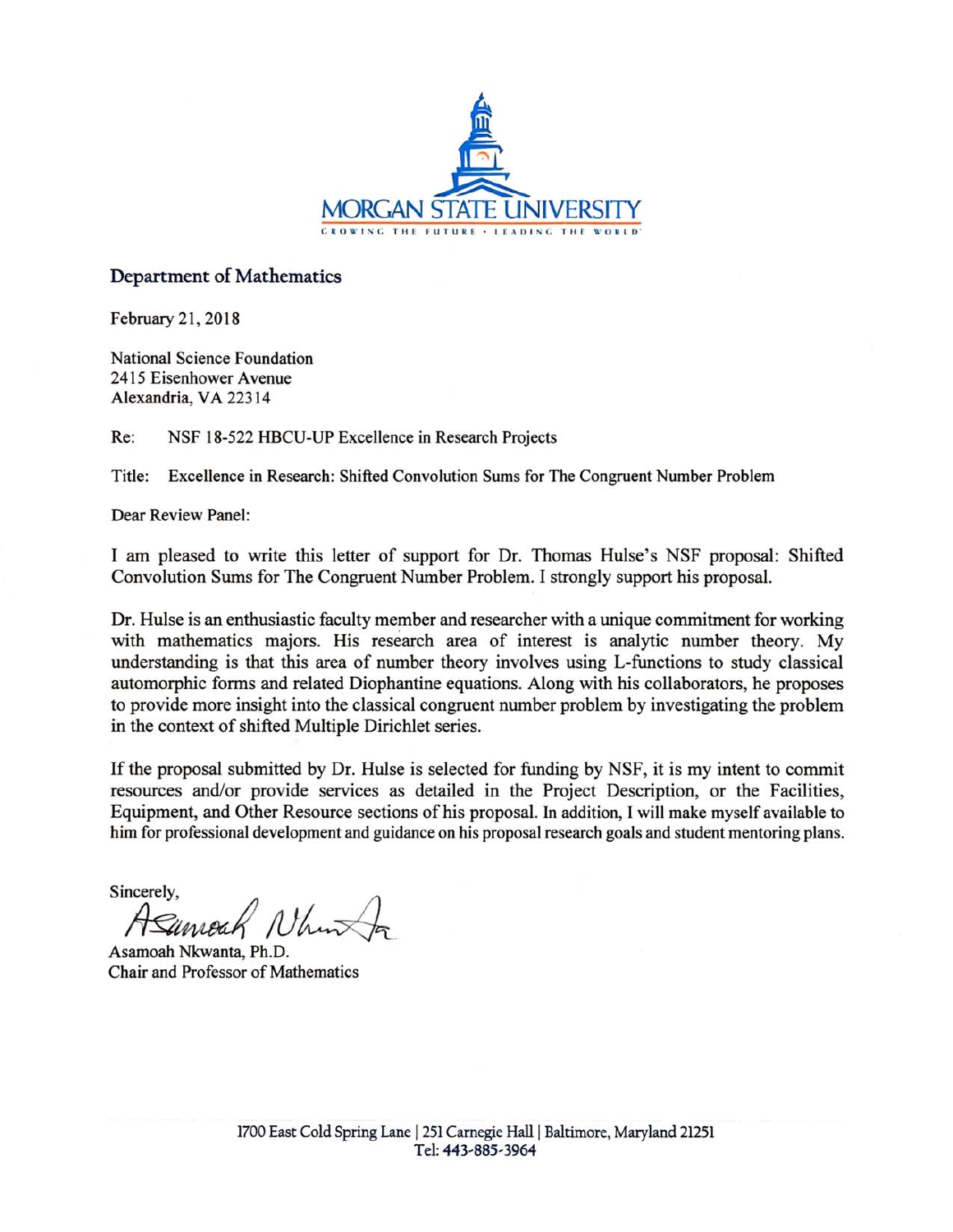#### **REFERENCES**

- [1] CoCalc Collaborative Calculation in the Cloud. https://cocalc.com/. Website. Accessed: 2018-02-24.
- [2] Putnam Competition Mathematical Association of America. https://www.maa.org/math-competitions/putnam-competition. Website. Accessed: 2018-02-24.
- [3] SageMath Open-Source Mathematical Software System. http://www.sagemath.org/. Website. Accessed: 2018-02-24.
- [4] Virginia Tech Regional Mathematics Contest. http://www.math.vt.edu/people/plinnell/Vtregional/. Website. Accessed: 2018-02-24.
- [5] F. V. Atkinson. The mean value of the zeta-function on the critical line. *Proceedings of the London Mathematical Society. Second Series*, 47:174–200, 1941. https://dx.doi.org//10.1112/plms/s2-47.1.174.
- [6] J. Carlson, A. Jaffe, and A. Wiles, editors. *The Millennium Prize Problems*. Clay Mathematics Institute, Cambridge, MA; American Mathematical Society, Providence, RI, 2006.
- [7] Keith Conrad. The congruent number problem. *Harvard College Mathematical Review*, 2:58–74, 2008. http://www.math.harvard.edu/hcmr/issues/2a.pdf.
- [8] Leonard Eugene Dickson. *History of the Theory of Numbers. Vol. II: Diophantine Analysis*. Chelsea Publishing Co., New York, 1966.
- [9] Harold M. Edwards. *Fermat's Last Theorem*, volume 50 of *Graduate Texts in Mathematics*. Springer-Verlag, New York, 1996. A genetic introduction to algebraic number theory, Corrected reprint of the 1977 original.
- [10] Jeff Hoffstein and Thomas A. Hulse. Multiple Dirichlet series and shifted convolutions, with an appendix by Andre Reznikov. *Journal of Number Theory*, 161:457–533, 2016. https://dx.doi.org//10.1016/j.jnt.2015.10.001.
- [11] Thomas A. Hulse, Chan Ieong Kuan, Eren Mehmet Kıral, and Li-Mei Lim. Counting square discriminants. *Journal of Number Theory*, 162:255–274, 2016. https://dx.doi.org//10.1016/j.jnt.2015.10.015.
- [12] Thomas A. Hulse, Chan Ieong Kuan, David Lowry-Duda, and Alexander Walker. The Laplace transform of the second moment in the Gauss circle problem. Submitted for Publication, 2017. arXiv: https://arxiv.org/abs/1705.04771.
- [13] Thomas A. Hulse, Chan Ieong Kuan, David Lowry-Duda, and Alexander Walker. Second moments in the generalized Gauss circle problem. Accepted for publication, pending revision, in *Algebra & Number Theory*. Submitted 2017. arXiv: https://arxiv.org/abs/1703.10347.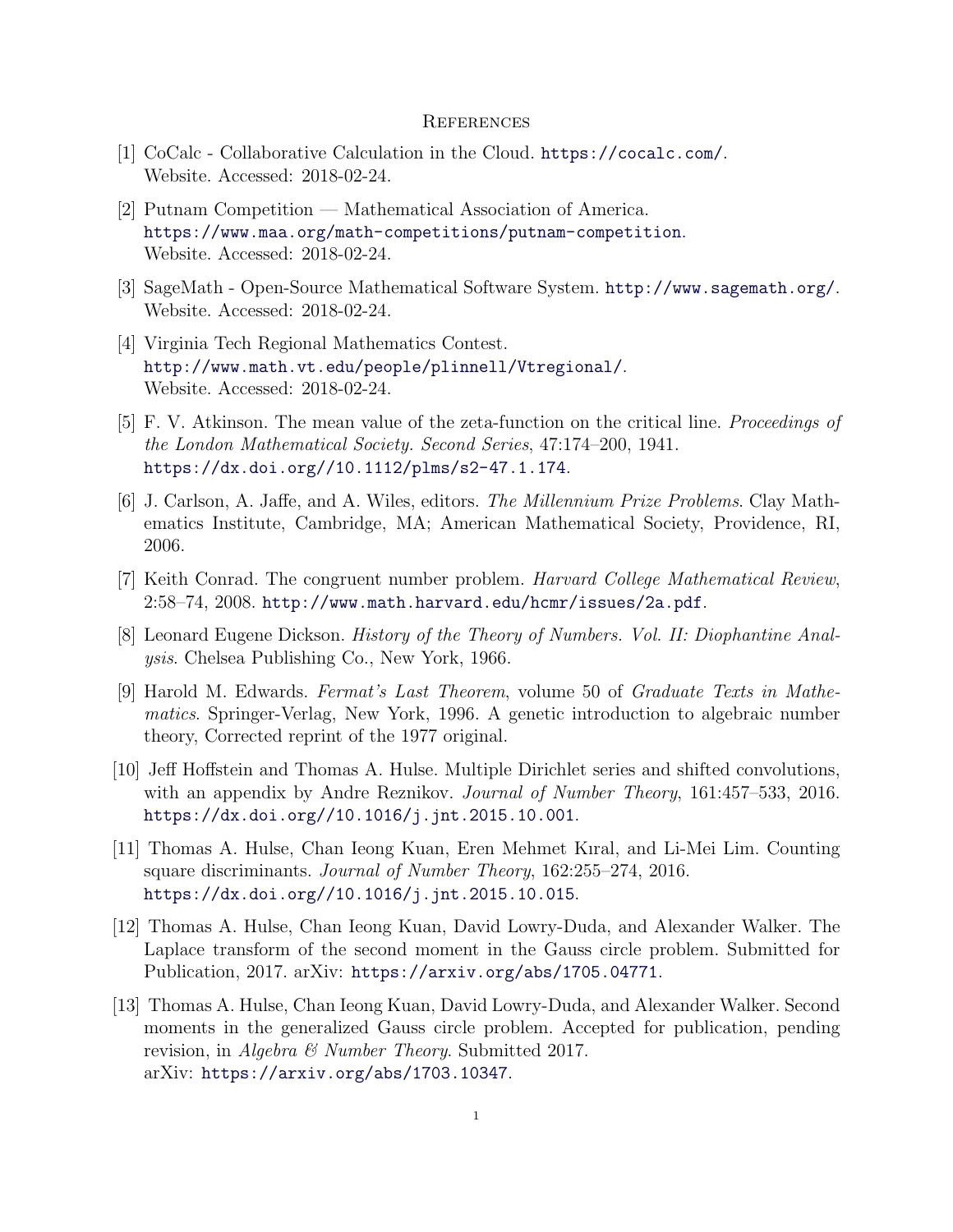- [14] Thomas A. Hulse, Chan Ieong Kuan, David Lowry-Duda, and Alexander Walker. The second moment of sums of coefficients of cusp forms. *Journal of Number Theory*, 173:304– 331, 2017. https://dx.doi.org//10.1016/j.jnt.2016.09.005.
- [15] Thomas A. Hulse, Chan Ieong Kuan, David Lowry-Duda, and Alexander Walker. Shortinterval averages of sums of Fourier coefficients of cusp forms. *Journal of Number Theory*, 173:394–415, 2017. https://dx.doi.org//10.1016/j.jnt.2016.09.004.
- [16] Thomas A. Hulse, Chan Ieong Kuan, David Lowry-Duda, and Alexander Walker. Sign changes of coefficients and sums of coefficients of L-functions. *Journal of Number Theory*, 177:112–135, 2017. https://dx.doi.org//10.1016/j.jnt.2017.01.007.
- [17] M. Jutila. Sums of the additive divisor problem type and the inner product method. *Zapiski Nauchnykh Seminarov POMI*, 322:239–250, 2005. http://dx.doi.org/10.1007/s10958-006-0271-y.
- [18] Neal Koblitz. *Introduction to elliptic curves and modular forms*, volume 97 of *Graduate Texts in Mathematics*. Springer-Verlag, New York, second edition, 1993. http://dx.doi.org/10.1007/978-1-4612-0909-6.
- [19] Atle Selberg. On the estimation of Fourier coefficients of modular forms. In *Proceedings of Symposia in Pure Mathematics*, volume 8, pages 1–15.
- [20] Goro Shimura. On modular forms of half integral weight. *The Annals of Mathematics*, 97(3):440–481, 1973. https://dx.doi.org//10.2307/1970831.
- [21] Jerrold B. Tunnell. A classical Diophantine problem and modular forms of weight 3/2. *Inventiones Mathematicae*, 72(2):323–334, 1983. https://dx.doi.org//10.1007/BF01389327.
- [22] Thomas Crawford Watson. *Rankin triple products and quantum chaos*. ProQuest LLC, Ann Arbor, MI, 2002. Thesis (Ph.D.)–Princeton University. http://gateway.proquest.com/openurl?url\_ver=Z39.88-2004&rft\_val\_fmt= info:ofi/fmt:kev:mtx:dissertation&res\_dat=xri:pqdiss&rft\_dat=xri:pqdiss: 3039710.
- [23] Don Zagier. The Rankin-Selberg method for automorphic functions which are not of rapid decay. *Journal of the Faculty of Science. University of Tokyo. Section IA. Mathematics*, 28(3):415–437 (1982), 1981. http://people.mpim-bonn.mpg.de/zagier/files/rankin-selberg/fulltext.pdf.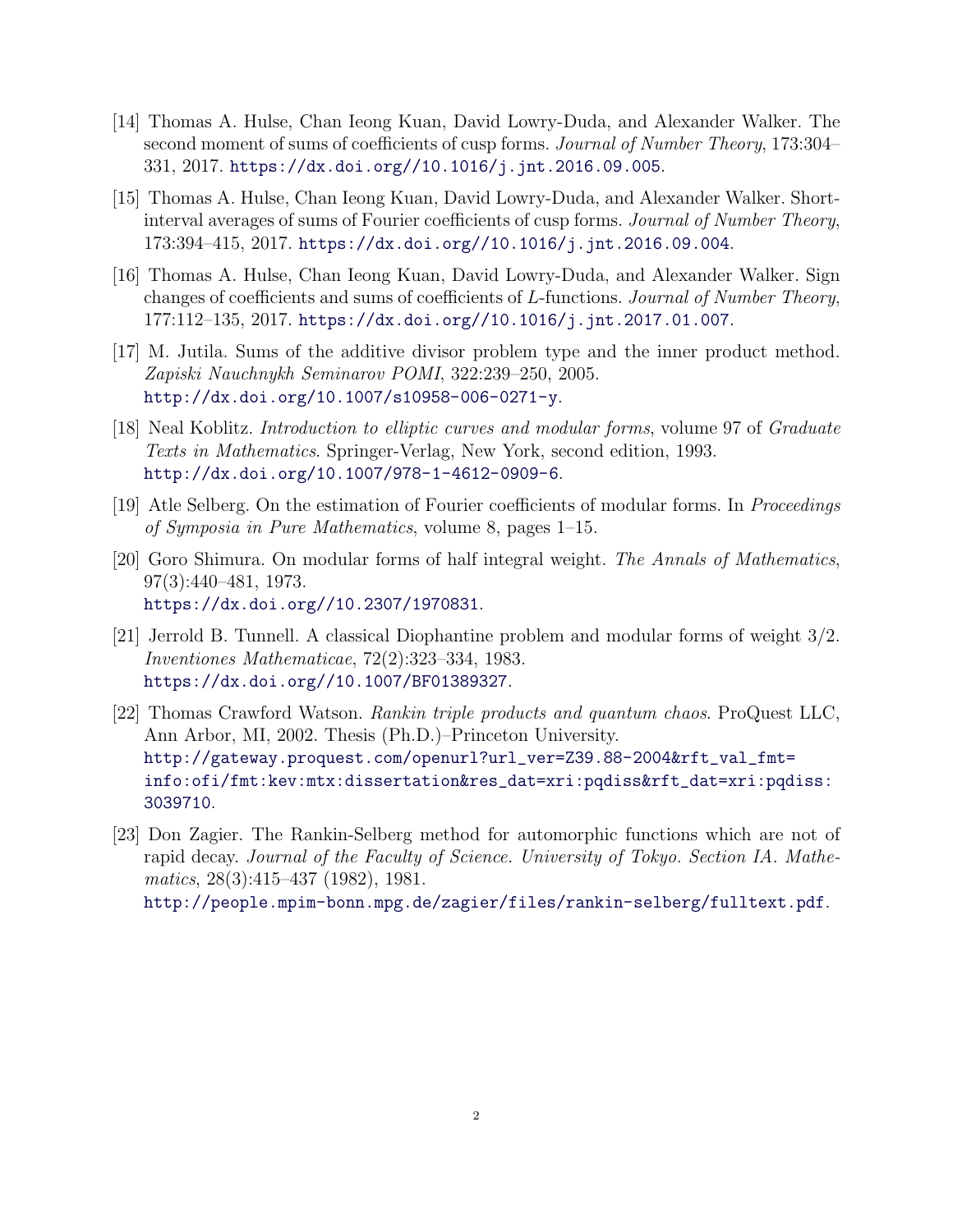### **Thomas A. Hulse**

Assistant Professor of Mathematics School of Computer, Mathematical and Natural Sciences Morgan State University, 1700 E. Cold Spring Lane, Baltimore, MD 21251. 443-885-1009 (p); 443-885-8216 (f); Email: thomas.hulse@morgan.edu

### **(a) Professional Preparation**

| Colby College, Waterville, ME, USA       | Mathematics and Physics       | B.A. 2007            |
|------------------------------------------|-------------------------------|----------------------|
| Brown University, Providence, RI, USA    | Mathematics                   | Sc.M. 2009           |
| Brown University, Providence, RI, USA    | Mathematics                   | Ph.D. 2013           |
| Queen's University, Kingston, ON, Canada | <b>Analytic Number Theory</b> | Postdoc<br>2013-2015 |

#### **(b) Appointments**

|               | 2017 – Present Assistant Professor of Mathematics, Morgan State University |
|---------------|----------------------------------------------------------------------------|
| $2015 - 2017$ | Visiting Assistant Professor of Mathematics, Colby College                 |

#### (c) **Products**

### **Five Products Most Related to the Proposed Project**

- **1.** T. A. Hulse, D. Lowry-Duda, C. I. Kuan, A. Walker. Sign changes of coefficients and sums of coefficients of L-functions. *Journal of Number Theory*, Vol. 177, August **2017**, Pages 112-135. https://doi.org/10.1016/j.jnt.2017.01.007
- **2.** T. A. Hulse, D. Lowry-Duda, C. I. Kuan, A. Walker. The Second Moment of Sums of Coefficients of Cusp Forms. *Journal of Number Theory*, Vol. 173, April **2017**, Pages 304-331. https://doi.org/10.1016/j.jnt.2016.09.005
- **3.** T. A. Hulse, D. Lowry-Duda, C. I. Kuan, A. Walker. Short-Interval Averages of Sums of Fourier Coefficients of Cusp Forms. *Journal of Number Theory,* Vol. 173, April **2017**, Pages 394-415. DOI: https://doi.org/10.1016/j.jnt.2016.09.004
- **4.** T. A. Hulse, E. Mehmet Kıral, C. I. Kuan, and Li-Mei Lim. Counting Square Discriminants. *Journal of Number Theory*, Vol. 162, May **2016**, Pages 255-274. https://doi.org/10.1016/j.jnt.2015.10.015
- **5.** T. A. Hulse, D. Lowry-Duda, C. I. Kuan, A. Walker. The Laplace Transform of the Second Moment in the Gauss Circle Problem. Accepted Pending Revision to *Algebra & Number Theory.* Submitted 2017. https://arxiv.org/abs/1705.04771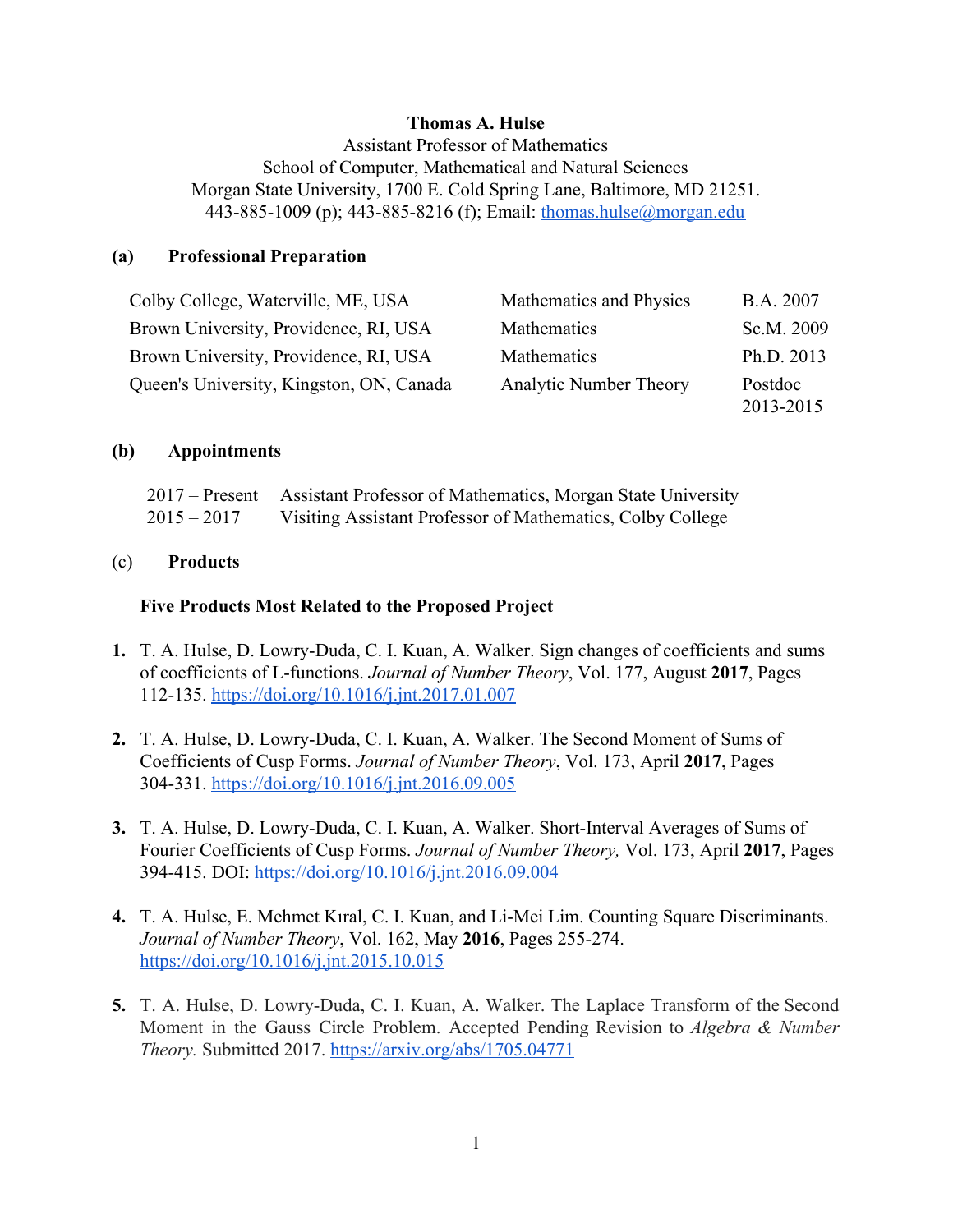### **Five Other Significant Products**

- **6.** J. Hoffstein and T. A. Hulse. Multiple Dirichlet Series and Shifted Convolutions. *Journal of Number Theory*, Vol. 161, April **2016**, Pages 457-533. https://doi.org/10.1016/j.jnt.2015.10.001
- 7. T. A. Hulse, E. Mehmet Kıral, C. I. Kuan, and Li-Mei Lim. The Sign of Fourier Coefficients of Half-Integral Weight Cusp Forms. *International Journal of Number Theory* , Vol. 8, No. 3, **2012,** Pages 749-762. https://doi.org/10.1142/S179304211250042X
- **8.** T. A. Hulse, M. R. Murty. Bertrand's postulate for number fields. *Colloquium Mathematicum,* Vol. 147, No. 2, **2017**, 165-180. https://doi.org/10.4064/cm7048-9-2016
- **9.** T. A. Hulse, D. Lowry-Duda, C. I. Kuan, A. Walker. Second Moments in the Generalized Gauss Circle Problem. Submitted for Publication*.* 2017. https://arxiv.org/abs/1703.10347
- **10.** T. A. Hulse. Triple Shifted Sums of Automorphic L-functions. Ph.D. Thesis. Brown University. 2013. https://doi.org/10.7301/Z0RB72ZC

### **(d) Synergistic Activities**

● Journal Referee: 1) *Journal of Number Theory,* 2016-Present; 2) *Publicationes Mathematicae Debrecen,* 2017; 3) *Involve, a Journal of Mathematics,* 2017.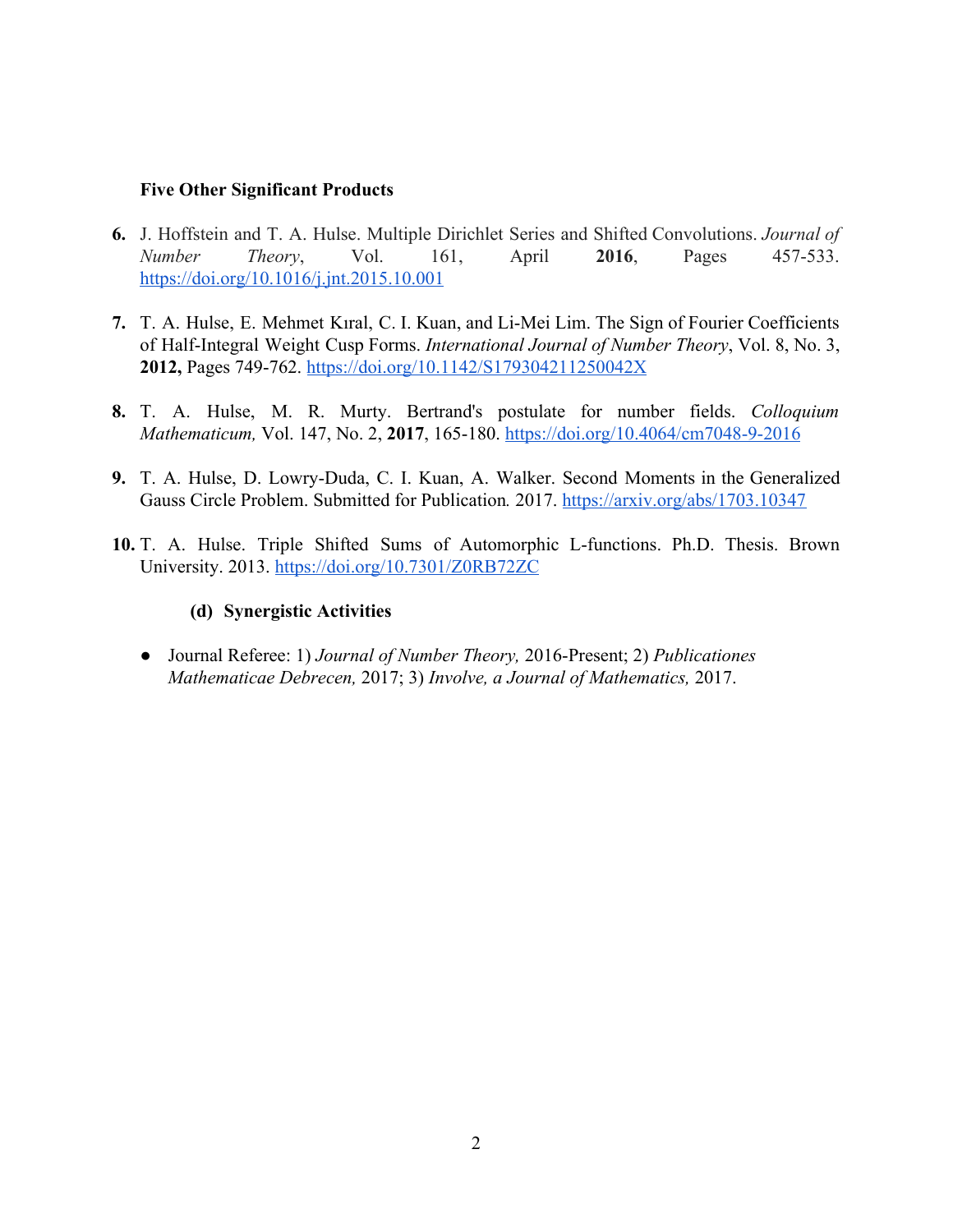| <b>PROPOSAL BUDGET</b>                                                                                                              | <b>HRD</b> |                             |                              | YEAR<br>1                                             |                  |                   |                     |
|-------------------------------------------------------------------------------------------------------------------------------------|------------|-----------------------------|------------------------------|-------------------------------------------------------|------------------|-------------------|---------------------|
|                                                                                                                                     |            |                             |                              |                                                       |                  | FOR NSF USE ONLY  |                     |
| <b>ORGANIZATION</b>                                                                                                                 |            |                             |                              | PROPOSAL NO.                                          |                  |                   | DURATION (months)   |
| <b>Morgan State University</b><br>PRINCIPAL INVESTIGATOR / PROJECT DIRECTOR                                                         |            |                             |                              | AWARD NO.                                             |                  | Proposed          | Granted             |
| <b>Thomas A Hulse</b>                                                                                                               |            |                             |                              |                                                       |                  |                   |                     |
| A. SENIOR PERSONNEL: PI/PD, Co-PI's, Faculty and Other Senior Associates                                                            |            | NSF Funded<br>Person-months |                              | Funds                                                 |                  | Non-Federal       | Total               |
| (List each separately with title, A.7. show number in brackets)                                                                     | CAL        | ACAD                        | <b>SUM</b>                   | Requested<br>From NSF                                 |                  | Matching<br>Funds | Project<br>Cost     |
| 1. Thomas A Hulse - Assistant Professor                                                                                             |            |                             | $2.00$ \$                    |                                                       |                  | $0$ $\sqrt{s}$    |                     |
| 2.                                                                                                                                  | 0.00       | 0.00                        |                              | $14,211$ \$                                           |                  |                   | 14,211              |
| 3.                                                                                                                                  |            |                             |                              |                                                       |                  |                   |                     |
| 4.                                                                                                                                  |            |                             |                              |                                                       |                  |                   |                     |
| 5.                                                                                                                                  |            |                             |                              |                                                       |                  |                   |                     |
| 6.<br>0) OTHERS (LIST INDIVIDUALLY ON BUDGET JUSTIFICATION PAGE)                                                                    | 0.00       | 0.00                        | 0.00                         |                                                       | 0                | 0                 | 0                   |
| 7. (<br>1) TOTAL SENIOR PERSONNEL $(1 - 6)$                                                                                         | 0.00       | 0.00                        | 2.00                         | 14,211                                                |                  | 0                 | 14,211              |
| B. OTHER PERSONNEL (SHOW NUMBERS IN BRACKETS)                                                                                       |            |                             |                              |                                                       |                  |                   |                     |
| 0) POST DOCTORAL SCHOLARS                                                                                                           | 0.00       |                             |                              |                                                       | 0                | 0                 | 0                   |
| 1.1<br>0) OTHER PROFESSIONALS (TECHNICIAN, PROGRAMMER, ETC.)<br>2.0                                                                 | 0.00       | 0.00<br>0.00                | 0.00<br>0.00                 |                                                       | 0                | 0                 | 0                   |
| <b>0) GRADUATE STUDENTS</b><br>$3.$ (                                                                                               |            |                             |                              |                                                       | 0                | 0                 | 0                   |
| <b>0) UNDERGRADUATE STUDENTS</b><br>4. (                                                                                            |            |                             |                              |                                                       | 0                | 0                 | 0                   |
| [ ]) SECRETARIAL - CLERICAL (IF CHARGED DIRECTLY)<br>$5.$ $($                                                                       |            |                             |                              |                                                       | 0                | 0                 | 0                   |
| $0$ ) OTHER<br>$6.$ (                                                                                                               |            |                             |                              |                                                       | 0                | 0                 | 0                   |
| TOTAL SALARIES AND WAGES (A + B)                                                                                                    |            |                             |                              | 14,211                                                |                  | 0                 | 14,211              |
| C. FRINGE BENEFITS (IF CHARGED AS DIRECT COSTS)                                                                                     |            |                             |                              | 1,279                                                 |                  | 0                 | 1,279               |
| TOTAL SALARIES, WAGES AND FRINGE BENEFITS (A + B + C)                                                                               |            |                             |                              |                                                       |                  | 0                 |                     |
| D. EQUIPMENT (LIST ITEM AND DOLLAR AMOUNT FOR EACH ITEM EXCEEDING \$5,000.)                                                         |            |                             |                              | 15,490                                                |                  |                   | 15,490              |
| <b>TOTAL EQUIPMENT</b><br>E. TRAVEL<br>1. DOMESTIC (INCL. U.S. POSSESSIONS)<br>2. INTERNATIONAL                                     |            |                             |                              | 2,010<br>1,091                                        | 0                | 0<br>0<br>0       | 0<br>2,010<br>1,091 |
| F. PARTICIPANT SUPPORT COSTS<br>28,000<br>1. STIPENDS<br>$s$ — $\sim$<br>3,000<br>2. TRAVEL<br>0<br>3. SUBSISTENCE<br>0<br>4. OTHER |            |                             |                              |                                                       |                  |                   |                     |
| 3) TOTAL PARTICIPANT COSTS                                                                                                          |            |                             |                              | 31,000                                                |                  | 0                 | 31,000              |
| G. OTHER DIRECT COSTS                                                                                                               |            |                             |                              |                                                       |                  |                   |                     |
| 1. MATERIALS AND SUPPLIES                                                                                                           |            |                             |                              | 8,300                                                 |                  | 0                 | 8,300               |
| 2. PUBLICATION COSTS/DOCUMENTATION/DISSEMINATION                                                                                    |            |                             |                              |                                                       | 0                | 0                 | 0                   |
| 3. CONSULTANT SERVICES                                                                                                              |            |                             |                              |                                                       | 0                | 0                 | 0                   |
| 4. COMPUTER SERVICES                                                                                                                |            |                             |                              | 999                                                   |                  | 0                 | 999                 |
| 5. SUBAWARDS                                                                                                                        |            |                             |                              |                                                       | 0                | 0                 | 0                   |
| 6. OTHER                                                                                                                            |            |                             |                              |                                                       | U                | 0                 | 0                   |
| TOTAL OTHER DIRECT COSTS                                                                                                            |            |                             |                              | 9,299                                                 |                  | 0                 | 9,299               |
| H. TOTAL DIRECT COSTS (A THROUGH G)                                                                                                 |            |                             |                              | 58,890                                                |                  | 0                 | 58,890              |
| I. INDIRECT COSTS (F&A)(SPECIFY RATE AND BASE)                                                                                      |            |                             |                              |                                                       |                  |                   |                     |
| MTDC (Rate: 51.0000, Base: 27890)                                                                                                   |            |                             |                              |                                                       |                  |                   |                     |
| TOTAL INDIRECT COSTS (F&A)                                                                                                          |            |                             |                              | 14,224                                                |                  | 0                 | 14,224              |
| J. TOTAL DIRECT AND INDIRECT COSTS (H + I)                                                                                          |            |                             |                              | 73,114                                                | n                | 0<br>0            | 73,114<br>n.        |
| K. SMALL BUSINESS FEE                                                                                                               |            |                             |                              | $73,114$ \$<br>\$                                     |                  |                   | 73,114              |
| L. AMOUNT OF THIS REQUEST (J) OR (J MINUS K)<br>0<br>M. COST SHARING PROPOSED LEVEL \$                                              |            |                             | AGREED LEVEL IF DIFFERENT \$ |                                                       |                  | $0$ $\sqrt{s}$    |                     |
|                                                                                                                                     |            |                             |                              |                                                       |                  |                   |                     |
| PI/PD NAME                                                                                                                          |            |                             |                              |                                                       | FOR NSF USE ONLY |                   |                     |
| <b>Thomas A Hulse</b><br>ORG. REP. NAME*                                                                                            |            |                             | Date Checked                 | INDIRECT COST RATE VERIFICATION<br>Date Of Rate Sheet |                  |                   | Initials - ORG      |
|                                                                                                                                     |            |                             |                              |                                                       |                  |                   |                     |

**\*ELECTRONIC SIGNATURES REQUIRED FOR REVISED BUDGET**  $\overline{1}$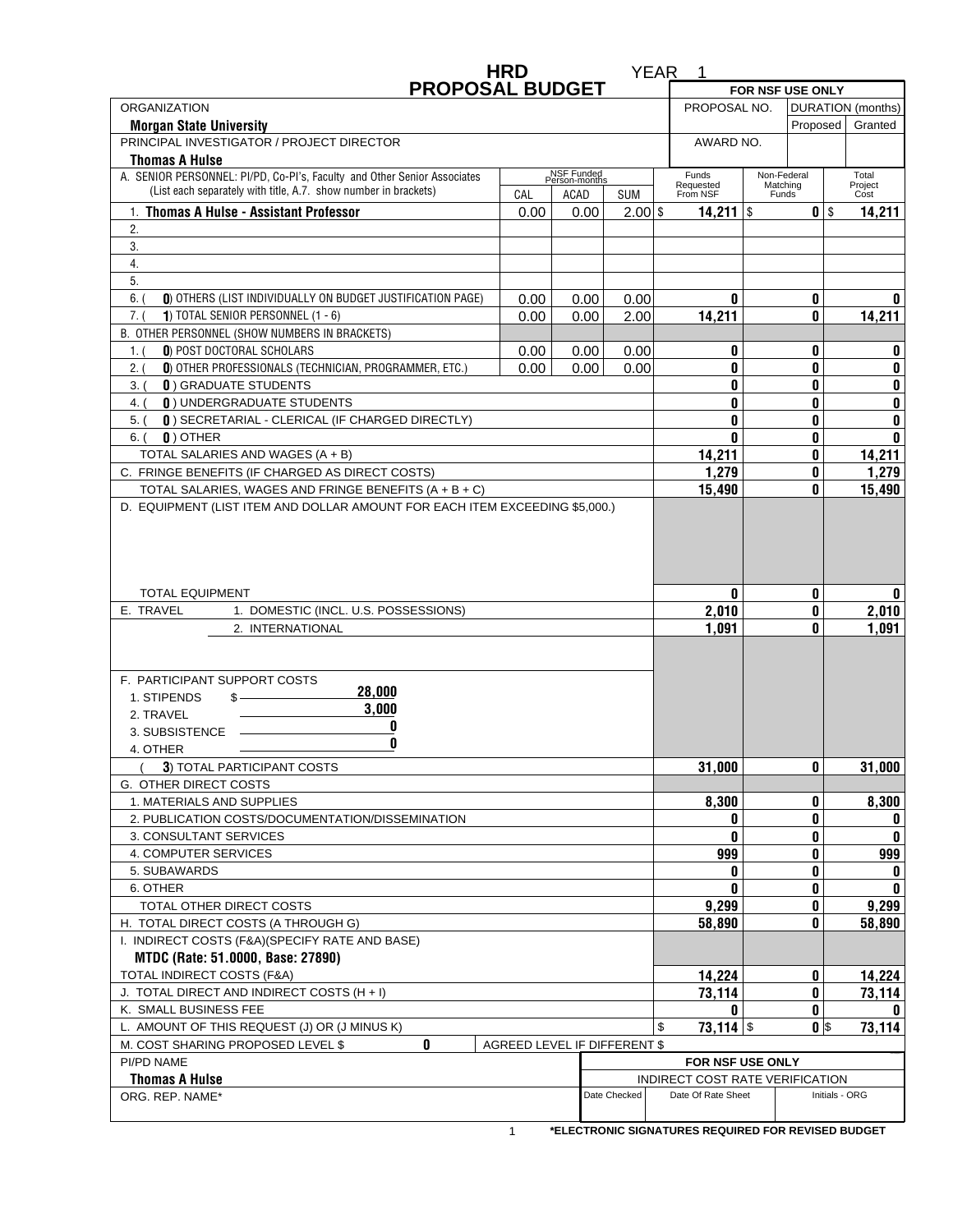|                                                                                                                                             | <b>HRD</b> |                             |                              | YEAR <sub>2</sub>                                         |       |                |                |            |
|---------------------------------------------------------------------------------------------------------------------------------------------|------------|-----------------------------|------------------------------|-----------------------------------------------------------|-------|----------------|----------------|------------|
| <b>PROPOSAL BUDGET</b>                                                                                                                      |            |                             |                              | FOR NSF USE ONLY                                          |       |                |                |            |
| <b>ORGANIZATION</b>                                                                                                                         |            |                             |                              | PROPOSAL NO.<br>DURATION (months)                         |       |                |                |            |
| <b>Morgan State University</b>                                                                                                              |            |                             |                              | Proposed                                                  |       |                | Granted        |            |
| PRINCIPAL INVESTIGATOR / PROJECT DIRECTOR                                                                                                   |            |                             |                              | AWARD NO.                                                 |       |                |                |            |
| <b>Thomas A Hulse</b>                                                                                                                       |            |                             |                              |                                                           |       |                | Total          |            |
| A. SENIOR PERSONNEL: PI/PD, Co-PI's, Faculty and Other Senior Associates<br>(List each separately with title, A.7. show number in brackets) |            | NSF Funded<br>Person-months |                              | Non-Federal<br>Funds<br>Requested<br>From NSF<br>Matching |       |                | Project        |            |
|                                                                                                                                             | CAL        | ACAD                        | <b>SUM</b>                   |                                                           | Funds |                | Cost           |            |
| 1. Thomas A Hulse - Assistant Professor<br>2.                                                                                               | 0.00       | 0.00                        | $2.00$ \$                    | $0$ $\sqrt{s}$<br>14,637 $\frac{1}{3}$                    |       |                |                | 14,637     |
| 3.                                                                                                                                          |            |                             |                              |                                                           |       |                |                |            |
| 4.                                                                                                                                          |            |                             |                              |                                                           |       |                |                |            |
| 5.                                                                                                                                          |            |                             |                              |                                                           |       |                |                |            |
| 6.<br>0) OTHERS (LIST INDIVIDUALLY ON BUDGET JUSTIFICATION PAGE)                                                                            | 0.00       | 0.00                        | 0.00                         | 0                                                         |       | 0              |                | 0          |
| 7. (<br>1) TOTAL SENIOR PERSONNEL $(1 - 6)$                                                                                                 | 0.00       | 0.00                        | 2.00                         | 14,637                                                    |       | 0              |                | 14,637     |
| B. OTHER PERSONNEL (SHOW NUMBERS IN BRACKETS)                                                                                               |            |                             |                              |                                                           |       |                |                |            |
| 0) POST DOCTORAL SCHOLARS                                                                                                                   | 0.00       |                             |                              | 0                                                         |       | 0              |                | 0          |
| 1.1<br>0) OTHER PROFESSIONALS (TECHNICIAN, PROGRAMMER, ETC.)                                                                                | 0.00       | 0.00<br>0.00                | 0.00                         |                                                           |       |                |                |            |
| 2.0<br><b>0) GRADUATE STUDENTS</b>                                                                                                          |            |                             | 0.00                         | 0                                                         |       | 0              |                | 0          |
| $3.$ (                                                                                                                                      |            |                             |                              | 0                                                         |       | 0              |                | 0          |
| <b>0) UNDERGRADUATE STUDENTS</b><br>4. (                                                                                                    |            |                             |                              | 0                                                         |       | 0              |                | 0          |
| [ ]) SECRETARIAL - CLERICAL (IF CHARGED DIRECTLY)<br>$5.$ $($                                                                               |            |                             |                              | 0                                                         |       | 0              |                | 0          |
| $\mathbf{0}$ ) OTHER<br>$6.$ (                                                                                                              |            |                             |                              | 0                                                         |       | 0              |                | 0          |
| TOTAL SALARIES AND WAGES (A + B)                                                                                                            |            |                             |                              | 14,637                                                    |       | 0              |                | 14,637     |
| C. FRINGE BENEFITS (IF CHARGED AS DIRECT COSTS)                                                                                             |            |                             |                              | 1,317                                                     |       | 0              |                | 1,317      |
| TOTAL SALARIES, WAGES AND FRINGE BENEFITS (A + B + C)<br>D. EQUIPMENT (LIST ITEM AND DOLLAR AMOUNT FOR EACH ITEM EXCEEDING \$5,000.)        |            |                             |                              | 15,954                                                    |       | 0              |                | 15,954     |
| <b>TOTAL EQUIPMENT</b><br>E. TRAVEL<br>1. DOMESTIC (INCL. U.S. POSSESSIONS)                                                                 |            |                             |                              | 0<br>4,139                                                |       | 0<br>0         |                | 0<br>4,139 |
|                                                                                                                                             |            |                             |                              | n                                                         |       | 0              |                | 0          |
| 2. INTERNATIONAL                                                                                                                            |            |                             |                              |                                                           |       |                |                |            |
|                                                                                                                                             |            |                             |                              |                                                           |       |                |                |            |
| F. PARTICIPANT SUPPORT COSTS                                                                                                                |            |                             |                              |                                                           |       |                |                |            |
| 28,000<br>1. STIPENDS<br>$s-$                                                                                                               |            |                             |                              |                                                           |       |                |                |            |
| 3,000<br>2. TRAVEL                                                                                                                          |            |                             |                              |                                                           |       |                |                |            |
| 0<br>3. SUBSISTENCE                                                                                                                         |            |                             |                              |                                                           |       |                |                |            |
| 0<br>4. OTHER                                                                                                                               |            |                             |                              |                                                           |       |                |                |            |
| 3) TOTAL PARTICIPANT COSTS                                                                                                                  |            |                             |                              | 31,000                                                    |       | 0              |                | 31,000     |
| G. OTHER DIRECT COSTS                                                                                                                       |            |                             |                              |                                                           |       |                |                |            |
| 1. MATERIALS AND SUPPLIES                                                                                                                   |            |                             |                              | 3,300                                                     |       | 0              |                | 3,300      |
| 2. PUBLICATION COSTS/DOCUMENTATION/DISSEMINATION                                                                                            |            |                             |                              | 0                                                         |       | 0              |                | 0          |
| 3. CONSULTANT SERVICES                                                                                                                      |            |                             |                              | 0                                                         |       | 0              |                | 0          |
| 4. COMPUTER SERVICES                                                                                                                        |            |                             |                              | 999                                                       |       | 0              |                | 999        |
| 5. SUBAWARDS                                                                                                                                |            |                             |                              | 0                                                         |       | 0              |                | 0          |
| 6. OTHER                                                                                                                                    |            |                             |                              | U                                                         |       | 0              |                | 0          |
| TOTAL OTHER DIRECT COSTS                                                                                                                    |            |                             |                              | 4,299                                                     |       | 0              |                | 4,299      |
| H. TOTAL DIRECT COSTS (A THROUGH G)                                                                                                         |            |                             | 55,392                       |                                                           | 0     |                | 55,392         |            |
| I. INDIRECT COSTS (F&A)(SPECIFY RATE AND BASE)                                                                                              |            |                             |                              |                                                           |       |                |                |            |
| MTDC (Rate: 51.0000, Base: 24392)                                                                                                           |            |                             |                              |                                                           |       |                |                |            |
| TOTAL INDIRECT COSTS (F&A)                                                                                                                  |            |                             | 12,440                       |                                                           | 0     |                | 12,440         |            |
| J. TOTAL DIRECT AND INDIRECT COSTS (H + I)                                                                                                  |            |                             | 67,832                       |                                                           | 0     |                | 67,832         |            |
| K. SMALL BUSINESS FEE                                                                                                                       |            |                             |                              | n                                                         |       | 0              |                | 0          |
| L. AMOUNT OF THIS REQUEST (J) OR (J MINUS K)                                                                                                |            |                             |                              | 67,832 $\frac{1}{2}$<br>\$                                |       | $0$ $\sqrt{s}$ |                | 67,832     |
| 0<br>M. COST SHARING PROPOSED LEVEL \$                                                                                                      |            |                             | AGREED LEVEL IF DIFFERENT \$ |                                                           |       |                |                |            |
| PI/PD NAME                                                                                                                                  |            |                             |                              |                                                           |       |                |                |            |
| <b>Thomas A Hulse</b>                                                                                                                       |            |                             |                              | FOR NSF USE ONLY<br>INDIRECT COST RATE VERIFICATION       |       |                |                |            |
| ORG. REP. NAME*                                                                                                                             |            |                             | Date Checked                 | Date Of Rate Sheet                                        |       |                | Initials - ORG |            |
|                                                                                                                                             |            |                             |                              |                                                           |       |                |                |            |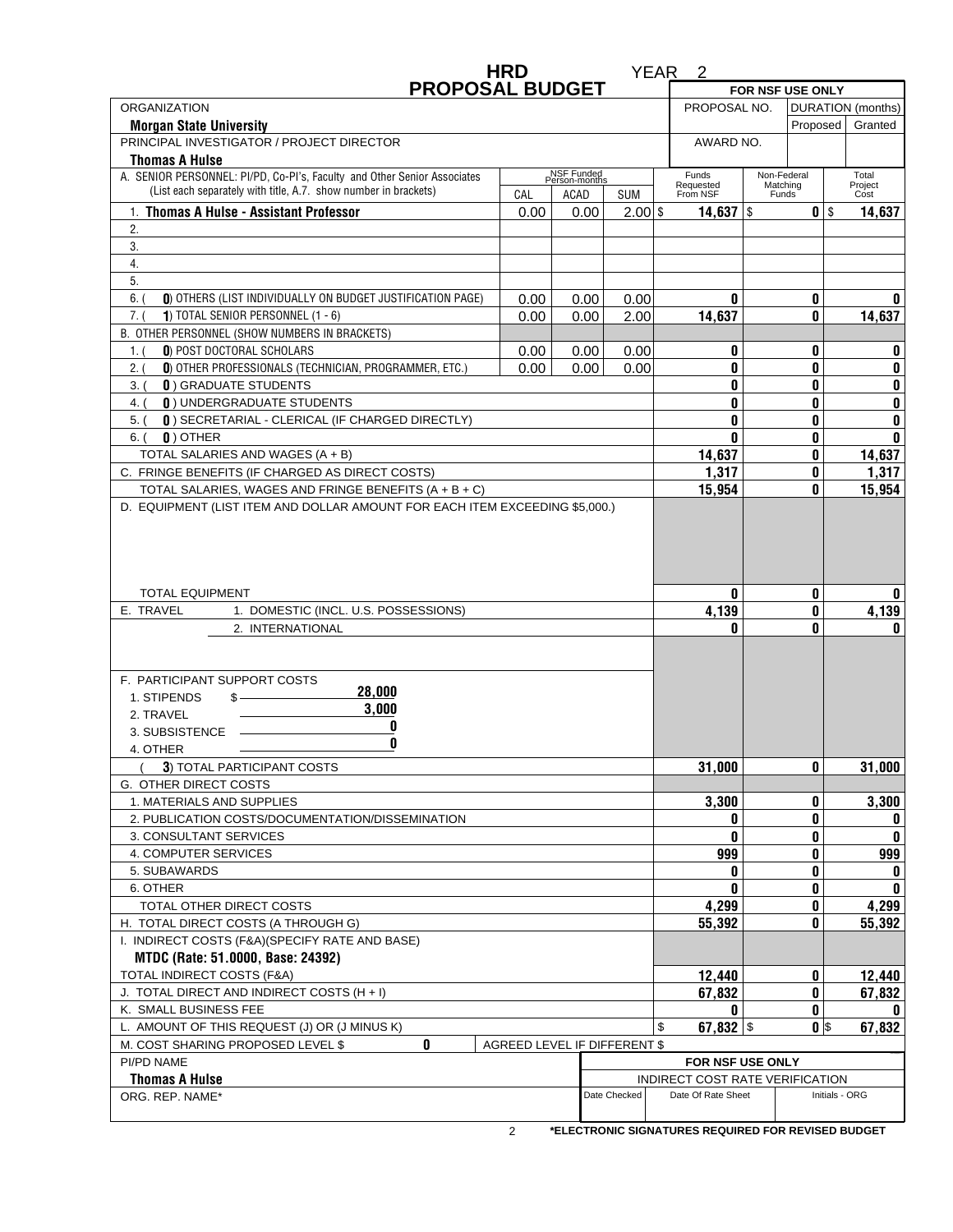|                                                                                                                                             | <b>HRD</b> |                             |                              | YEAR <sub>3</sub>                                   |                                  |                |                              |  |  |
|---------------------------------------------------------------------------------------------------------------------------------------------|------------|-----------------------------|------------------------------|-----------------------------------------------------|----------------------------------|----------------|------------------------------|--|--|
| <b>PROPOSAL BUDGET</b>                                                                                                                      |            |                             |                              |                                                     | FOR NSF USE ONLY                 |                |                              |  |  |
| <b>ORGANIZATION</b>                                                                                                                         |            |                             |                              | PROPOSAL NO.                                        |                                  |                | DURATION (months)<br>Granted |  |  |
| <b>Morgan State University</b>                                                                                                              |            |                             |                              |                                                     | Proposed<br>AWARD NO.            |                |                              |  |  |
| PRINCIPAL INVESTIGATOR / PROJECT DIRECTOR<br><b>Thomas A Hulse</b>                                                                          |            |                             |                              |                                                     |                                  |                |                              |  |  |
| A. SENIOR PERSONNEL: PI/PD, Co-PI's, Faculty and Other Senior Associates<br>(List each separately with title, A.7. show number in brackets) | CAL        | NSF Funded<br>Person-months |                              | Funds<br>Requested<br>From NSF                      | Non-Federal<br>Matching<br>Funds |                | Total<br>Project             |  |  |
| 1. Thomas A Hulse - Assistant Professor                                                                                                     | 0.00       | ACAD<br>0.00                | <b>SUM</b><br>$2.00$ \$      |                                                     |                                  | $0$ $\sqrt{s}$ | Cost<br>15,076               |  |  |
| 2.                                                                                                                                          |            |                             |                              |                                                     | $15,076$ \$                      |                |                              |  |  |
| 3.                                                                                                                                          |            |                             |                              |                                                     |                                  |                |                              |  |  |
| 4.                                                                                                                                          |            |                             |                              |                                                     |                                  |                |                              |  |  |
| 5.                                                                                                                                          |            |                             |                              |                                                     |                                  |                |                              |  |  |
| 6.<br>0) OTHERS (LIST INDIVIDUALLY ON BUDGET JUSTIFICATION PAGE)                                                                            | 0.00       | 0.00                        | 0.00                         | 0                                                   |                                  | 0              | 0                            |  |  |
| 7. (<br>1) TOTAL SENIOR PERSONNEL $(1 - 6)$                                                                                                 | 0.00       | 0.00                        | 2.00                         | 15,076                                              |                                  | 0              | 15,076                       |  |  |
| B. OTHER PERSONNEL (SHOW NUMBERS IN BRACKETS)                                                                                               |            |                             |                              |                                                     |                                  |                |                              |  |  |
| 0) POST DOCTORAL SCHOLARS<br>1.1                                                                                                            | 0.00       | 0.00                        | 0.00                         | 0                                                   |                                  | 0              | 0                            |  |  |
| 0) OTHER PROFESSIONALS (TECHNICIAN, PROGRAMMER, ETC.)<br>2.0                                                                                | 0.00       | 0.00                        | 0.00                         | 0                                                   |                                  | 0              | 0                            |  |  |
| <b>0) GRADUATE STUDENTS</b><br>$3.$ (                                                                                                       |            |                             |                              | 0                                                   |                                  | 0              | 0                            |  |  |
| <b>0) UNDERGRADUATE STUDENTS</b><br>4. (                                                                                                    |            |                             |                              | 0                                                   |                                  | 0              | 0                            |  |  |
| [ ]) SECRETARIAL - CLERICAL (IF CHARGED DIRECTLY)<br>$5.$ $($                                                                               |            |                             |                              | 0                                                   |                                  | 0              | 0                            |  |  |
| $\mathbf{0}$ ) OTHER<br>$6.$ (                                                                                                              |            |                             |                              | 0                                                   |                                  | 0              | 0                            |  |  |
| TOTAL SALARIES AND WAGES (A + B)                                                                                                            |            |                             |                              | 15,076                                              |                                  | 0              | 15,076                       |  |  |
| C. FRINGE BENEFITS (IF CHARGED AS DIRECT COSTS)                                                                                             |            |                             |                              | 1,357                                               |                                  | 0              | 1,357                        |  |  |
| TOTAL SALARIES, WAGES AND FRINGE BENEFITS (A + B + C)<br>D. EQUIPMENT (LIST ITEM AND DOLLAR AMOUNT FOR EACH ITEM EXCEEDING \$5,000.)        |            |                             |                              | 16,433                                              |                                  | 0              | 16,433                       |  |  |
| <b>TOTAL EQUIPMENT</b><br>E. TRAVEL<br>1. DOMESTIC (INCL. U.S. POSSESSIONS)<br>2. INTERNATIONAL                                             |            |                             |                              | 0<br>2,372<br>1,091                                 |                                  | 0<br>0<br>0    | 0<br>2,372<br>1,091          |  |  |
| F. PARTICIPANT SUPPORT COSTS                                                                                                                |            |                             |                              |                                                     |                                  |                |                              |  |  |
| 28,000<br>1. STIPENDS<br>$s$ — $\sim$<br>3,000<br>2. TRAVEL<br>0<br>3. SUBSISTENCE<br>0<br>4. OTHER                                         |            |                             |                              |                                                     |                                  |                |                              |  |  |
| 3) TOTAL PARTICIPANT COSTS                                                                                                                  |            |                             |                              | 31,000                                              |                                  | 0              | 31,000                       |  |  |
| G. OTHER DIRECT COSTS                                                                                                                       |            |                             |                              |                                                     |                                  |                |                              |  |  |
| 1. MATERIALS AND SUPPLIES                                                                                                                   |            |                             |                              | 3,300                                               |                                  | 0              | 3,300                        |  |  |
| 2. PUBLICATION COSTS/DOCUMENTATION/DISSEMINATION                                                                                            |            |                             |                              | 0                                                   |                                  | 0              | 0                            |  |  |
| 3. CONSULTANT SERVICES                                                                                                                      |            |                             |                              | 0                                                   |                                  | 0              | 0                            |  |  |
| 4. COMPUTER SERVICES                                                                                                                        |            |                             |                              | 999                                                 |                                  | 0              | 999                          |  |  |
| 5. SUBAWARDS                                                                                                                                |            |                             |                              | 0                                                   |                                  | 0              | 0                            |  |  |
| 6. OTHER                                                                                                                                    |            |                             |                              | U                                                   |                                  | 0              | 0                            |  |  |
| TOTAL OTHER DIRECT COSTS                                                                                                                    |            |                             | 4,299                        |                                                     | 0                                | 4,299          |                              |  |  |
| H. TOTAL DIRECT COSTS (A THROUGH G)                                                                                                         |            |                             |                              | 55,195                                              |                                  | 0              | 55,195                       |  |  |
| I. INDIRECT COSTS (F&A)(SPECIFY RATE AND BASE)                                                                                              |            |                             |                              |                                                     |                                  |                |                              |  |  |
| MTDC (Rate: 51.0000, Base: 24195)                                                                                                           |            |                             |                              |                                                     |                                  |                |                              |  |  |
| TOTAL INDIRECT COSTS (F&A)                                                                                                                  |            |                             | 12,339                       |                                                     | 0                                | 12,339         |                              |  |  |
| J. TOTAL DIRECT AND INDIRECT COSTS (H + I)                                                                                                  |            |                             | 67,534                       |                                                     | 0                                | 67,534         |                              |  |  |
| K. SMALL BUSINESS FEE                                                                                                                       |            |                             |                              | n                                                   |                                  | 0              | n                            |  |  |
| L. AMOUNT OF THIS REQUEST (J) OR (J MINUS K)<br>0<br>M. COST SHARING PROPOSED LEVEL \$                                                      |            |                             | AGREED LEVEL IF DIFFERENT \$ | 67,534 $\frac{1}{3}$<br>\$                          |                                  | $0$ $\sqrt{s}$ | 67,534                       |  |  |
|                                                                                                                                             |            |                             |                              |                                                     |                                  |                |                              |  |  |
| PI/PD NAME<br><b>Thomas A Hulse</b>                                                                                                         |            |                             |                              | FOR NSF USE ONLY<br>INDIRECT COST RATE VERIFICATION |                                  |                |                              |  |  |
| ORG. REP. NAME*                                                                                                                             |            |                             | Date Checked                 | Date Of Rate Sheet                                  |                                  |                | Initials - ORG               |  |  |

**\*ELECTRONIC SIGNATURES REQUIRED FOR REVISED BUDGET** 3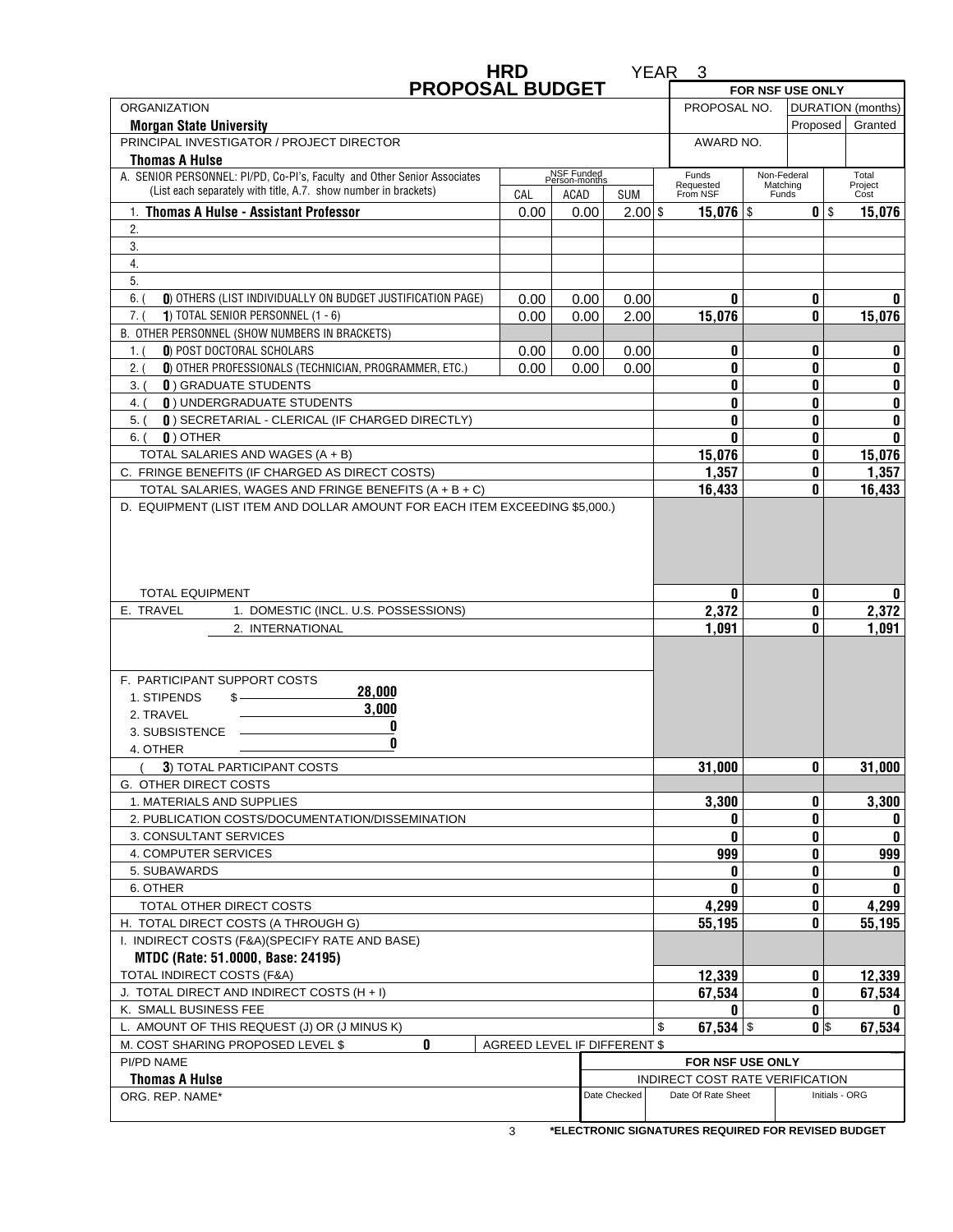|                                                                                                                                                     | <b>HRD</b>       |                             |                              | Cumulative                      |                                   |                             |                |  |
|-----------------------------------------------------------------------------------------------------------------------------------------------------|------------------|-----------------------------|------------------------------|---------------------------------|-----------------------------------|-----------------------------|----------------|--|
| <b>PROPOSAL BUDGET</b>                                                                                                                              | FOR NSF USE ONLY |                             |                              |                                 |                                   |                             |                |  |
| <b>ORGANIZATION</b>                                                                                                                                 |                  |                             |                              |                                 | PROPOSAL NO.<br>DURATION (months) |                             |                |  |
| <b>Morgan State University</b>                                                                                                                      |                  |                             |                              | Proposed                        |                                   |                             | Granted        |  |
| PRINCIPAL INVESTIGATOR / PROJECT DIRECTOR                                                                                                           |                  |                             |                              | AWARD NO.                       |                                   |                             |                |  |
| <b>Thomas A Hulse</b><br>A. SENIOR PERSONNEL: PI/PD, Co-PI's, Faculty and Other Senior Associates                                                   |                  | NSF Funded<br>Person-months |                              | Funds                           | Non-Federal                       |                             | Total          |  |
| (List each separately with title, A.7. show number in brackets)                                                                                     | CAL              | ACAD                        | <b>SUM</b>                   | Requested<br>From NSF           | Funds                             | Project<br>Matching<br>Cost |                |  |
| 1. Thomas A Hulse - Assistant Professor                                                                                                             | 0.00             | 0.00                        | $6.00$ \$                    | 43,924 $\frac{1}{3}$            |                                   | $0$ $\sqrt{ }$              | 43,924         |  |
| 2.                                                                                                                                                  |                  |                             |                              |                                 |                                   |                             |                |  |
| 3.                                                                                                                                                  |                  |                             |                              |                                 |                                   |                             |                |  |
| 4.                                                                                                                                                  |                  |                             |                              |                                 |                                   |                             |                |  |
| 5.                                                                                                                                                  |                  |                             |                              |                                 |                                   |                             |                |  |
| 6.<br>0) OTHERS (LIST INDIVIDUALLY ON BUDGET JUSTIFICATION PAGE)                                                                                    | 0.00             | 0.00                        | 0.00                         | 0                               |                                   | 0                           | n              |  |
| 7. (<br>1) TOTAL SENIOR PERSONNEL $(1 - 6)$                                                                                                         | 0.00             | 0.00                        | 6.00                         | 43,924                          |                                   | 0                           | 43,924         |  |
| B. OTHER PERSONNEL (SHOW NUMBERS IN BRACKETS)                                                                                                       |                  |                             |                              |                                 |                                   |                             |                |  |
| 0) POST DOCTORAL SCHOLARS<br>1.1                                                                                                                    | 0.00             | 0.00                        | 0.00                         | 0                               |                                   | 0                           | 0              |  |
| 0) OTHER PROFESSIONALS (TECHNICIAN, PROGRAMMER, ETC.)<br>2. (<br><b>0) GRADUATE STUDENTS</b>                                                        | 0.00             | 0.00                        | 0.00                         | 0<br>0                          |                                   |                             | 0              |  |
| 3. (<br><b>0) UNDERGRADUATE STUDENTS</b><br>4. (                                                                                                    |                  |                             |                              | 0<br>0                          |                                   | 0<br>0                      | 0<br>0         |  |
| [ ]) SECRETARIAL - CLERICAL (IF CHARGED DIRECTLY)<br>$5.$ (                                                                                         |                  |                             |                              | 0                               |                                   | 0                           | 0              |  |
| $\mathbf{0}$ ) OTHER<br>6. (                                                                                                                        |                  |                             |                              | 0                               |                                   | 0                           | 0              |  |
| TOTAL SALARIES AND WAGES (A + B)                                                                                                                    |                  |                             |                              | 43,924                          |                                   | 0                           | 43,924         |  |
| C. FRINGE BENEFITS (IF CHARGED AS DIRECT COSTS)                                                                                                     |                  |                             |                              | 3,953                           |                                   | 0                           | 3,953          |  |
| TOTAL SALARIES, WAGES AND FRINGE BENEFITS (A + B + C)                                                                                               |                  |                             |                              | 47.877                          |                                   | 0                           | 47,877         |  |
| D. EQUIPMENT (LIST ITEM AND DOLLAR AMOUNT FOR EACH ITEM EXCEEDING \$5,000.)                                                                         |                  |                             |                              |                                 |                                   |                             |                |  |
| <b>TOTAL EQUIPMENT</b>                                                                                                                              |                  |                             |                              | 0                               |                                   | 0                           | 0              |  |
| E. TRAVEL<br>1. DOMESTIC (INCL. U.S. POSSESSIONS)                                                                                                   |                  |                             |                              |                                 |                                   | 0                           | 8,521          |  |
| 2. INTERNATIONAL                                                                                                                                    |                  |                             |                              | 8,521<br>2,182                  |                                   | 0                           | 2,182          |  |
|                                                                                                                                                     |                  |                             |                              |                                 |                                   |                             |                |  |
| F. PARTICIPANT SUPPORT COSTS<br>84,000<br>1. STIPENDS<br>$s$ $\overline{\phantom{a}}$<br>9,000<br>2. TRAVEL<br>O<br>3. SUBSISTENCE<br>0<br>4. OTHER |                  |                             |                              |                                 |                                   |                             |                |  |
| 9) TOTAL PARTICIPANT COSTS                                                                                                                          |                  |                             |                              | 93,000                          |                                   | 0                           | 93,000         |  |
| G. OTHER DIRECT COSTS                                                                                                                               |                  |                             |                              |                                 |                                   |                             |                |  |
| 1. MATERIALS AND SUPPLIES                                                                                                                           |                  |                             |                              | 14,900                          |                                   | 0                           | 14,900         |  |
| 2. PUBLICATION COSTS/DOCUMENTATION/DISSEMINATION                                                                                                    |                  |                             |                              | 0                               |                                   | 0                           | 0              |  |
| 3. CONSULTANT SERVICES<br>4. COMPUTER SERVICES                                                                                                      |                  |                             |                              | 0<br>2,997                      |                                   | 0<br>0                      | 2,997          |  |
| 5. SUBAWARDS                                                                                                                                        |                  |                             |                              | 0                               |                                   | 0                           | 0              |  |
| 6. OTHER                                                                                                                                            |                  |                             |                              | n                               |                                   | 0                           |                |  |
| TOTAL OTHER DIRECT COSTS                                                                                                                            |                  |                             |                              | 17,897                          |                                   | 0                           | 17,897         |  |
| H. TOTAL DIRECT COSTS (A THROUGH G)                                                                                                                 |                  |                             |                              | 169,477                         |                                   | 0                           | 169,477        |  |
| I. INDIRECT COSTS (F&A)(SPECIFY RATE AND BASE)                                                                                                      |                  |                             |                              |                                 |                                   |                             |                |  |
| TOTAL INDIRECT COSTS (F&A)                                                                                                                          |                  |                             |                              | 39,003                          |                                   | 0                           | 39,003         |  |
| J. TOTAL DIRECT AND INDIRECT COSTS (H + I)                                                                                                          |                  |                             |                              | 208,480                         |                                   | 0                           | 208,480        |  |
| K. SMALL BUSINESS FEE                                                                                                                               |                  |                             |                              | n                               |                                   | 0                           |                |  |
| L. AMOUNT OF THIS REQUEST (J) OR (J MINUS K)                                                                                                        |                  |                             |                              | $208,480$ \$<br>\$              |                                   | $0$ $\sqrt{s}$              | 208,480        |  |
| 0<br>M. COST SHARING PROPOSED LEVEL \$                                                                                                              |                  |                             | AGREED LEVEL IF DIFFERENT \$ |                                 |                                   |                             |                |  |
| PI/PD NAME                                                                                                                                          |                  |                             |                              | FOR NSF USE ONLY                |                                   |                             |                |  |
| <b>Thomas A Hulse</b>                                                                                                                               |                  |                             |                              | INDIRECT COST RATE VERIFICATION |                                   |                             |                |  |
| ORG. REP. NAME*                                                                                                                                     |                  |                             | Date Checked                 | Date Of Rate Sheet              |                                   |                             | Initials - ORG |  |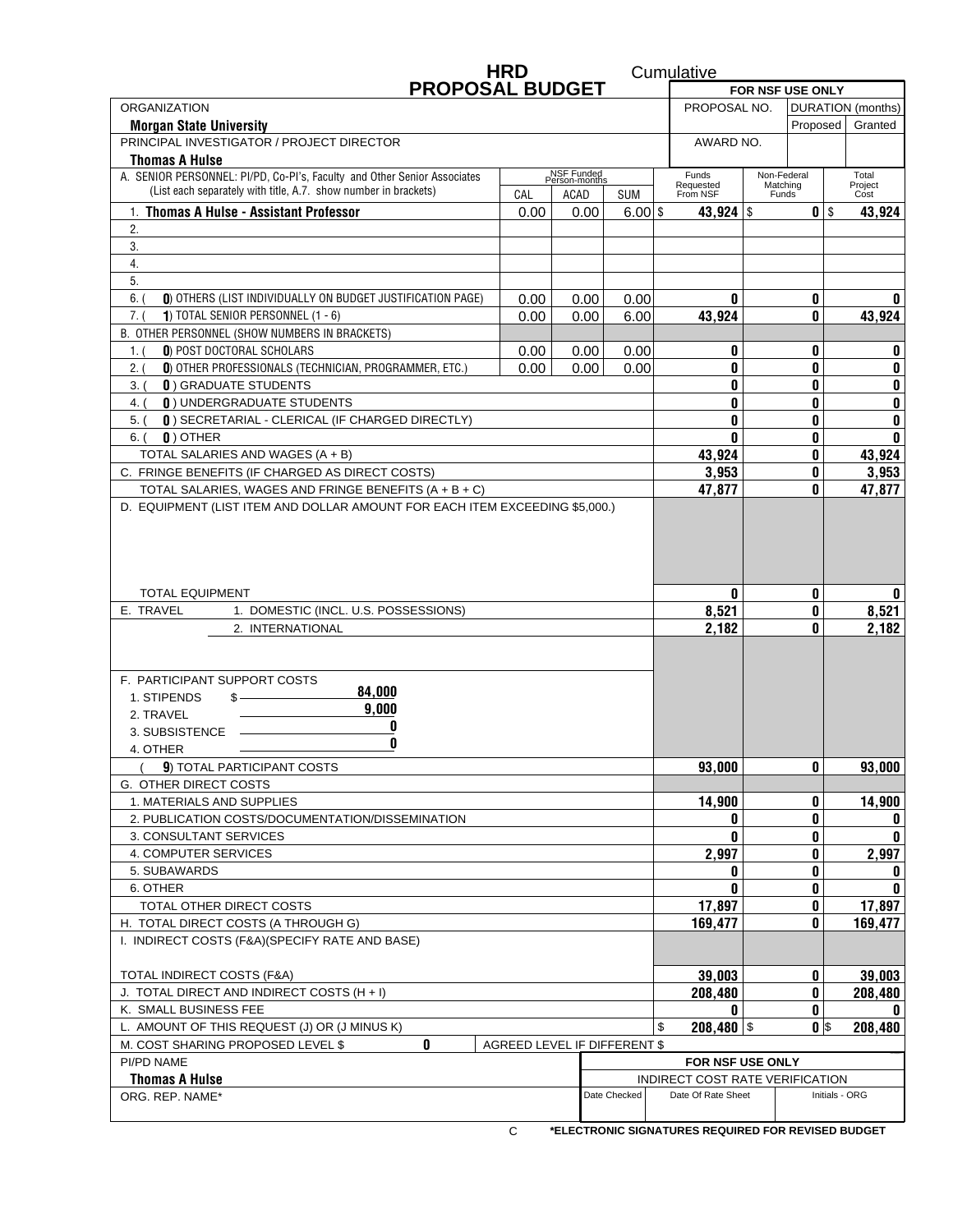### **Budget Justification**

### **Excellence in Research: Shifted Convolution Sums for The Congruent Number Problem**

### A. Senior Project Personnel Salaries and Wages: Dr. Thomas A. Hulse

Year 1: \$14,211 Year 2: \$14,637 Year 3: \$15,076

Dr. Thomas A. Hulse will serve as PI on this project. An Assistant Professor of the Department of Mathematics at Morgan State University (MSU), Dr. Hulse is noted for his work in the field of analytic number theory, having co-authored several papers for peer-reviewed journals concerning classical automorphic forms and L-functions, further disseminating this research at invited talks and conferences. In particular, he is an expert on the application of shifted sums of Fourier coefficients of automorphic forms to problems in number theory, which is one of the major research goals of this project. He is also experienced at supervising student research and independent study in the field of number theory, both at MSU (an HBCU) and elsewhere, and so will use this project as an avenue for advancing underrepresented students in the STEM fields, another major goal of this project.

Dr. Hulse is committed for 2 summer months each year of the project. A rise of  $3\%$  per year for Dr. Hulse's current annual 9.5-month salary of \$67,500 has been calculated for the period.

### **B. Other Personnel: None**

### **C. Fringe Benefits**

Year 1: \$1,279 Year 2: \$1,317 Year 3: \$1,357

The PI, a fully appointed faculty member, receives two months summer funding per year, \$14,21 for the first year, escalating by 3% in subsequent years. At the applicable 9% fringe rate for summer months.

### D. Equipment: None.

## E. Travel:

Year 1: \$3,101 Year 2: \$4,139 Year 3: \$3,463

Maine-Québec - The Maine-Québec Number Theory Conference is an annual conference, usually in October, of many prominent number theorists that is held alternately at the University of Maine in Orono, Maine and Université Laval in Québec City, Canada. It would be an excellent event for the PI to present new findings to the North American number theory community. This is alternately listed under domestic and foreign travel, depending on the year.

Joint Meetings - The Joint Mathematics Meetings of the American Mathematical Society and the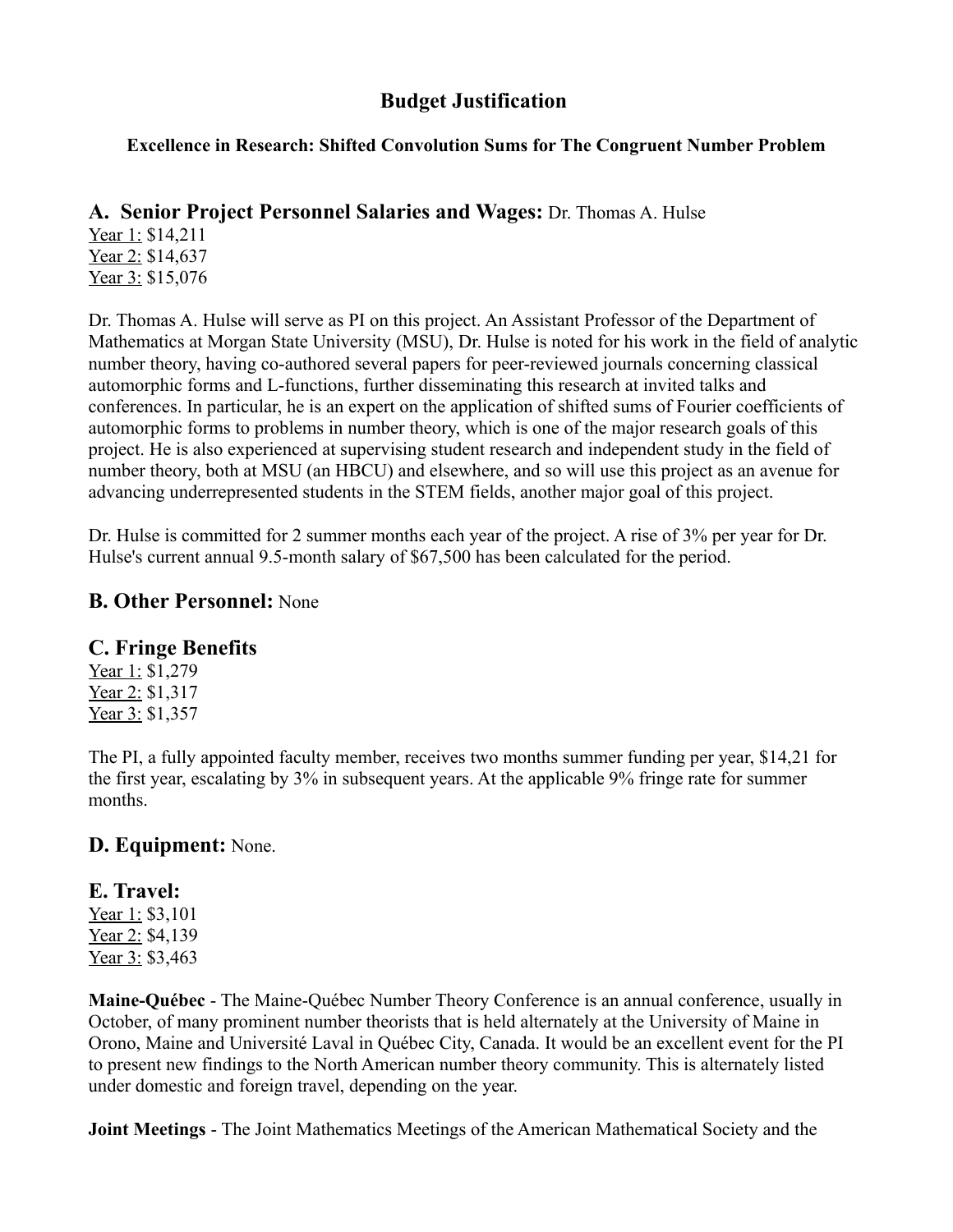Mathematical Association of America is largest math conference in the world and an ideal place for the PI to present findings to a wide audience, as well as student researchers to present their work at talks and poster sessions. In addition to travel expenses, there will be registration fees for AMS members. This is consistently listed under domestic travel.

Required Meeting Travel - All proposals are instructed to budget for the PI to attend a one to two dav grantee meeting in the Washington, DC area every year of the project. Since the PI lives in Baltimore, this is just the cost of mileage and meals.

**Unspecified Conference Travel - Not all conferences are foreseen by this budget over the span of the** coming three years, and the PI may also find it necessary to accompany student research assistants to additional conferences and workshops that primarily serve their career ambitions. As such, speculative funding for additional conference travel is included.

a) Domestic

Year 1: \$2,010 Year 2: \$4,139 Year 3: \$2,372

Year  $1:$ 

In 2018, the Maine-Ouébec Conference is in Ouébec City and so is listed under foreign travel.

In 2019 the Joint Meetings will be held in Baltimore, MD which is where the PI and Morgan State University are located. The only travel expense will be the registration fee. **Estimated Total Costs: \$329** 

Required Meeting Travel to Washington, DC: **Estimated Total Costs: \$181** 

- Mileage (80 miles a day for 2 days): \$87
- Meals for 2 days  $(\$47$  per day):  $\$94$

Unspecified Conference Travel: \$1500

### Year 2:

In 2019 the Maine-Québec Conference will be in Orono, Maine. The estimated expenses are: **Estimated Total Costs: \$791** 

- Air Travel:  $$300$
- Transportation to and from airport: \$50
- Hotel Accommodations for 2 nights: \$300
- Meals for 3 days  $(\$47$  per day):  $\$141$

In 2020 the Joint Meetings will be held in Denver, CO. The estimated expenses are: **Estimated Total Costs: \$1.667** 

- Air Travel: \$500
- Transportation to and from airport: \$50
- Hotel Accommodations for 4 nights: \$600
- Meals for 4 days  $(\$47 \text{ per day})$ : \$188
- Registration Fee: \$329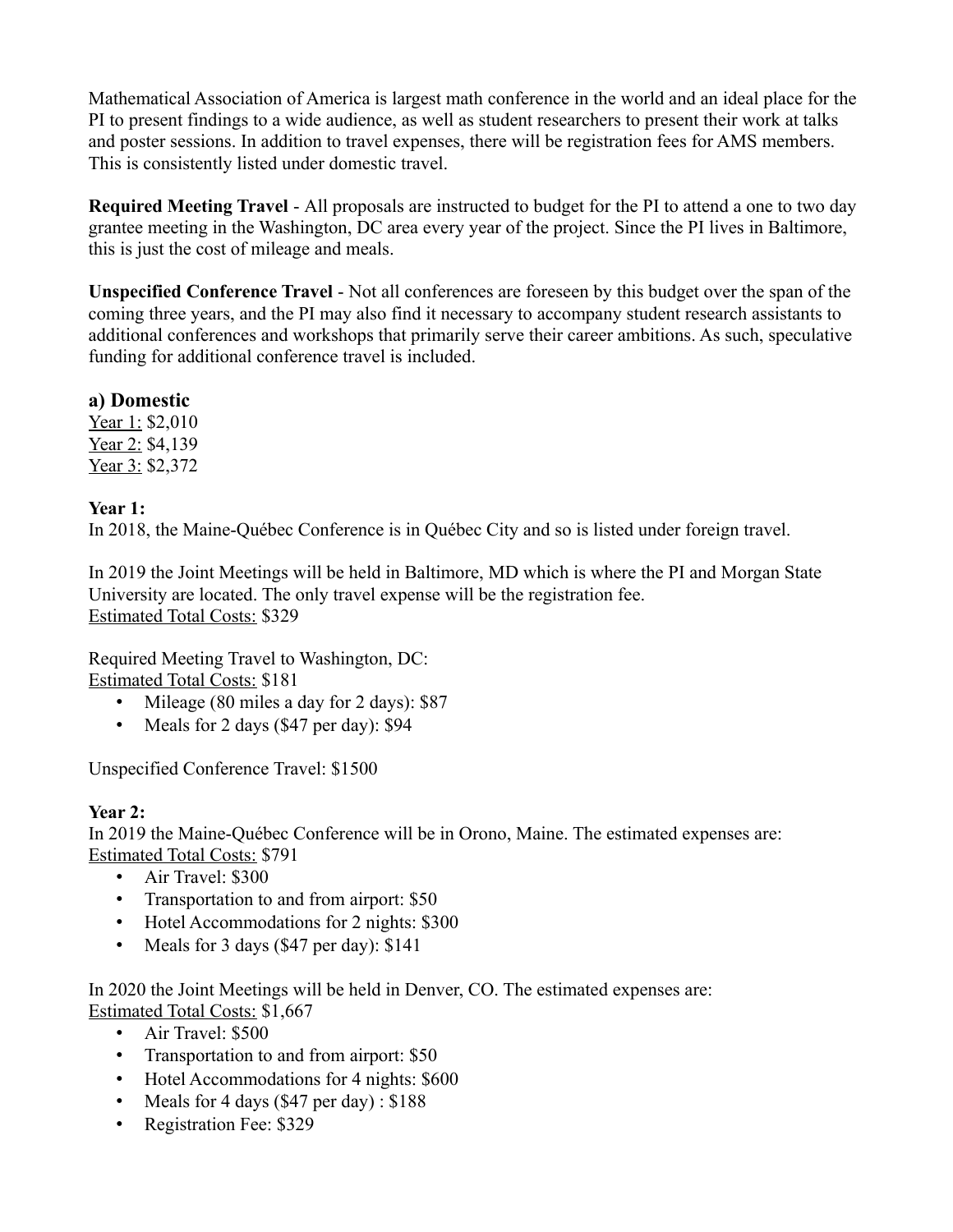Required Meeting Travel to Washington, DC: **Estimated Total Costs: \$181** Same as Year 1

Unspecified Conference Travel: \$1500

### Year 3:

In 2020, the Maine-Québec Conference is in Québec City and so is listed under foreign travel.

In 2021, the Joint Meetings will be in Washington, DC. Since this is manageable driving distance from Baltimore, MD, where the PI and Morgan State are located, cost of mileage and meals will be sufficient for travel.

**Estimated Total Costs: \$691** 

- Mileage (80 miles a day for 4 days): \$174
- Meals for 4 days: \$188
- Registration Fee: \$329

Required Meeting Travel to Washington, DC: **Estimated Total Costs: \$181** Same as Year 1

Unspecified Conference Travel: \$1500

### b) Foreign

Year 1: \$1,091 Year  $2: $0$ Year 3: \$1,091

All Foreign Travel is to Québec City, Canada, probably in October 2018 and October 2020, specific dates are not yet specified.

### **Year 1**

In 2018 the Maine-Québec Conference conference will be in Québec City, Canada. The conference has yet to be scheduled but it likely to be in October of 2018. The estimated expenses are: Estimated Total Costs: \$1,091

- Air Travel: \$600
- Transportation to and from airport: \$50
- Hotel Accommodations for 2 nights: \$300
- Meals for  $3$  days:  $$141$

### Year 2

There is no foreign travel planned for this year.

### Year 3

In 2020, the Maine-Québec Conference conference will be at Québec City, Canada. The plan for this year is the same as Year 1.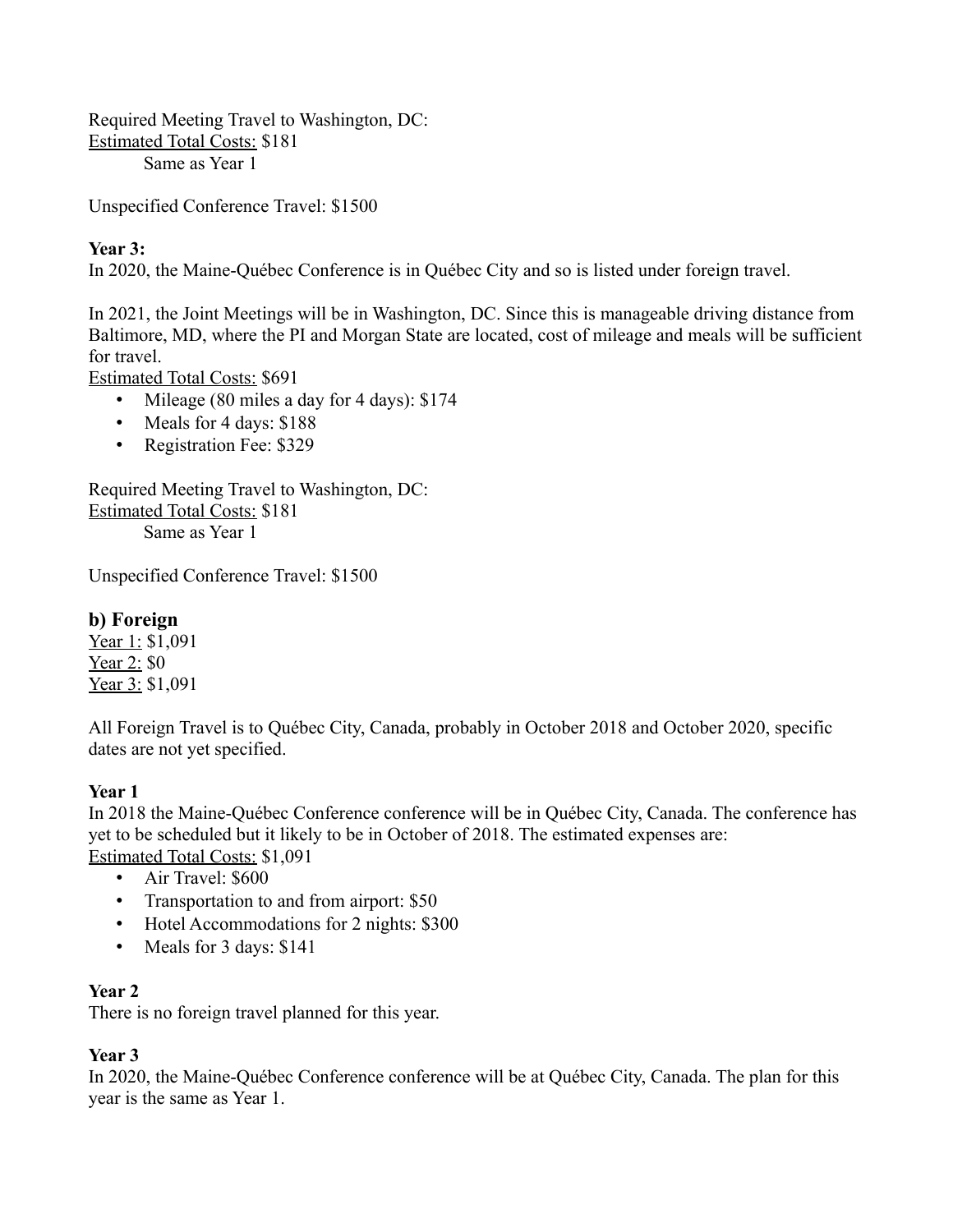### **F. Participant Support Costs:**

Year 1: \$31,000 Year 2: \$31,000 Year 3: \$31,000

### a) Stipends:

Year 1: \$28,000 Year 2: \$28,000 Year 3: \$28,000

One of the main goals of this project is to train undergraduate and graduate student researchers as research assistants during the academic year, both to learn relevant material to aid in research but also to develop practical skills in computational number theory and prepare for careers in academia or industry. The stipend support will be for participation in this program.

This program will provide some support to two (2) qualified undergraduates at \$5000 a year each. Qualified candidates will have completed the calculus sequence at MSU or an equivalent course sequence at an accredited institution and demonstrate sufficient mathematical maturity to the satisfaction of the PL

This program will also provide support for one (1) MSU graduate students during the academic year. The stipend support will be for work as a research assistant under the PI and also supervising undergraduate research assistants. Graduate student support at MSU is, on average, \$18,000 per year.

### b) Travel:

Year 1: \$3,000 Year 2: \$3,000 Year 3: \$3,000

Annual travel funds of up to \$3000 will be used to support student travel to give research or poster presentations at related conferences and to participate in workshops related to this research program. The conference locations are TBD and may or may not include the specific locations given in the PI's proposed travel plans.

### **G. Other Direct Costs:**

### a) Materials and Supplies:

Year 1: \$8,300 Year 2: \$3,300 Year 3: \$3,300

In just the first year, \$5000 will be used for the program to purchase four laptop computers for the use of the PI and each of the three student research assistants

In each of the three years: \$3,000 will be spent on general supplies (books, papers, inks, etc) to be used by the PI and the student assistants. \$300 will be spent on relevant journal subscriptions.

### b) Publication/Documentation: None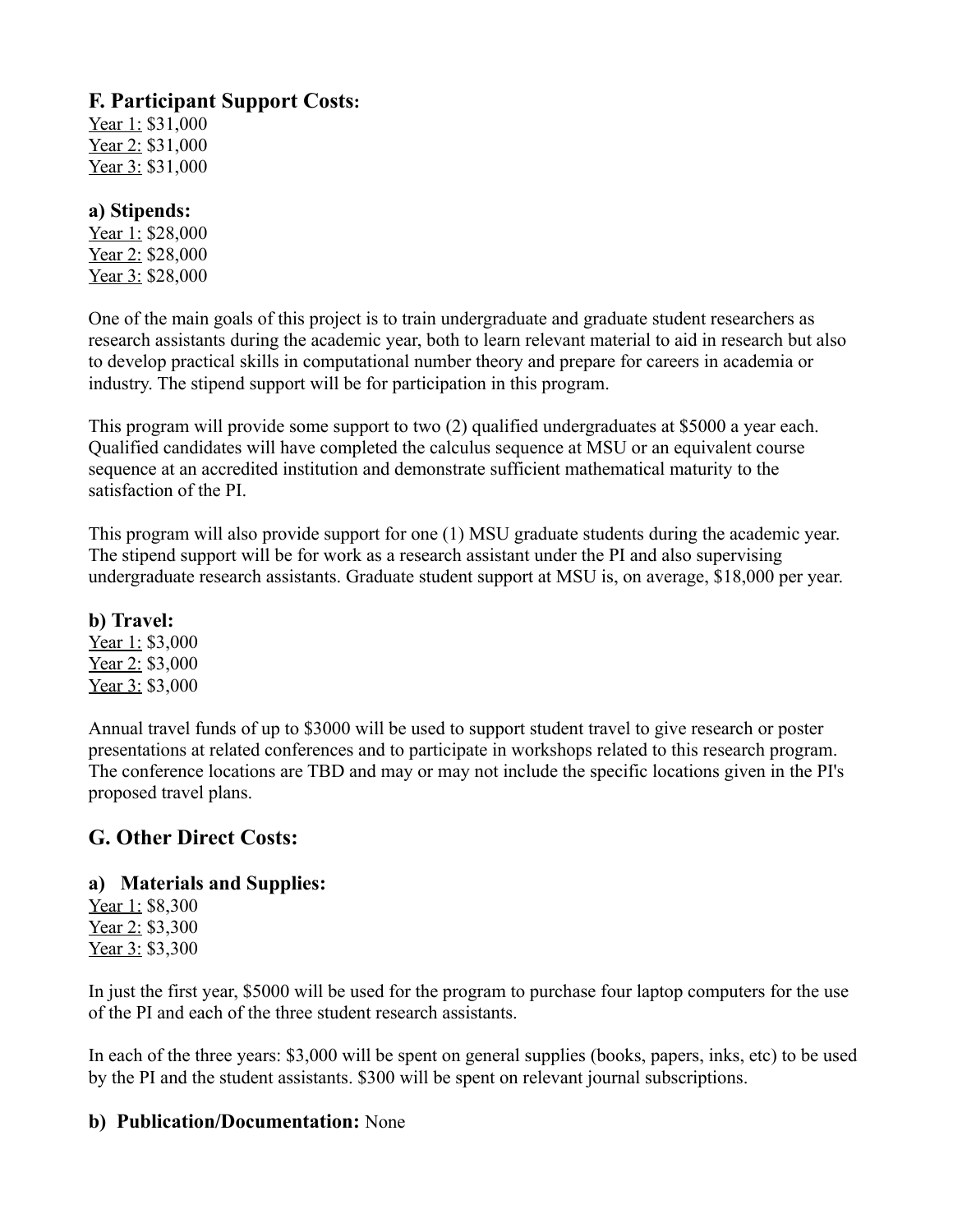### c) Consultant Services: None d) Computer Services: Year 1: \$999 Year 2: \$999 Year 3: \$999

The PI plans on training student research assistants in SageMath to aid in the research program. For this, the PI is requesting funds for a professional subscription to CoCalc, the SageMath-powered cloud computing and project management service. This service allows for easy project sharing within the group and with remote collaborators, is based on SageMath, and affords powerful cloud computing support. The professional package costs \$999 a year.

### e) Sub-awards: None

f) Other: None

### H. Total Direct Costs (A Through G)

Year 1: \$58,890 Year 2: \$55,392 Year 3: \$55,195

### **I. Indirect Costs:**

Year 1: \$14,224 Year 2: \$12,440 Year 3: \$12,339

Using DHHS negotiated rates; the total direct cost base  $(A+B+C+E+G)$  was multiplied by the negotiated rate of 51% to obtain the indirect cost.

### J. Total Direct and Indirect Costs:

Year 1: \$73,114 Year 2: \$67,832 Year 3: \$67,534

**Total Budget: \$208,480**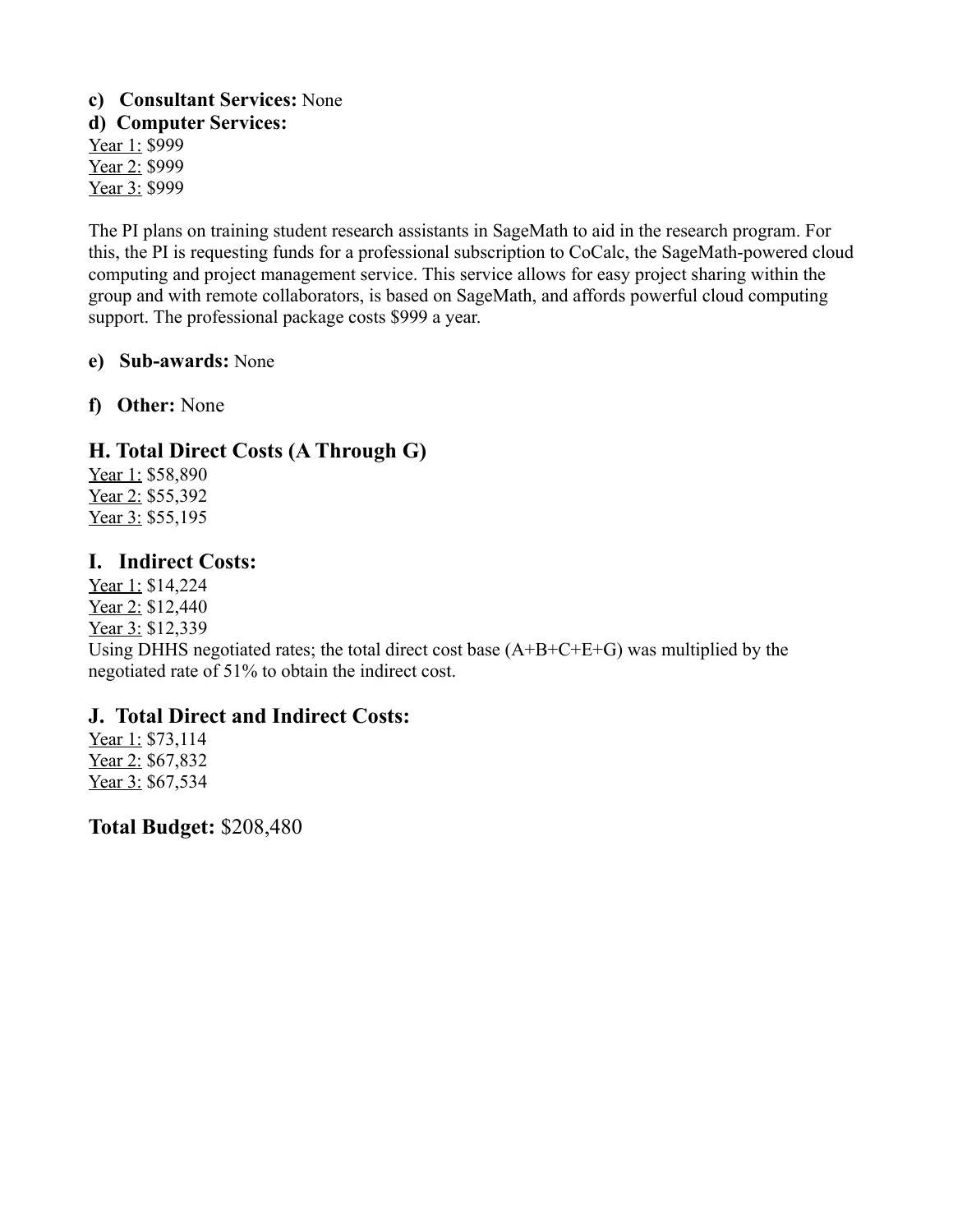# **Current and Pending Support**

| (See PAPPG Section II.C.2.h for guidance on information to include on this form.)                                                                                                                                                                                                               |  |  |  |  |  |
|-------------------------------------------------------------------------------------------------------------------------------------------------------------------------------------------------------------------------------------------------------------------------------------------------|--|--|--|--|--|
| The following information should be provided for each investigator and other senior personnel. Failure to provide this information may delay consideration of this proposal.                                                                                                                    |  |  |  |  |  |
| Other agencies (including NSF) to which this proposal has been/will be submitted.<br>Investigator: Thomas Hulse                                                                                                                                                                                 |  |  |  |  |  |
| Support:<br>□ Current<br>□ Submission Planned in Near Future<br>□ *Transfer of Support<br><b>⊠</b> Pending<br>Excellence in Research: Shifted Convolution Sums for The<br>Project/Proposal Title:<br><b>Congruent Number Problem</b>                                                            |  |  |  |  |  |
| <b>NSF</b><br>Source of Support:<br>Total Award Amount: \$<br>07/01/18 - 06/30/21<br>208,480 Total Award Period Covered:<br>Location of Project:<br>Morgan State University, Mathematics Department<br>Person-Months Per Year Committed to the Project.<br>Cal:0.00<br>Acad: 0.00<br>Sumr: 2.00 |  |  |  |  |  |
| $\square$ Pending<br>□ Submission Planned in Near Future □*Transfer of Support<br>Support:<br>□ Current<br>Project/Proposal Title:                                                                                                                                                              |  |  |  |  |  |
| Source of Support:<br>Total Award Amount: \$<br><b>Total Award Period Covered:</b><br>Location of Project:<br>Person-Months Per Year Committed to the Project.<br>Acad:<br>Cal:<br>Sumr:                                                                                                        |  |  |  |  |  |
| □ Submission Planned in Near Future<br>Transfer of Support<br>Support:<br>□ Current<br>$\Box$ Pending<br>Project/Proposal Title:                                                                                                                                                                |  |  |  |  |  |
| Source of Support:<br>Total Award Amount: \$<br><b>Total Award Period Covered:</b><br>Location of Project:<br>Person-Months Per Year Committed to the Project.<br>Acad:<br>Sumr:<br>Cal:                                                                                                        |  |  |  |  |  |
| □ Submission Planned in Near Future<br>Transfer of Support<br>Support:<br>□ Current<br>$\Box$ Pending<br>Project/Proposal Title:                                                                                                                                                                |  |  |  |  |  |
| Source of Support:<br>Total Award Amount: \$<br><b>Total Award Period Covered:</b><br>Location of Project:<br>Person-Months Per Year Committed to the Project.<br>Acad:<br>Sumr:<br>Cal:                                                                                                        |  |  |  |  |  |
| $\Box$ Pending<br>□ Submission Planned in Near Future □ *Transfer of Support<br>Support:<br>□ Current<br>Project/Proposal Title:                                                                                                                                                                |  |  |  |  |  |
| Source of Support:<br>Total Award Amount: \$<br><b>Total Award Period Covered:</b><br>Location of Project:<br>Person-Months Per Year Committed to the Project.<br>Acad:<br>Summ:<br>Cal:                                                                                                        |  |  |  |  |  |
| *If this project has previously been funded by another agency, please list and furnish information for immediately preceding funding period.                                                                                                                                                    |  |  |  |  |  |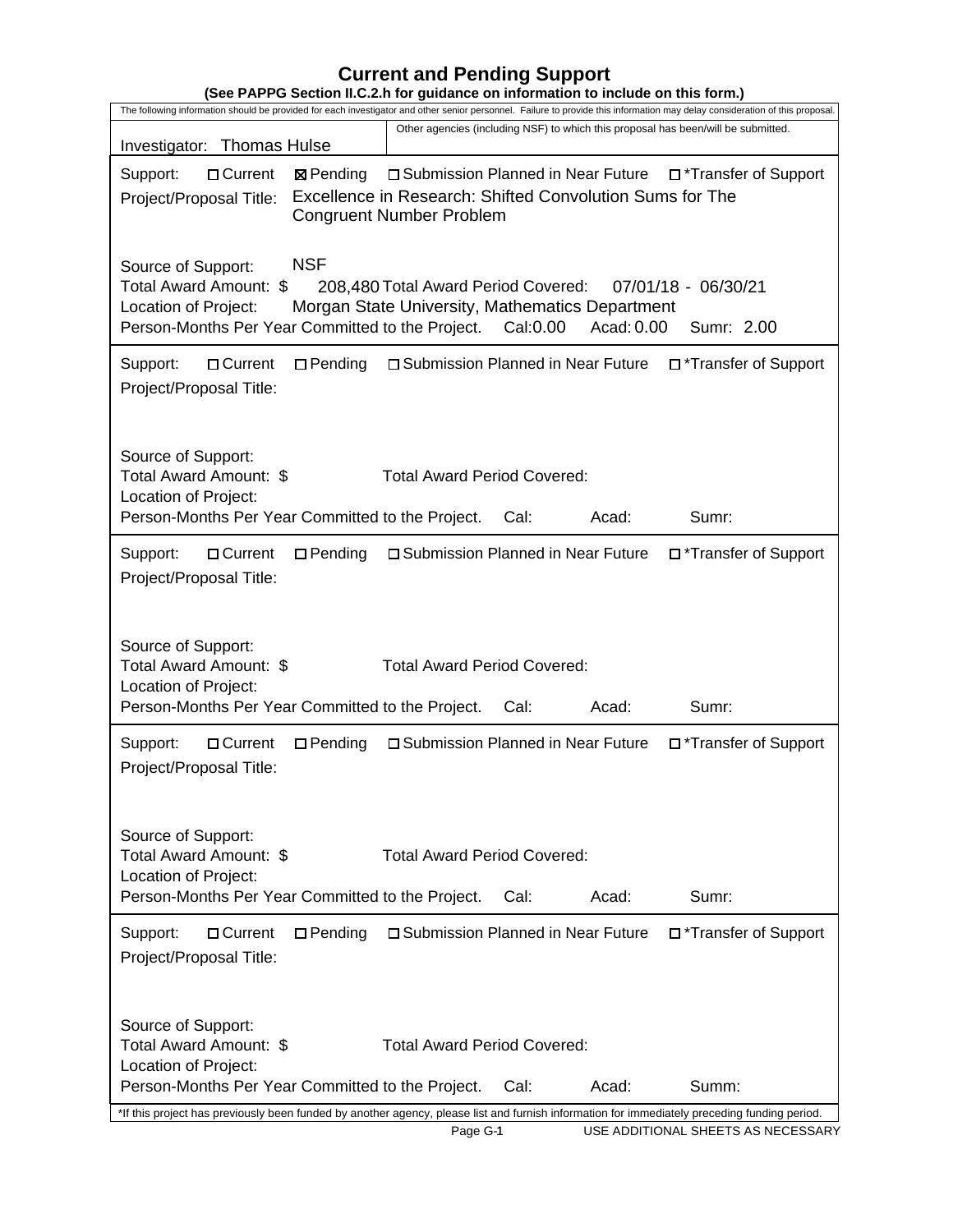### **Facilities, Equipment, and Other Resources**

#### **Morgan State University**

The Principal Investigator, Dr. Thomas A. Hulse, is an Assistant Professor of Mathematics at Morgan State University, which is the supporting institution in this grant proposal. Morgan will mainly provide office and classroom space for work, meetings, and seminars. In addition they will provide library resources which will mean access to books, journal articles and relevant websites. Morgan also provides access to undergraduate and graduate students who may want to participate in math research projects, either within the auspices of the Math Department's Senior Seminar or outside of it, and work as research assistants with the PI. Morgan will also make all travel arrangements for Dr. Hulse and his research assistants pertaining to this proposal.

Additionally, as a new faculty member at Morgan, Dr. Hulse will also benefit from the Junior Faculty Mentoring Plan in which he will be able to draw on support from a senior departmental mentor for help supervising research and managing this grant, if necessary.

Letters of support from the dean of the School of Computer, Mathematical, & Natural Sciences, Dr. Hongtao Yu, and the chair of the mathematics department, Dr. Asamoah Nkwanta, at Morgan are included in the Program Description, as instructed in the NSF 18-522 guidelines for Excellence in Research individual investigator projects.

#### **Unfunded Collaborators**

Dr. Hulse has long-standing collaborative relationships with:

- Dr. Chan Ieong Kuan, Ph.D, Associate Professor, Sun Yat-Sen University (Zhuhai), China
- Dr. David J. Lowry-Duda, Ph.D, Research Associate, Mathematics Institute at the University of Warwick, UK
- Dr. Alexander W. Walker, Ph.D, Visiting Assistant Professor, Brown University, Providence, RI, USA

These individuals have already contributed significant thought and time to the beginnings of this project and will continue to do so as it develops, though they are not pursuing funding from this grant. Their contribution to this project will not interfere with their other professional responsibilities. Likely all papers that come out of this project will share co-authorship with them. Find letters of support from each of them in the supplementary documentation section.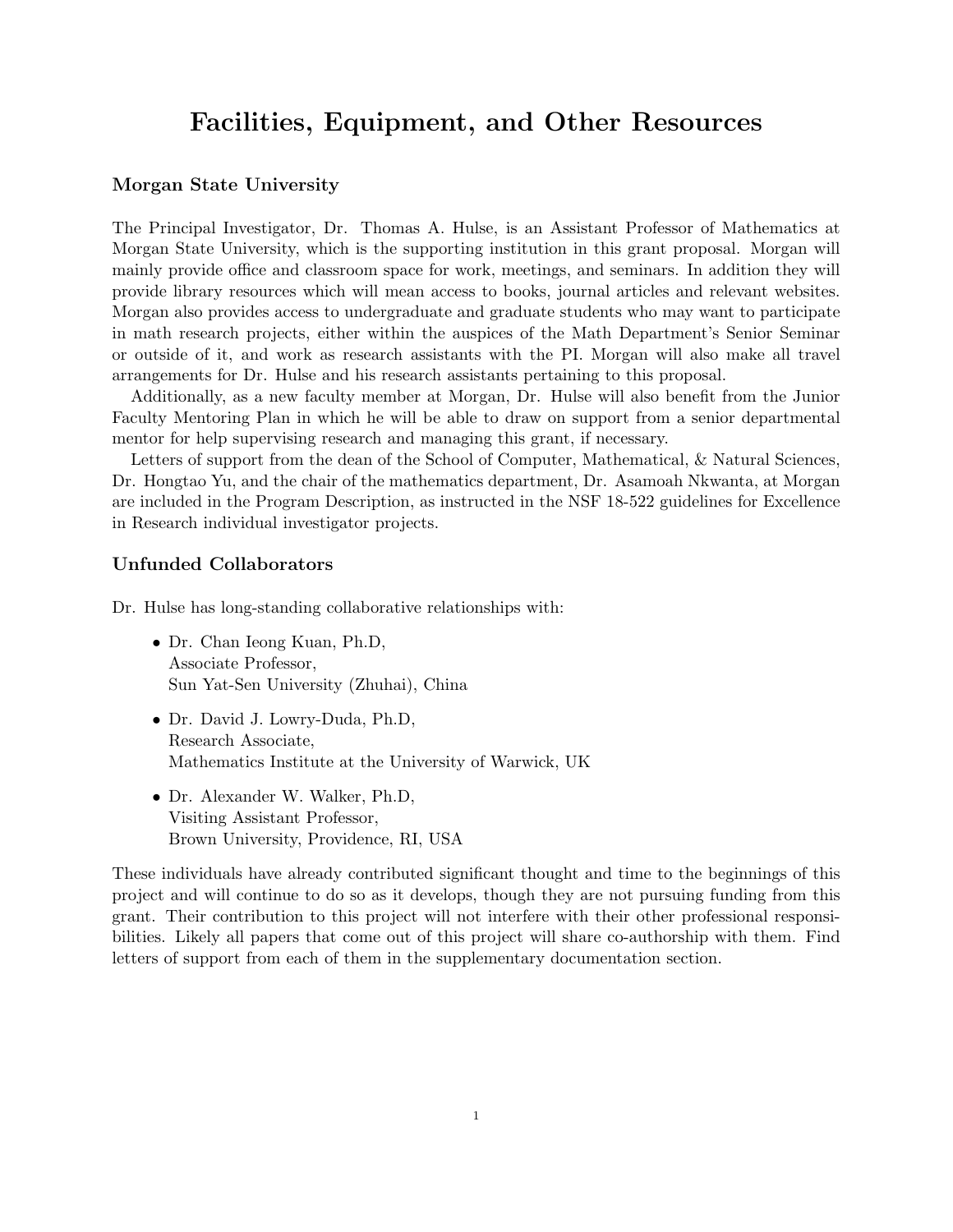# **Data Management Plan**

As with most mathematics proposals, a significant data management plan is not required. Most data generated by programming scripts in SageMath will be temporary investigative tools for conjecture and the means to the end of proving theorems, not usually meant to be the finished product. Mainly computational work is meant to be exploratory and also serve as a tool for educational development. When this kind of computational work produces a data set that has merit for publication, it will be submitted for publication. Otherwise, all past SageMath work will be saved in the CoCalc system and can be retrieved by the PI as necessary.

All significant mathematical results will be submitted for publication to peer-reviewed journals in a timely way and all finished products will be deposited in the designated NSF repository. Results will also be presented a conferences, seminars, colloquia, and the like.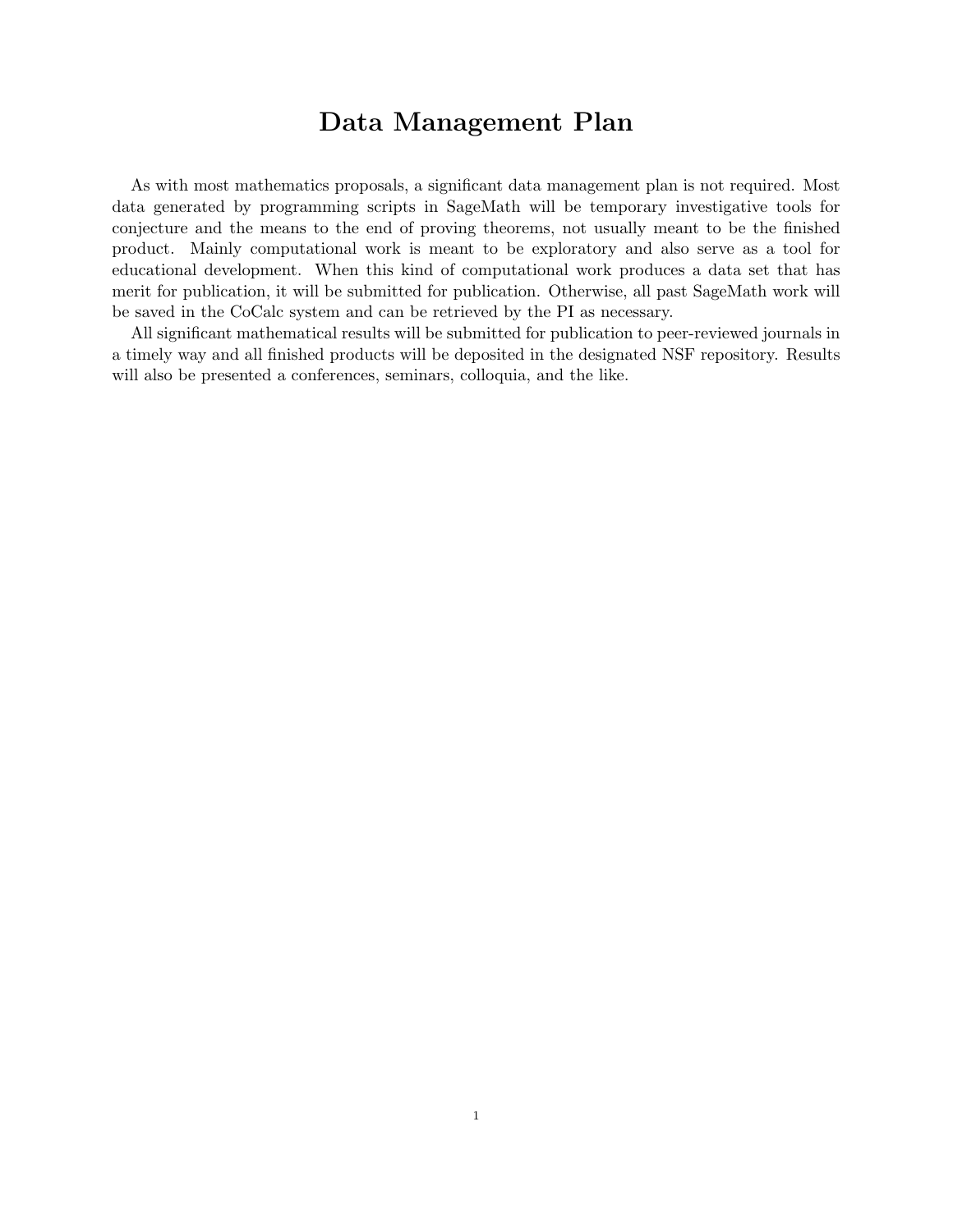**Graduate Student Mentoring Plan:** This project will recruit one Morgan State University graduate student as a research assistant. The graduate student must have completed the graduatelevel courses in abstract algebra and complex analysis or else be committed to completing those courses within a year. MSU currently has about eight masters students and twelve Ph.D students to recruit from. This should be the same student for the full three-year duration of the project. Ideally, this student will be the PI's thesis advisee and so portions of the project would inspire the student's thesis work. As part of training, the student will be educated in analytic number theory, the SageMath computer algebra system, and cryptography. The student will also be supervised in developing skills to aid in academic research: namely finding, reading, and communicating articles, preparing papers, giving presentations, and overseeing the undergraduate research assistants.

The primary aim of this assistantship is for the graduate student to make a meaningful contribution to the research project and, in the process, for the student to prepare for a career in academia or industry. In addition to the average graduate student stipend, funding is requested to help send the student to conferences and workshops to present their work and to make professional networking connections. The PI will guide the student through their degree program and provide career oversight by recommending events and activities for professional development as well as connecting them with resources to effectively apply for jobs. Success of this plan will be evaluated by the student's progress in their degree program, their contribution to the project, their presentation of the work at conferences or symposia or as published works in peer-reviewed journals, and significant career development.

**Undergraduate Student Mentoring Plan:** This project will recruit two Morgan State University undergraduate students as research assistants. These students will be chosen among those that have successfully completed the calculus sequence at MSU and have demonstrated significant mathematical maturity. This will most likely be one of the 10-15 math majors in the department each year, or alternately students may be recruited from CS, engineering or physics. The positions will be advertised in the math club, senior seminar, the weekly problem-solving sessions, in-class announcements and elsewhere. Ideally these students will also be working with Dr. Hulse as part of the MSU math department's "Senior Seminar" course, in which undergraduate math majors work on independent research projects under the guidance of faculty members. These projects culminate with a paper and a presentation at MSU's annual symposium.

As part of training, the students will be educated in number theory, the SageMath computer algebra system, and cryptography. The students will also be supervised in developing skills to aid in academic research: namely learning to read and summarize academic papers provided by the PI, learning how to use the LaTeX typesetting system, and how to give presentations. The students' primary research responsibilities will be computational work in SageMath, which will be supervised by the PI and the graduate research assistant.

The primary aim is for the students to make meaningful contributions to the research project and develop skills that will successfully prepare them for careers in academia or industry. In addition to a stipend, funding is requested to help send the students to conferences and workshops to present their work, and to make professional networking connections. These students will receive academic guidance from the PI to aid in their completion of their undergraduate program, and furthermore the PI will also provide some oversight over career planning: recommending events and activities for professional development and connecting them with resources to more effectively apply for jobs or graduate school. Success of this plan will be evaluated by the students' progress in their undergraduate program, their contribution to the project, and significant career development.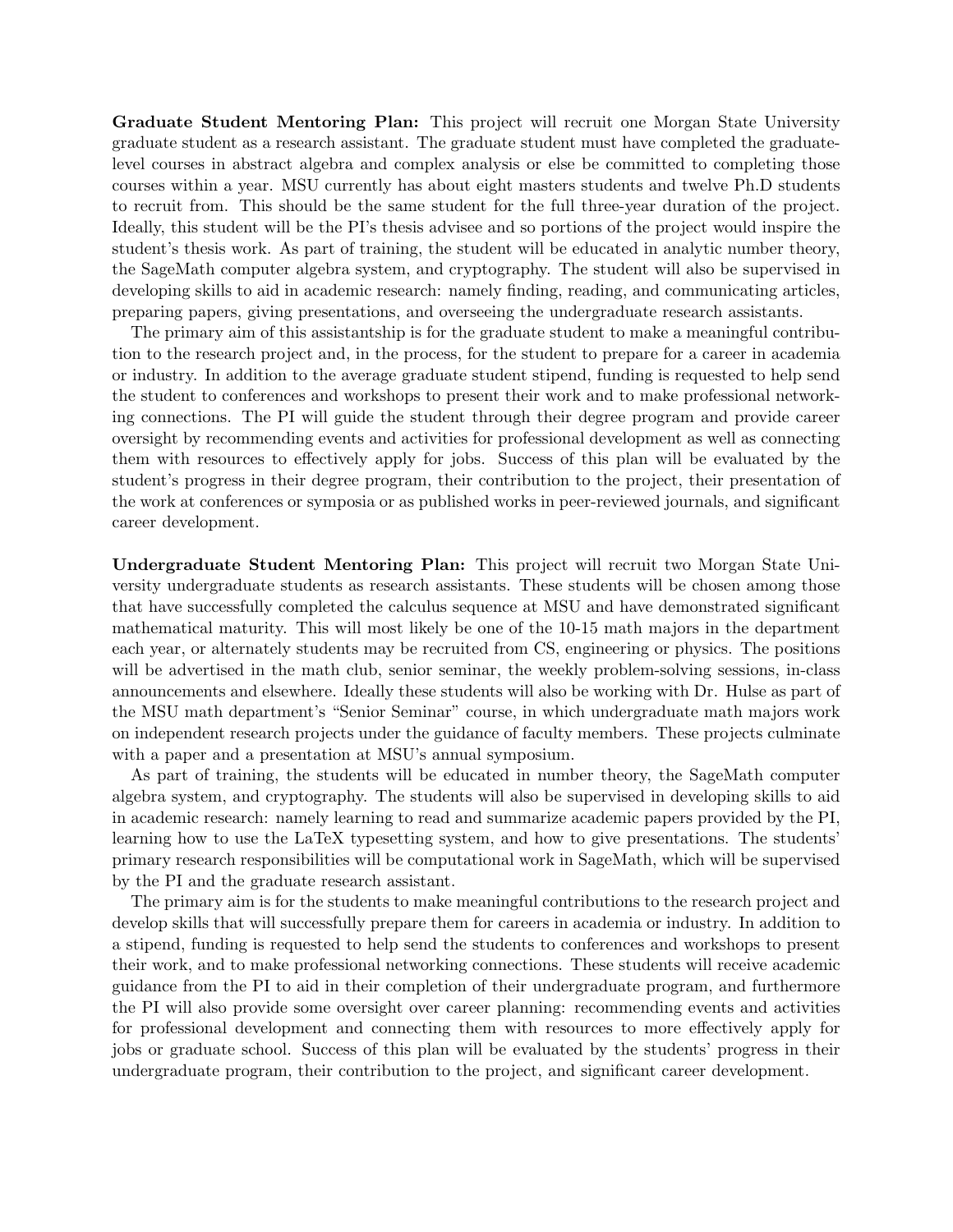February 28, 2018

To whom it may concern,

If the proposal submitted by Dr. Thomas A. Hulse entitled "Excellence in Research: Shifted Sums for The Congruent Number Problem" is selected for funding by NSF, it is my intent to collaborate and/or commit resources as detailed in the Project Description or the Facilities, Equipment and Other Resources section of the proposal.

Sincerely,

Kuan, Chan Leag

Chan Ieong Kuan School of Mathematics (Zhuhai) Sun Yat-sen University Zhuhai, Guangdong, 519082 People's Republic of China

E-mail: kuanchi3@mail.sysu.edu.cn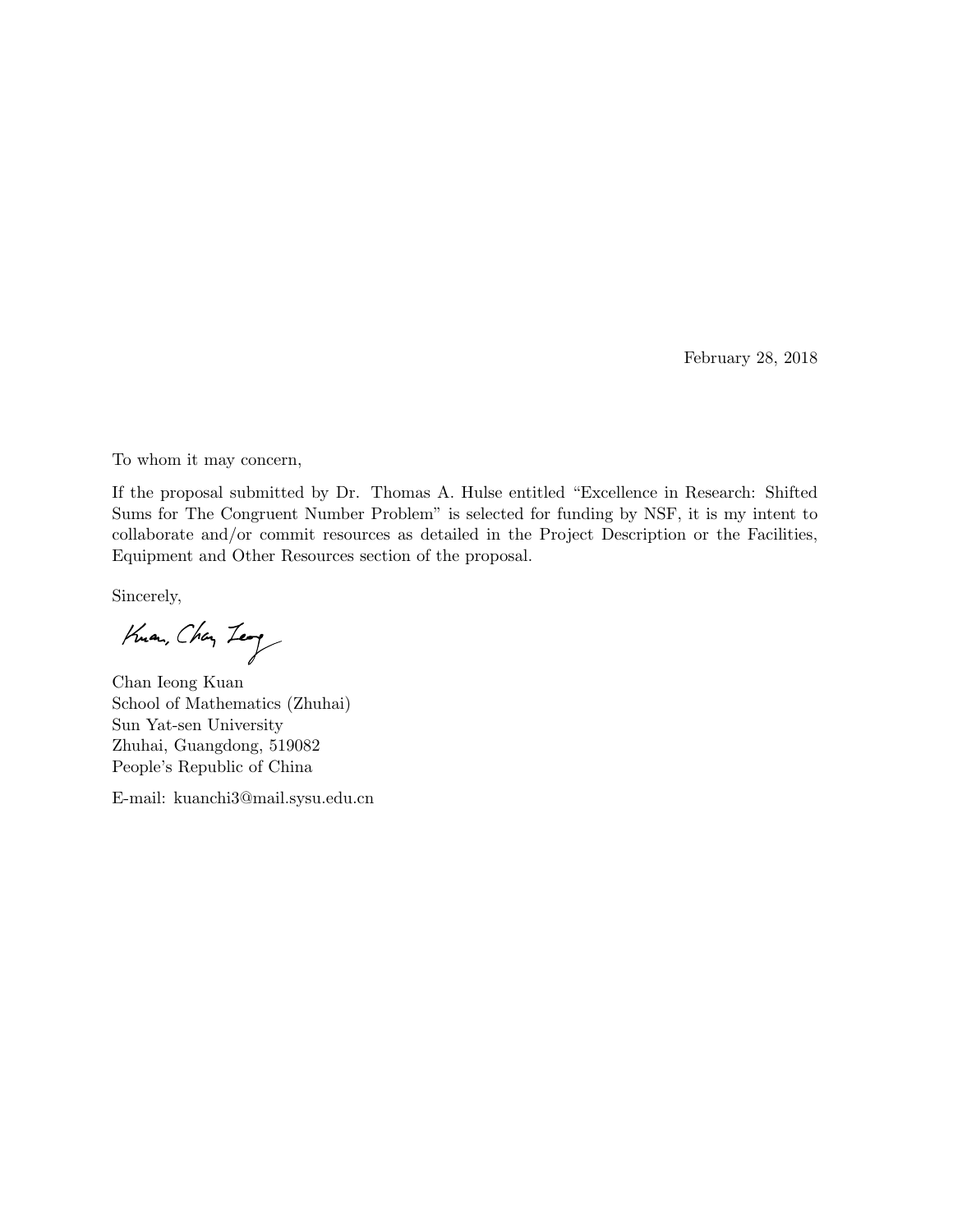



February 28, 2018

To whom it may concern,

If the proposal submitted by Dr. Thomas A. Hulse entitled "Excellence in Research: Shifted Sums for The Congruent Number Problem" is selected for funding by NSF, it is my intent to collaborate and/or commit resources as detailed in the Project Description or the Facilities, Equipment and Other Resources section of the proposal.

With my regards,

 $Z$ . Och

David Lowry-Duda Warwick Mathematics Institute University of Warwick Coventry, CV4 7AL United Kingdom

Tel: +44(0) 7484 118526 Email: d.lowry@warwick.ac.uk Web: http://davidlowryduda.com